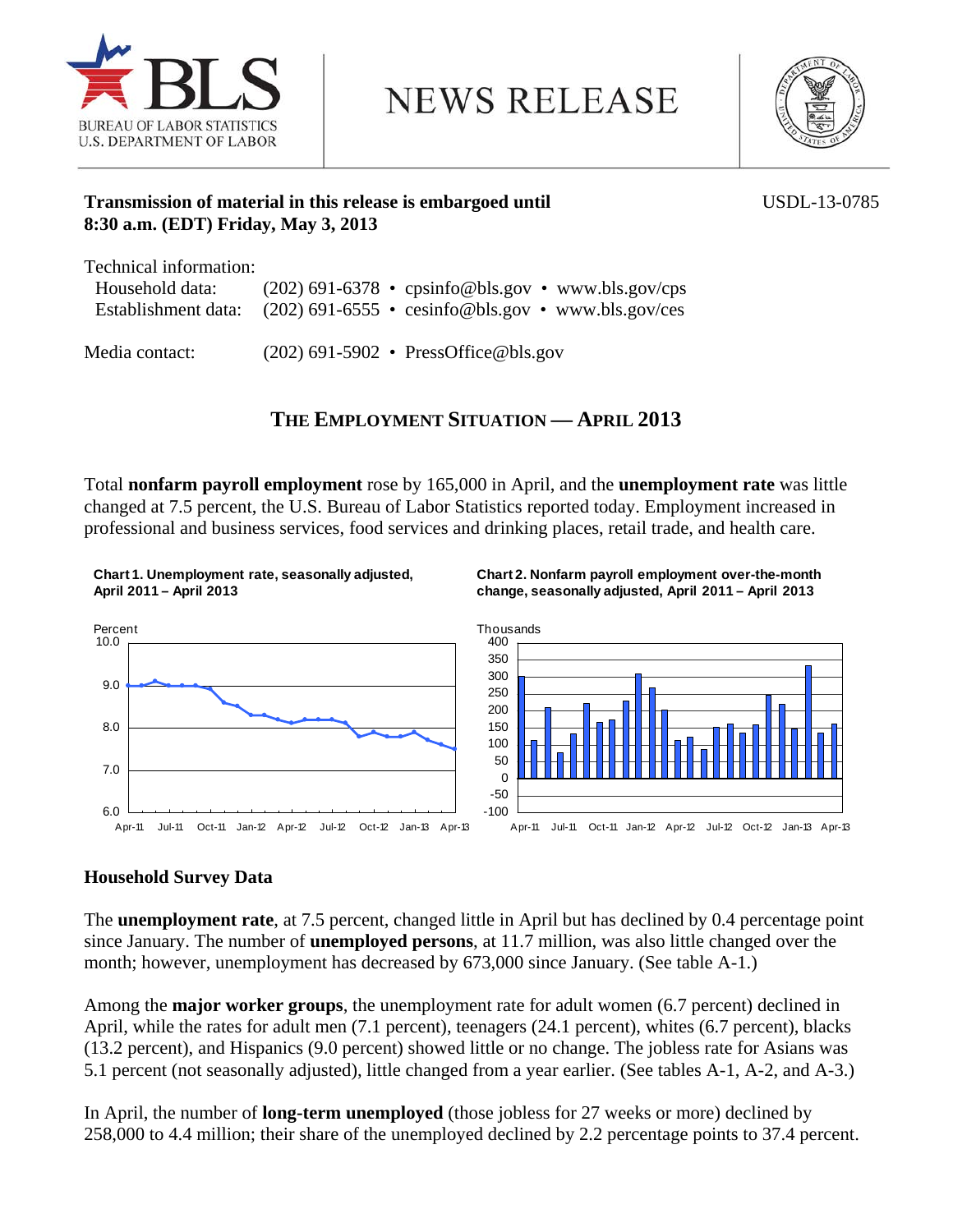Over the past 12 months, the number of long-term unemployed has decreased by 687,000, and their share has declined by 3.1 percentage points. (See table A-12.)

The **civilian labor force participation rate** was 63.3 percent in April, unchanged over the month but down from 63.6 percent in January. The **employment-population ratio**, 58.6 percent, was about unchanged over the month and has shown little movement, on net, over the past year. (See table A-1.)

In April, the number of persons employed **part time for economic reasons** (sometimes referred to as involuntary part-time workers) increased by 278,000 to 7.9 million, largely offsetting a decrease in March. These individuals were working part time because their hours had been cut back or because they were unable to find a full-time job. (See table A-8.)

In April, 2.3 million persons were **marginally attached to the labor force**, essentially unchanged from a year earlier. (The data are not seasonally adjusted.) These individuals were not in the labor force, wanted and were available for work, and had looked for a job sometime in the prior 12 months. They were not counted as unemployed because they had not searched for work in the 4 weeks preceding the survey. (See table A-16.)

Among the marginally attached, there were 835,000 **discouraged workers** in April, down by 133,000 from a year earlier. (The data are not seasonally adjusted.) Discouraged workers are persons not currently looking for work because they believe no jobs are available for them. The remaining 1.5 million persons marginally attached to the labor force in April had not searched for work in the 4 weeks preceding the survey for reasons such as school attendance or family responsibilities. (See table A-16.)

## **Establishment Survey Data**

Total **nonfarm payroll employment** increased by 165,000 in April, with job gains in professional and business services, food services and drinking places, retail trade, and health care. Over the prior 12 months, employment growth averaged 169,000 per month. (See table B-1.)

**Professional and business services** added 73,000 jobs in April and has added 587,000 jobs over the past year. In April, employment rose in temporary help services (+31,000), professional and technical services (+23,000), and management of companies (+7,000).

Within leisure and hospitality, employment in **food services and drinking places** rose by 38,000 over the month. Job growth in the food services industry averaged 25,000 per month over the prior 12 months.

**Retail trade** employment increased by 29,000 in April. The industry added an average of 21,000 jobs per month over the prior 12 months. In April, job growth occurred in general merchandise stores  $(+15,000)$  and in health and personal care stores  $(+5,000)$ .

**Health care** added 19,000 jobs in April. Within the industry, employment rose in ambulatory health care services (+14,000). Over the prior 12 months, job growth in health care averaged 24,000 per month. In April, employment also continued its upward trend in **social assistance** (+7,000).

Employment changed little over the month in **construction**, with small offsetting movements in the residential and nonresidential components. Construction gained an average of 27,000 jobs per month over the prior 6 months. **Manufacturing** employment was unchanged in April.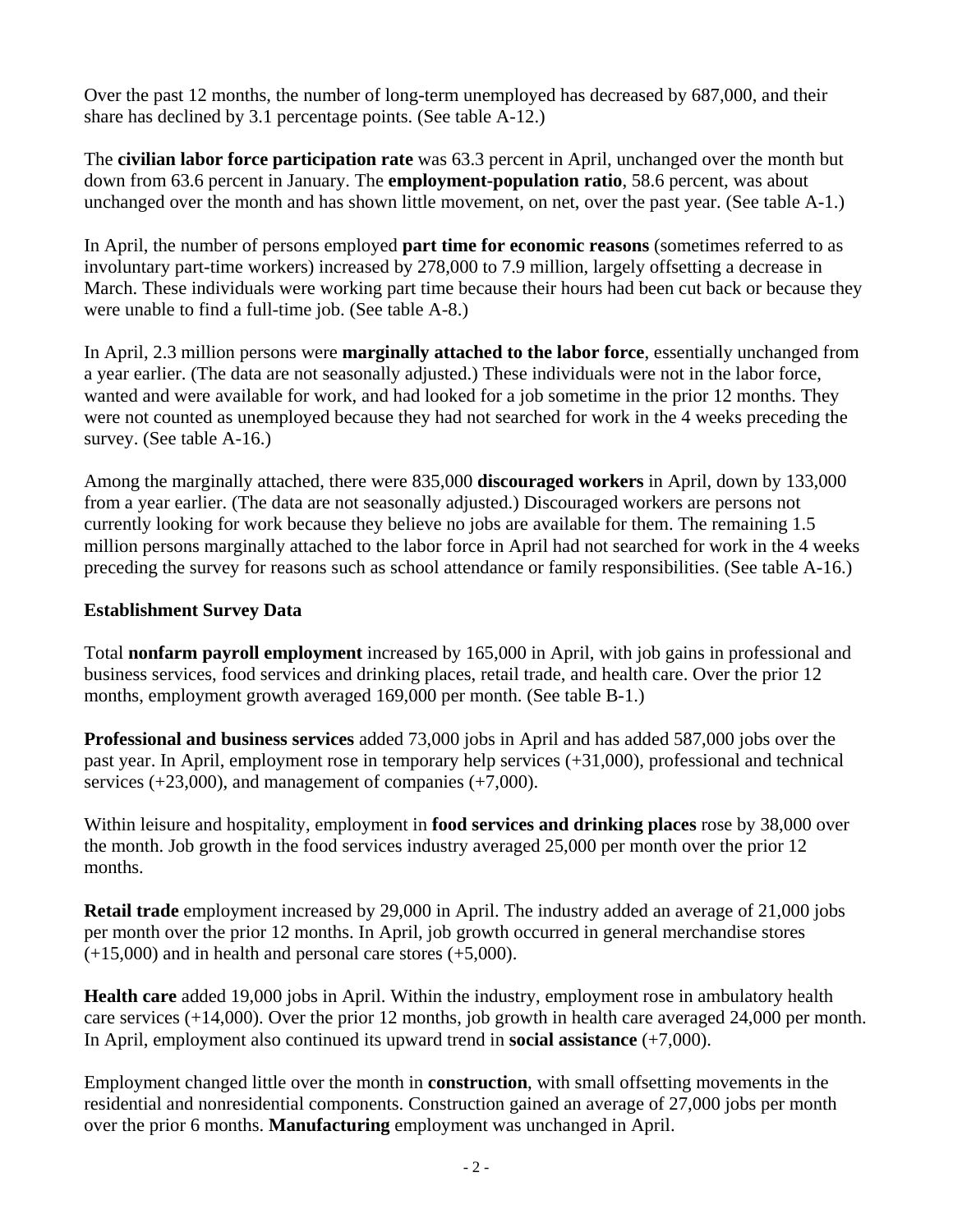Employment in other major industries, including **mining and logging**, **wholesale trade**, **transportation and warehousing**, **financial activities**, and **government**, showed little change over the month.

The **average workweek for all employees** on private nonfarm payrolls decreased by 0.2 hour in April to 34.4 hours. Within manufacturing, the workweek decreased by 0.1 hour to 40.7 hours, and overtime declined by 0.1 hour to 3.3 hours. The average workweek for **production and nonsupervisory employees** on private nonfarm payrolls decreased by 0.1 hour to 33.7 hours. (See tables B-2 and B-7.)

In April, **average hourly earnings for all employees** on private nonfarm payrolls rose by 4 cents to \$23.87. Over the year, average hourly earnings have risen by 45 cents, or 1.9 percent. In April, average hourly earnings of private-sector **production and nonsupervisory employees** edged up by 2 cents to \$20.06. (See tables B-3 and B-8.)

The change in total nonfarm payroll employment for February was revised from  $+268,000$  to  $+332,000$ , and the change for March was revised from  $+88,000$  to  $+138,000$ . With these revisions, employment gains in February and March combined were 114,000 higher than previously reported.

**The Employment Situation for May is scheduled to be released on Friday, June 7, 2013, at 8:30 a.m. (EDT).**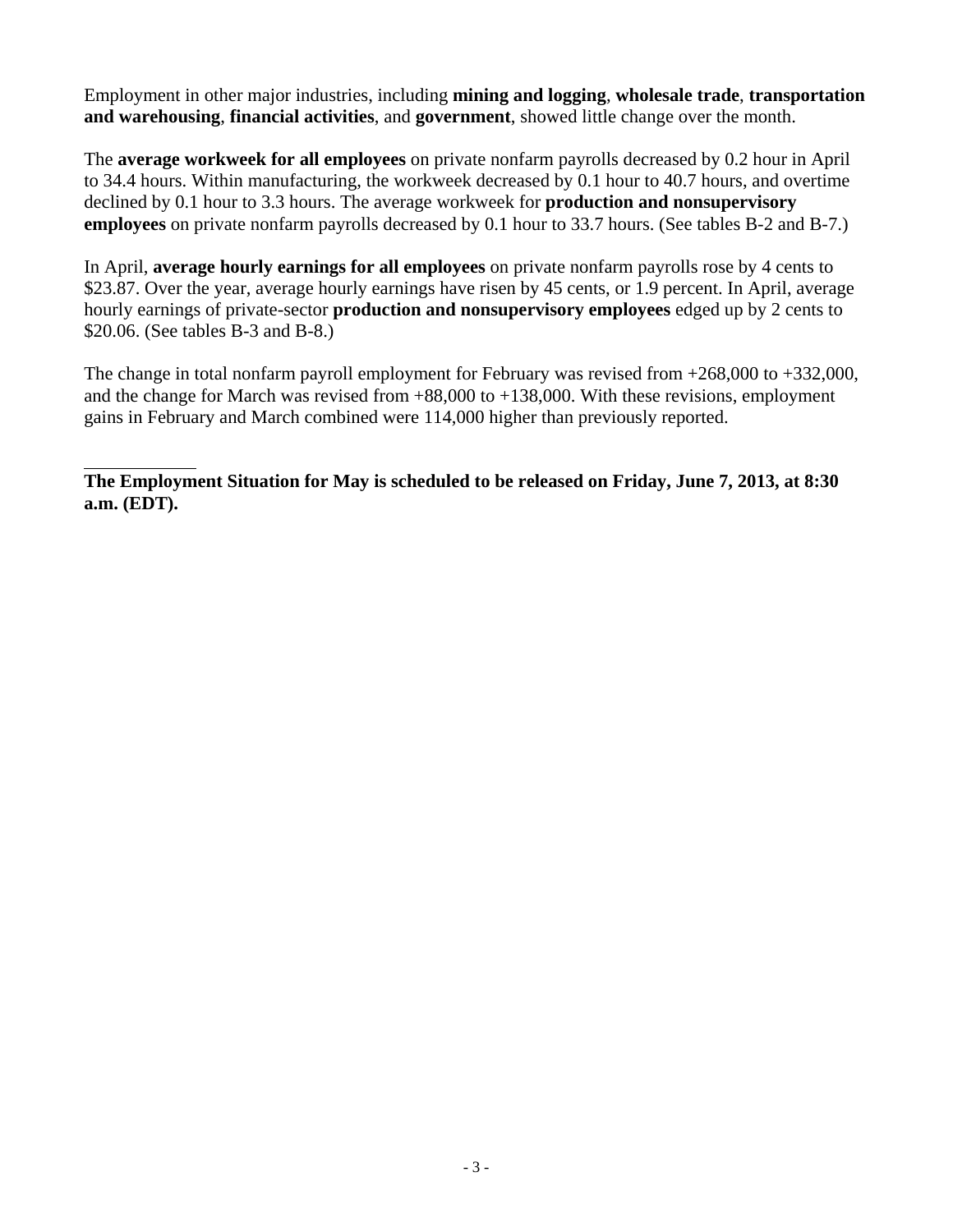### **HOUSEHOLD DATA Summary table A. Household data, seasonally adjusted**

[Numbers in thousands]

| Category                                                 | Apr.<br>2012 | Feb.<br>2013 | Mar.<br>2013 | Apr.<br>2013 | Change from:<br>Mar. 2013-<br>Apr. 2013 |
|----------------------------------------------------------|--------------|--------------|--------------|--------------|-----------------------------------------|
| <b>Employment status</b>                                 |              |              |              |              |                                         |
|                                                          | 242,784      | 244,828      | 244,995      | 245,175      | 180                                     |
|                                                          | 154,451      | 155,524      | 155,028      | 155,238      | 210                                     |
|                                                          | 63.6         | 63.5         | 63.3         | 63.3         | 0.0                                     |
|                                                          | 141,934      | 143,492      | 143,286      | 143,579      | 293                                     |
|                                                          | 58.5         | 58.6         | 58.5         | 58.6         | 0.1                                     |
|                                                          | 12,518       | 12,032       | 11,742       | 11,659       | $-83$                                   |
|                                                          | 8.1          | 7.7          | 7.6          | 7.5          | $-0.1$                                  |
|                                                          | 88,332       | 89,304       | 89,967       | 89,936       | $-31$                                   |
| <b>Unemployment rates</b>                                |              |              |              |              |                                         |
|                                                          | 8.1          | 7.7          | 7.6          | 7.5          | $-0.1$                                  |
|                                                          | 7.5          | 7.1          | 6.9          | 7.1          | 0.2                                     |
|                                                          | 7.4          | 7.0          | 7.0          | 6.7          | $-0.3$                                  |
|                                                          | 24.9         | 25.1         | 24.2         | 24.1         | $-0.1$                                  |
|                                                          | 7.4          | 6.8          | 6.7          | 6.7          | 0.0                                     |
|                                                          | 13.1         | 13.8         | 13.3         | 13.2         | $-0.1$                                  |
|                                                          | 5.2          | 6.1          | 5.0          | 5.1          |                                         |
|                                                          | 10.3         | 9.6          | 9.2          | 9.0          | $-0.2$                                  |
|                                                          | 6.8          | 6.3          | 6.2          | 6.1          | $-0.1$                                  |
|                                                          | 12.5         | 11.2         | 11.1         | 11.6         | 0.5                                     |
|                                                          | 7.9          | 7.9          | 7.6          | 7.4          | $-0.2$                                  |
|                                                          | 7.5          | 6.7          | 6.4          | 6.4          | 0.0                                     |
|                                                          | 4.0          | 3.8          | 3.8          | 3.9          | 0.1                                     |
| Reason for unemployment                                  |              |              |              |              |                                         |
| Job losers and persons who completed temporary jobs      | 6,880        | 6,522        | 6,329        | 6,410        | 81                                      |
|                                                          | 989          | 956          | 986          | 864          | $-122$                                  |
|                                                          | 3,336        | 3,340        | 3,176        | 3,151        | $-25$                                   |
|                                                          | 1,362        | 1,279        | 1,316        | 1,280        | $-36$                                   |
| Duration of unemployment                                 |              |              |              |              |                                         |
|                                                          | 2,567        | 2.667        | 2,464        | 2.474        | 10                                      |
|                                                          | 2,841        | 2,782        | 2,838        | 2,848        | 10                                      |
|                                                          | 1,984        | 1,695        | 1,737        | 1,967        | 230                                     |
|                                                          | 5,040        | 4,797        | 4,611        | 4,353        | $-258$                                  |
| Employed persons at work part time                       |              |              |              |              |                                         |
|                                                          | 7,896        | 7,988        | 7,638        | 7,916        | 278                                     |
|                                                          | 5,210        | 5,136        | 4,906        | 5,129        | 223                                     |
|                                                          | 2,393        | 2,578        | 2,576        | 2.527        | $-49$                                   |
|                                                          | 18,868       | 18,908       | 18,745       | 18,908       | 163                                     |
| Persons not in the labor force (not seasonally adjusted) |              |              |              |              |                                         |
|                                                          | 2,363        | 2,588        | 2,326        | 2,347        |                                         |
|                                                          | 968          | 885          | 803          | 835          |                                         |

- Over-the-month changes are not displayed for not seasonally adjusted data.

NOTE: Persons whose ethnicity is identified as Hispanic or Latino may be of any race. Detail for the seasonally adjusted data shown in this table will not<br>necessarily add to totals because of the independent seasonal adjus the release of January data.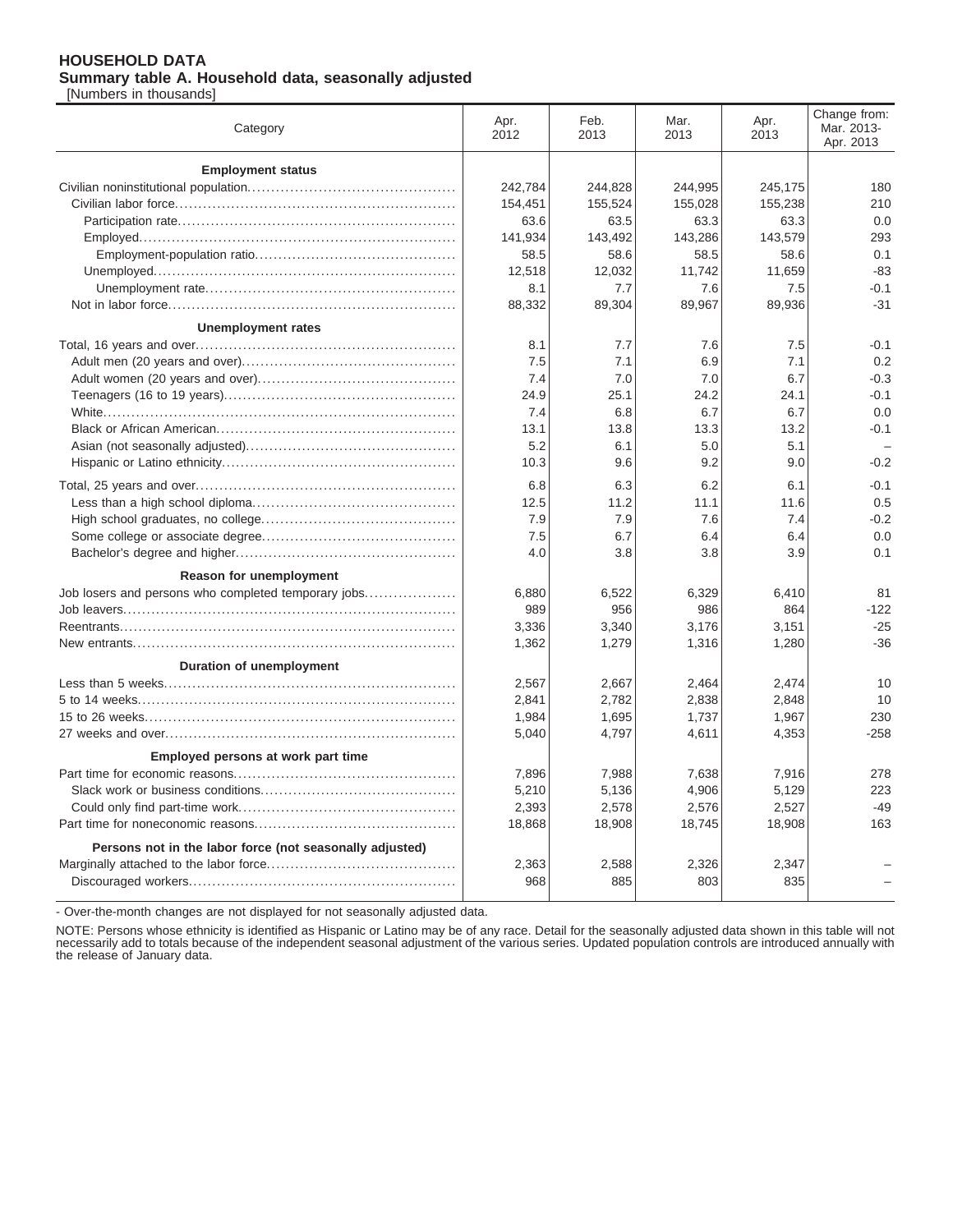#### **ESTABLISHMENT DATA Summary table B. Establishment data, seasonally adjusted**

| Category                                                                                        | Apr.<br>2012   | Feb.<br>2013      | Mar.<br>2013 <sup>P</sup> | Apr.<br>2013 <sup>p</sup> |
|-------------------------------------------------------------------------------------------------|----------------|-------------------|---------------------------|---------------------------|
| <b>EMPLOYMENT BY SELECTED INDUSTRY</b><br>(Over-the-month change, in thousands)                 |                |                   |                           |                           |
|                                                                                                 | 112            | 332               | 138                       | 165                       |
|                                                                                                 | 120            | 319               | 154                       | 176                       |
|                                                                                                 | 6              | 75                | 15                        | -9                        |
|                                                                                                 | $\mathbf 0$    | $\overline{4}$    | $\mathbf 0$               | -3                        |
|                                                                                                 | $-4$           | 48                | 13                        | -6                        |
|                                                                                                 | 10             | 23                | $\overline{2}$            | $\mathbf 0$               |
|                                                                                                 | 8              | $12 \overline{ }$ | $\overline{7}$            | 1                         |
|                                                                                                 | 1.0            | 6.4               | 4.1                       | 2.4                       |
|                                                                                                 | $\overline{2}$ | 11                | -5                        | $-1$                      |
|                                                                                                 | 114            | 244               | 139                       | 185                       |
|                                                                                                 | 13.2           | 4.7               | 2.9                       | 4.1                       |
|                                                                                                 | 30.4           | 25.8              | $-3.9$                    | 29.3                      |
|                                                                                                 | $-15.1$        | $-5.3$            | $-6.7$                    | 4.2                       |
|                                                                                                 | $\mathbf 0$    | 18                | 2                         | -9                        |
|                                                                                                 | 5              | 15                | 5                         | 9                         |
|                                                                                                 | 45             | 93                | 64                        | 73                        |
|                                                                                                 | 14.7           | 27.5              | 25.5                      | 30.8                      |
|                                                                                                 | 22             | 31                | 46                        | 28                        |
|                                                                                                 | 20.7           | 37.0              | 26.5                      | 26.1                      |
|                                                                                                 | 14             | 63                | 38                        | 43                        |
|                                                                                                 | $\Omega$       | -1                | -8                        | 4                         |
|                                                                                                 | -8             | 13                | -16                       | $-11$                     |
| WOMEN AND PRODUCTION AND NONSUPERVISORY EMPLOYEES<br>AS A PERCENT OF ALL EMPLOYEES <sup>2</sup> |                |                   |                           |                           |
|                                                                                                 | 49.4           | 49.3              | 49.3                      | 49.3                      |
|                                                                                                 | 47.8           | 47.8              | 47.8                      | 47.9                      |
| Total private production and nonsupervisory employees                                           | 82.6           | 82.6              | 82.6                      | 82.6                      |
| <b>HOURS AND EARNINGS</b><br><b>ALL EMPLOYEES</b>                                               |                |                   |                           |                           |
| <b>Total private</b>                                                                            |                |                   |                           |                           |
|                                                                                                 | 34.5           | 34.5              | 34.6                      | 34.4                      |
|                                                                                                 | \$23.42        | \$23.82           | \$23.83                   | \$23.87                   |
|                                                                                                 | \$807.99       | \$821.79          | \$824.52                  | \$821.13                  |
|                                                                                                 | 96.3           | 97.9              | 98.3                      | 97.9                      |
|                                                                                                 | 0.1            | 0.5               | 0.4                       | $-0.4$                    |
|                                                                                                 | 107.6          | 111.2             | 111.7                     | 111.5                     |
|                                                                                                 | 0.2            | 0.7               | 0.4                       | $-0.2$                    |
| <b>HOURS AND EARNINGS</b><br>PRODUCTION AND NONSUPERVISORY EMPLOYEES                            |                |                   |                           |                           |
| <b>Total private</b>                                                                            |                |                   |                           |                           |
|                                                                                                 | 33.7           | 33.8              | 33.8                      | 33.7                      |
| Average hourly earnings.                                                                        | \$19.72        | \$20.03           | \$20.04                   | \$20.06                   |
|                                                                                                 | \$664.56       | \$677.01          | \$677.35                  | \$676.02                  |
|                                                                                                 | 103.6          | 105.6             | 105.7                     | 105.5                     |
|                                                                                                 | 0.1            | 0.9               | 0.1                       | $-0.2$                    |
|                                                                                                 | 136.4          | 141.2             | 141.4                     | 141.3                     |
|                                                                                                 | 0.3            | 1.1               | 0.1                       | $-0.1$                    |
| <b>DIFFUSION INDEX</b><br>(Over 1-month span) <sup>5</sup>                                      |                |                   |                           |                           |
|                                                                                                 | 58.3           | 61.7              | 56.2                      | 53.9                      |
|                                                                                                 | 54.9           | 56.8              | 51.9                      | 44.4                      |
|                                                                                                 |                |                   |                           |                           |

1 Includes other industries, not shown separately.

2 Data relate to production employees in mining and logging and manufacturing, construction employees in construction, and nonsupervisory employees in the service-providing industries.

3 The indexes of aggregate weekly hours are calculated by dividing the current month's estimates of aggregate hours by the corresponding annual average aggregate hours. 4 The indexes of aggregate weekly payrolls are calculated by dividing the current month's estimates of aggregate weekly payrolls by the corresponding annual average aggregate weekly payrolls.

5 Figures are the percent of industries with employment increasing plus one-half of the industries with unchanged employment, where 50 percent indicates an equal balance between industries with increasing and decreasing employment.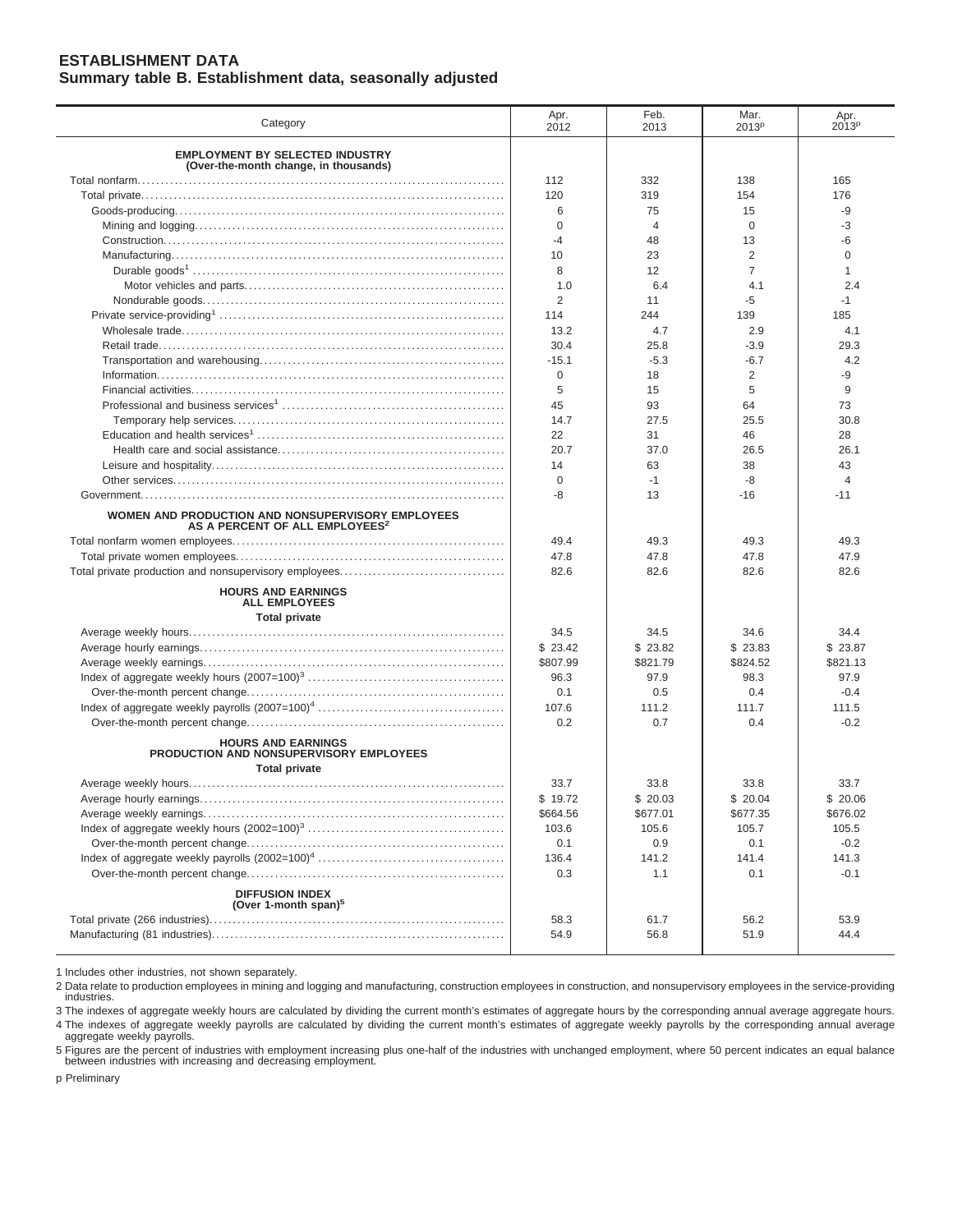# **Frequently Asked Questions about Employment and Unemployment Estimates**

## **1. Why are there two monthly measures of employment?**

The household survey and establishment survey both produce sample-based estimates of employment, and both have strengths and limitations. The establishment survey employment series has a smaller margin of error on the measurement of month-to-month change than the household survey because of its much larger sample size. An over-the-month employment change of about 100,000 is statistically significant in the establishment survey, while the threshold for a statistically significant change in the household survey is about 400,000. However, the household survey has a more expansive scope than the establishment survey because it includes self-employed workers whose businesses are unincorporated, unpaid family workers, agricultural workers, and private household workers, who are excluded by the establishment survey. The household survey also provides estimates of employment for demographic groups. For more information on the differences between the two surveys, please visit www.bls.gov/web/empsit/ces\_cps\_trends.pdf.

## **2. Are undocumented immigrants counted in the surveys?**

It is likely that both surveys include at least some undocumented immigrants. However, neither the establishment nor the household survey is designed to identify the legal status of workers. Therefore, it is not possible to determine how many are counted in either survey. The establishment survey does not collect data on the legal status of workers. The household survey does include questions which identify the foreign and native born, but it does not include questions about the legal status of the foreign born. Data on the foreign and native born are published each month in table A-7 of The Employment Situation news release.

## **3. Why does the establishment survey have revisions?**

The establishment survey revises published estimates to improve its data series by incorporating additional information that was not available at the time of the initial publication of the estimates. The establishment survey revises its initial monthly estimates twice, in the immediately succeeding 2 months, to incorporate additional sample receipts from respondents in the survey and recalculated seasonal adjustment factors. For more information on the monthly revisions, please visit www.bls.gov/ces/cesrevinfo.htm.

On an annual basis, the establishment survey incorporates a benchmark revision that re-anchors estimates to nearly complete employment counts available from unemployment insurance tax records. The benchmark helps to control for sampling and modeling errors in the estimates. For more information on the annual benchmark revision, please visit www.bls.gov/web/empsit/cesbmart.htm.

## **4. Does the establishment survey sample include small firms?**

Yes; about 40 percent of the establishment survey sample is comprised of business establishments with fewer than 20 employees. The establishment survey sample is designed to maximize the reliability of the statewide total nonfarm employment estimate; firms from all states, size classes, and industries are appropriately sampled to achieve that goal.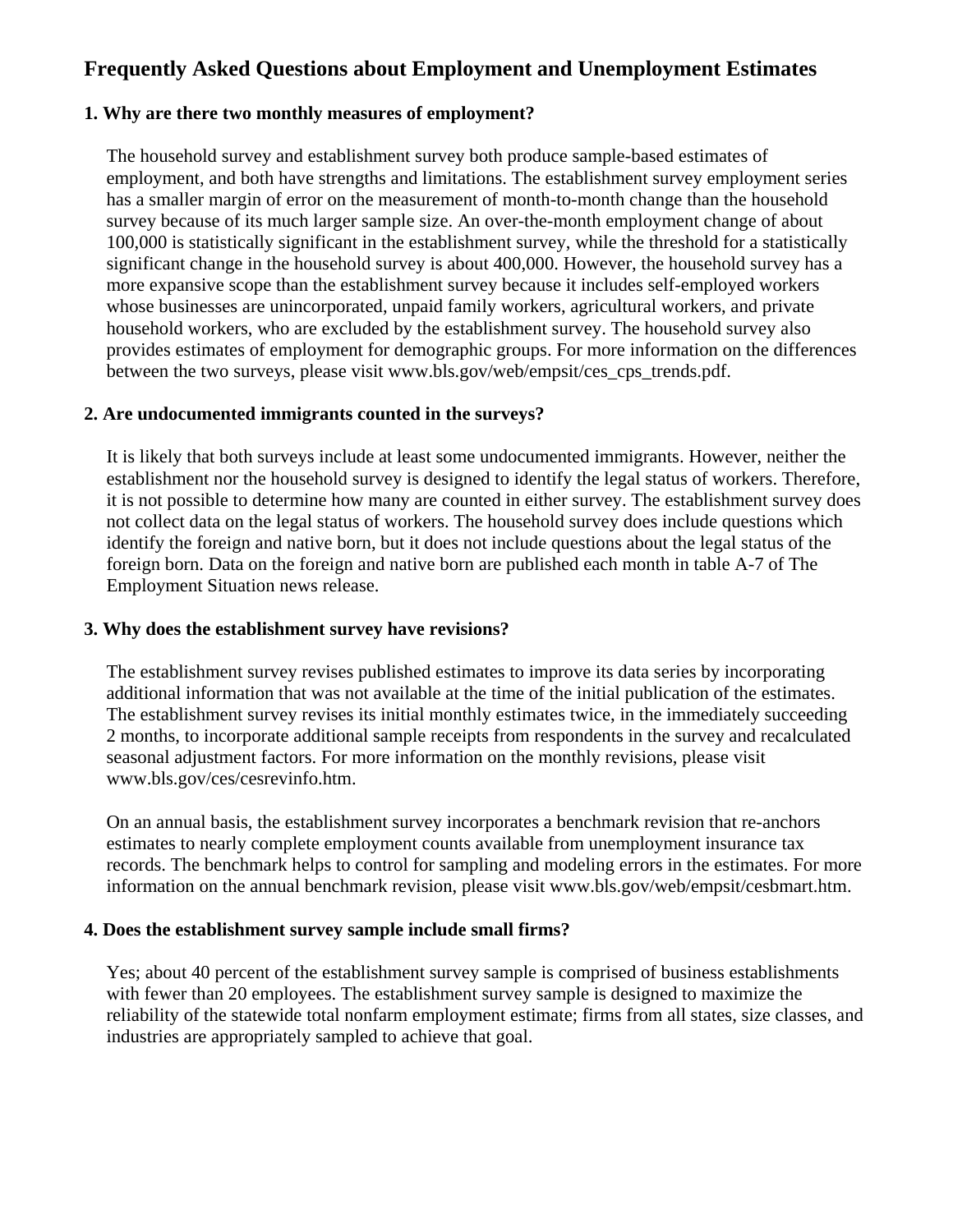## **5. Does the establishment survey account for employment from new businesses?**

Yes; monthly establishment survey estimates include an adjustment to account for the net employment change generated by business births and deaths. The adjustment comes from an econometric model that forecasts the monthly net jobs impact of business births and deaths based on the actual past values of the net impact that can be observed with a lag from the Quarterly Census of Employment and Wages. The establishment survey uses modeling rather than sampling for this purpose because the survey is not immediately able to bring new businesses into the sample. There is an unavoidable lag between the birth of a new firm and its appearance on the sampling frame and availability for selection. BLS adds new businesses to the survey twice a year.

## **6. Is the count of unemployed persons limited to just those people receiving unemployment insurance benefits?**

No; the estimate of unemployment is based on a monthly sample survey of households. All persons who are without jobs and are actively seeking and available to work are included among the unemployed. (People on temporary layoff are included even if they do not actively seek work.) There is no requirement or question relating to unemployment insurance benefits in the monthly survey.

## **7. Does the official unemployment rate exclude people who want a job but are not currently looking for work?**

Yes; however, there are separate estimates of persons outside the labor force who want a job, including those who are not currently looking because they believe no jobs are available (discouraged workers). In addition, alternative measures of labor underutilization (some of which include discouraged workers and other groups not officially counted as unemployed) are published each month in table A-15 of The Employment Situation news release. For more information about these alternative measures, please visit www.bls.gov/cps/lfcharacteristics.htm#altmeasures.

## **8. How can unusually severe weather affect employment and hours estimates?**

In the establishment survey, the reference period is the pay period that includes the 12th of the month. Unusually severe weather is more likely to have an impact on average weekly hours than on employment. Average weekly hours are estimated for paid time during the pay period, including pay for holidays, sick leave, or other time off. The impact of severe weather on hours estimates typically, but not always, results in a reduction in average weekly hours. For example, some employees may be off work for part of the pay period and not receive pay for the time missed, while some workers, such as those dealing with cleanup or repair, may work extra hours.

In order for severe weather conditions to reduce the estimate of payroll employment, employees have to be off work without pay for the entire pay period. Slightly more than 20 percent of all employees in the payroll survey sample have a weekly pay period. Employees who receive pay for any part of the pay period, even 1 hour, are counted in the payroll employment figures. It is not possible to quantify the effect of extreme weather on estimates of over-the-month change in employment.

In the household survey, the reference period is generally the calendar week that includes the 12th of the month. Persons who miss the entire week's work for weather-related events are counted as employed whether or not they are paid for the time off. The household survey collects data on the number of persons who had a job but were not at work due to bad weather. It also provides a measure of the number of persons who usually work full time but had reduced hours. Current and historical data are available on the household survey's most requested statistics page at http://data.bls.gov/cgibin/surveymost?ln.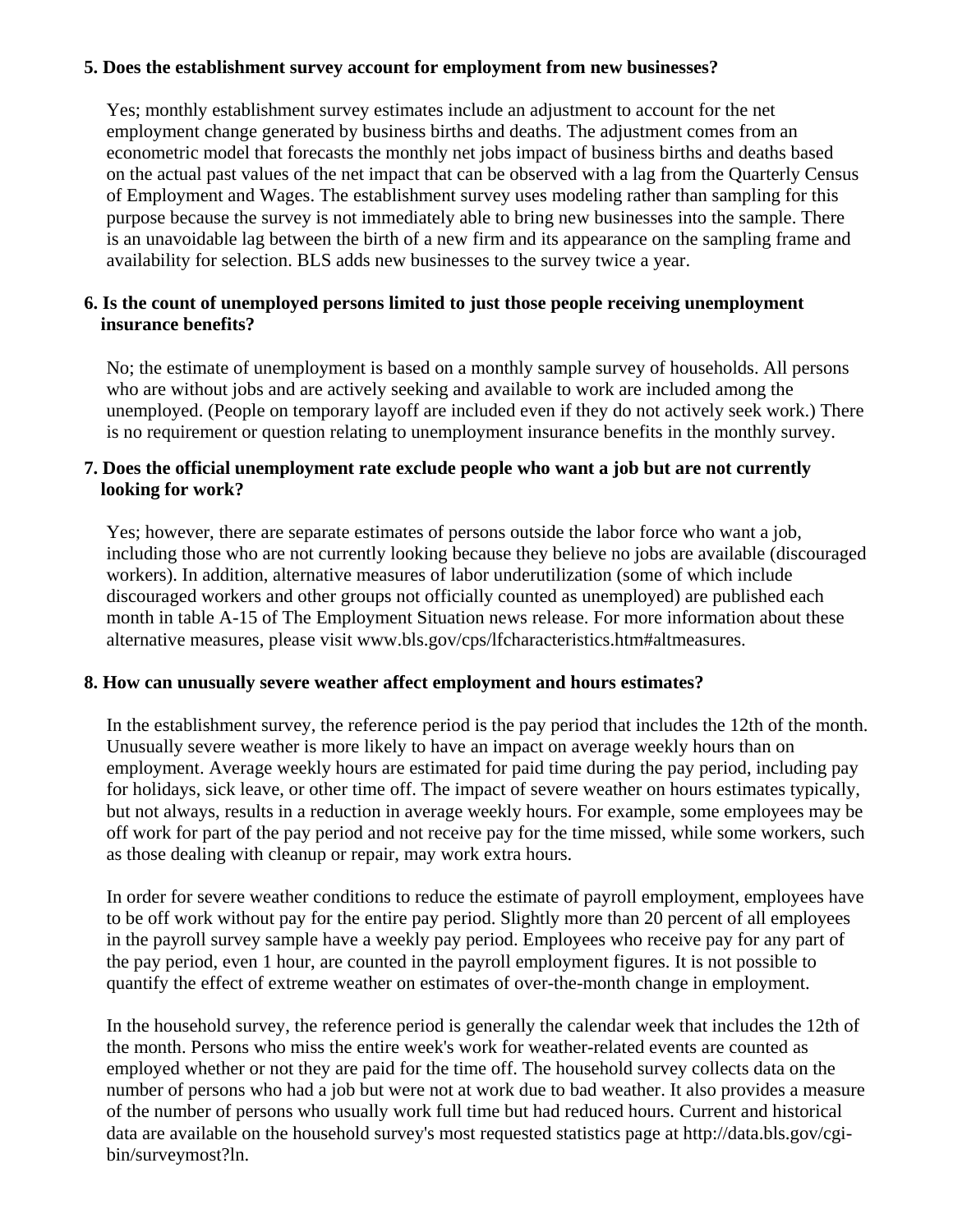# **Technical Note**

This news release presents statistics from two major surveys, the Current Population Survey (CPS; household survey) and the Current Employment Statistics survey (CES; establishment survey). The household survey provides information on the labor force, employment, and unemployment that appears in the "A" tables, marked HOUSEHOLD DATA. It is a sample survey of about 60,000 eligible households conducted by the U.S. Census Bureau for the U.S. Bureau of Labor Statistics (BLS).

The establishment survey provides information on employment, hours, and earnings of employees on nonfarm payrolls; the data appear in the "B" tables, marked ESTABLISHMENT DATA. BLS collects these data each month from the payroll records of a sample of nonagricultural business establishments. Each month the CES program surveys about 145,000 businesses and government agencies, representing approximately 557,000 individual worksites, in order to provide detailed industry data on employment, hours, and earnings of workers on nonfarm payrolls. The active sample includes approximately one-third of all nonfarm payroll employees.

For both surveys, the data for a given month relate to a particular week or pay period. In the household survey, the reference period is generally the calendar week that contains the 12th day of the month. In the establishment survey, the reference period is the pay period including the 12th, which may or may not correspond directly to the calendar week.

#### **Coverage, definitions, and differences between surveys**

**Household survey**. The sample is selected to reflect the entire civilian noninstitutional population. Based on responses to a series of questions on work and job search activities, each person 16 years and over in a sample household is classified as employed, unemployed, or not in the labor force.

People are classified as *employed* if they did any work at all as paid employees during the reference week; worked in their own business, profession, or on their own farm; or worked without pay at least 15 hours in a family business or farm. People are also counted as employed if they were temporarily absent from their jobs because of illness, bad weather, vacation, labor-management disputes, or personal reasons.

People are classified as *unemployed* if they meet all of the following criteria: they had no employment during the reference week; they were available for work at that time; and they made specific efforts to find employment sometime during the 4-week period ending with the reference week. Persons laid off from a job and expecting recall need not be looking for work to be counted as unemployed. The unemployment data derived from the household survey in no way depend upon the eligibility for or receipt of unemployment insurance benefits.

The *civilian labor force* is the sum of employed and unemployed persons. Those persons not classified as

employed or unemployed are *not in the labor force*. The *unemployment rate* is the number unemployed as a percent of the labor force. The *labor force participation rate* is the labor force as a percent of the population, and the *employment-population ratio* is the employed as a percent of the population. Additional information about the household survey can be found at www.bls.gov/cps/documentation.htm.

**Establishment survey**. The sample establishments are drawn from private nonfarm businesses such as factories, offices, and stores, as well as from federal, state, and local government entities. *Employees on nonfarm payrolls* are those who received pay for any part of the reference pay period, including persons on paid leave. Persons are counted in each job they hold. *Hours and earnings* data are produced for the private sector for all employees and for production and nonsupervisory employees. *Production and nonsupervisory* employees are defined as production and related employees in manufacturing and mining and logging, construction workers in construction, and nonsupervisory employees in private service-providing industries.

Industries are classified on the basis of an establishment's principal activity in accordance with the 2012 version of the North American Industry Classification System. Additional information about the establishment survey can be found at www.bls.gov/ces/.

**Differences in employment estimates**. The numerous conceptual and methodological differences between the household and establishment surveys result in important distinctions in the employment estimates derived from the surveys. Among these are:

- The household survey includes agricultural workers, self-employed workers whose businesses are unicorporated, unpaid family workers, and private household workers among the employed. These groups are excluded from the establishment survey.
- The household survey includes people on unpaid leave among the employed. The establishment survey does not.
- The household survey is limited to workers 16 years of age and older. The establishment survey is not limited by age.
- The household survey has no duplication of individuals, because individuals are counted only once, even if they hold more than one job. In the establishment survey, employees working at more than one job and thus appearing on more than one payroll are counted separately for each appearance.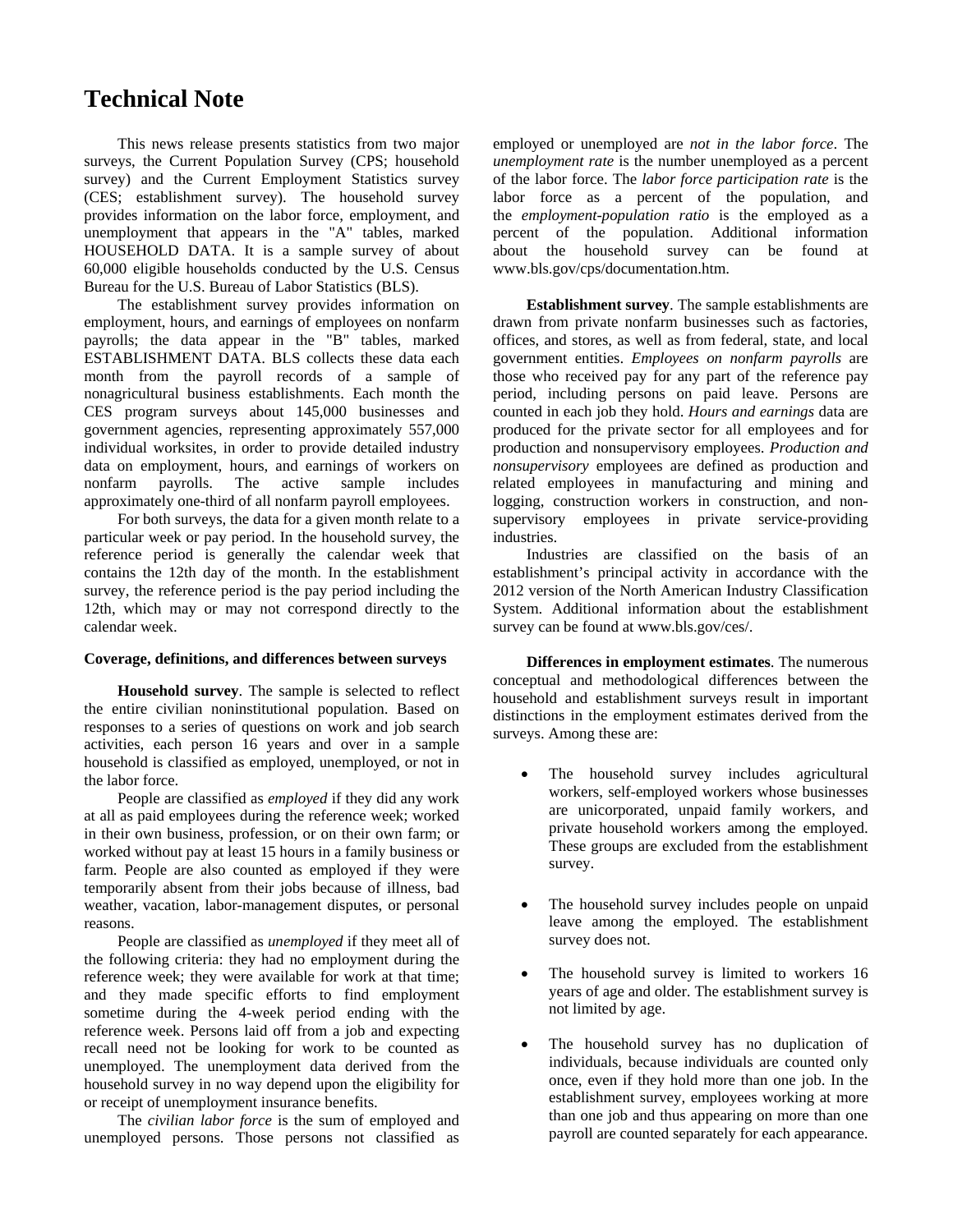#### **Seasonal adjustment**

Over the course of a year, the size of the nation's labor force and the levels of employment and unemployment undergo regularly occurring fluctuations. These events may result from seasonal changes in weather, major holidays, and the opening and closing of schools. The effect of such seasonal variation can be very large.

Because these seasonal events follow a more or less regular pattern each year, their influence on the level of a series can be tempered by adjusting for regular seasonal variation. These adjustments make nonseasonal developments, such as declines in employment or increases in the participation of women in the labor force, easier to spot. For example, in the household survey, the large number of youth entering the labor force each June is likely to obscure any other changes that have taken place relative to May, making it difficult to determine if the level of economic activity has risen or declined. Similarly, in the establishment survey, payroll employment in education declines by about 20 percent at the end of the spring term and later rises with the start of the fall term, obscuring the underlying employment trends in the industry. Because seasonal employment changes at the end and beginning of the school year can be estimated, the statistics can be adjusted to make underlying employment patterns more discernable. The seasonally adjusted figures provide a more useful tool with which to analyze changes in month-tomonth economic activity.

Many seasonally adjusted series are independently adjusted in both the household and establishment surveys. However, the adjusted series for many major estimates, such as total payroll employment, employment in most major sectors, total employment, and unemployment are computed by aggregating independently adjusted component series. For example, total unemployment is derived by summing the adjusted series for four major age-sex components; this differs from the unemployment estimate that would be obtained by directly adjusting the total or by combining the duration, reasons, or more detailed age categories.

For both the household and establishment surveys, a concurrent seasonal adjustment methodology is used in which new seasonal factors are calculated each month using all relevant data, up to and including the data for the current month. In the household survey, new seasonal factors are used to adjust only the current month's data. In the establishment survey, however, new seasonal factors are used each month to adjust the three most recent monthly estimates. The prior 2 months are routinely revised to incorporate additional sample reports and recalculated seasonal adjustment factors. In both surveys, 5-year revisions to historical data are made once a year.

#### **Reliability of the estimates**

Statistics based on the household and establishment surveys are subject to both sampling and nonsampling error. When a sample, rather than the entire population, is surveyed, there is a chance that the sample estimates may differ from the true population values they represent. The component of this difference that occurs because samples differ by chance is known as *sampling error*, and its variability is measured by the standard error of the estimate. There is about a 90-percent chance, or level of confidence, that an estimate based on a sample will differ by no more than 1.6 standard errors from the true population value because of sampling error. BLS analyses are generally conducted at the 90-percent level of confidence.

For example, the confidence interval for the monthly change in total nonfarm employment from the establishment survey is on the order of plus or minus 90,000. Suppose the estimate of nonfarm employment increases by 50,000 from one month to the next. The 90 percent confidence interval on the monthly change would range from -40,000 to +140,000 (50,000 +/- 90,000). These figures do not mean that the sample results are off by these magnitudes, but rather that there is about a 90-percent chance that the true over-the-month change lies within this interval. Since this range includes values of less than zero, we could not say with confidence that nonfarm employment had, in fact, increased that month. If, however, the reported nonfarm employment rise was 250,000, then all of the values within the 90-percent confidence interval would be greater than zero. In this case, it is likely (at least a 90 percent chance) that nonfarm employment had, in fact, risen that month. At an unemployment rate of around 6.0 percent, the 90-percent confidence interval for the monthly change in unemployment as measured by the household survey is about  $+/-$  300,000, and for the monthly change in the unemployment rate it is about +/- 0.2 percentage point.

In general, estimates involving many individuals or establishments have lower standard errors (relative to the size of the estimate) than estimates which are based on a small number of observations. The precision of estimates also is improved when the data are cumulated over time, such as for quarterly and annual averages.

The household and establishment surveys are also affected by *nonsampling error*, which can occur for many reasons, including the failure to sample a segment of the population, inability to obtain information for all respondents in the sample, inability or unwillingness of respondents to provide correct information on a timely basis, mistakes made by respondents, and errors made in the collection or processing of the data.

For example, in the establishment survey, estimates for the most recent 2 months are based on incomplete returns; for this reason, these estimates are labeled preliminary in the tables. It is only after two successive revisions to a monthly estimate, when nearly all sample reports have been received, that the estimate is considered final.

Another major source of nonsampling error in the establishment survey is the inability to capture, on a timely basis, employment generated by new firms. To correct for this systematic underestimation of employment growth, an estimation procedure with two components is used to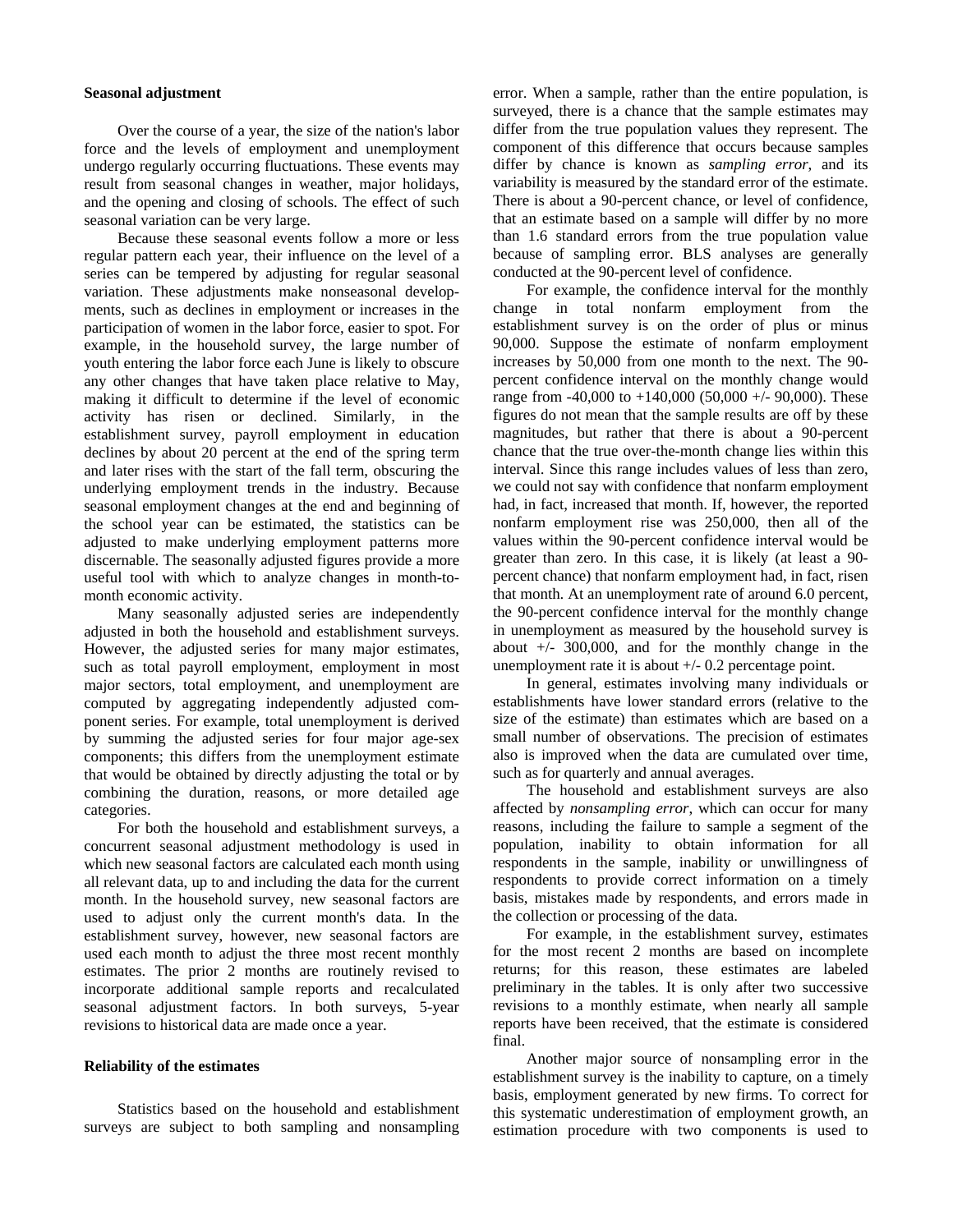account for business births. The first component excludes employment losses from business deaths from samplebased estimation in order to offset the missing employment gains from business births. This is incorporated into the sample-based estimation procedure by simply not reflecting sample units going out of business, but imputing to them the same employment trend as the other firms in the sample. This procedure accounts for most of the net birth/death employment.

The second component is an ARIMA time series model designed to estimate the residual net birth/death employment not accounted for by the imputation. The historical time series used to create and test the ARIMA model was derived from the unemployment insurance universe micro-level database, and reflects the actual residual net of births and deaths over the past 5 years.

The sample-based estimates from the establishment

survey are adjusted once a year (on a lagged basis) to universe counts of payroll employment obtained from administrative records of the unemployment insurance program. The difference between the March sample-based employment estimates and the March universe counts is known as a benchmark revision, and serves as a rough proxy for total survey error. The new benchmarks also incorporate changes in the classification of industries. Over the past decade, absolute benchmark revisions for total nonfarm employment have averaged 0.3 percent, with a range from -0.7 to 0.6 percent.

#### **Other information**

Information in this release will be made available to sensory impaired individuals upon request. Voice phone: (202) 691-5200; Federal Relay Service: (800) 877-8339.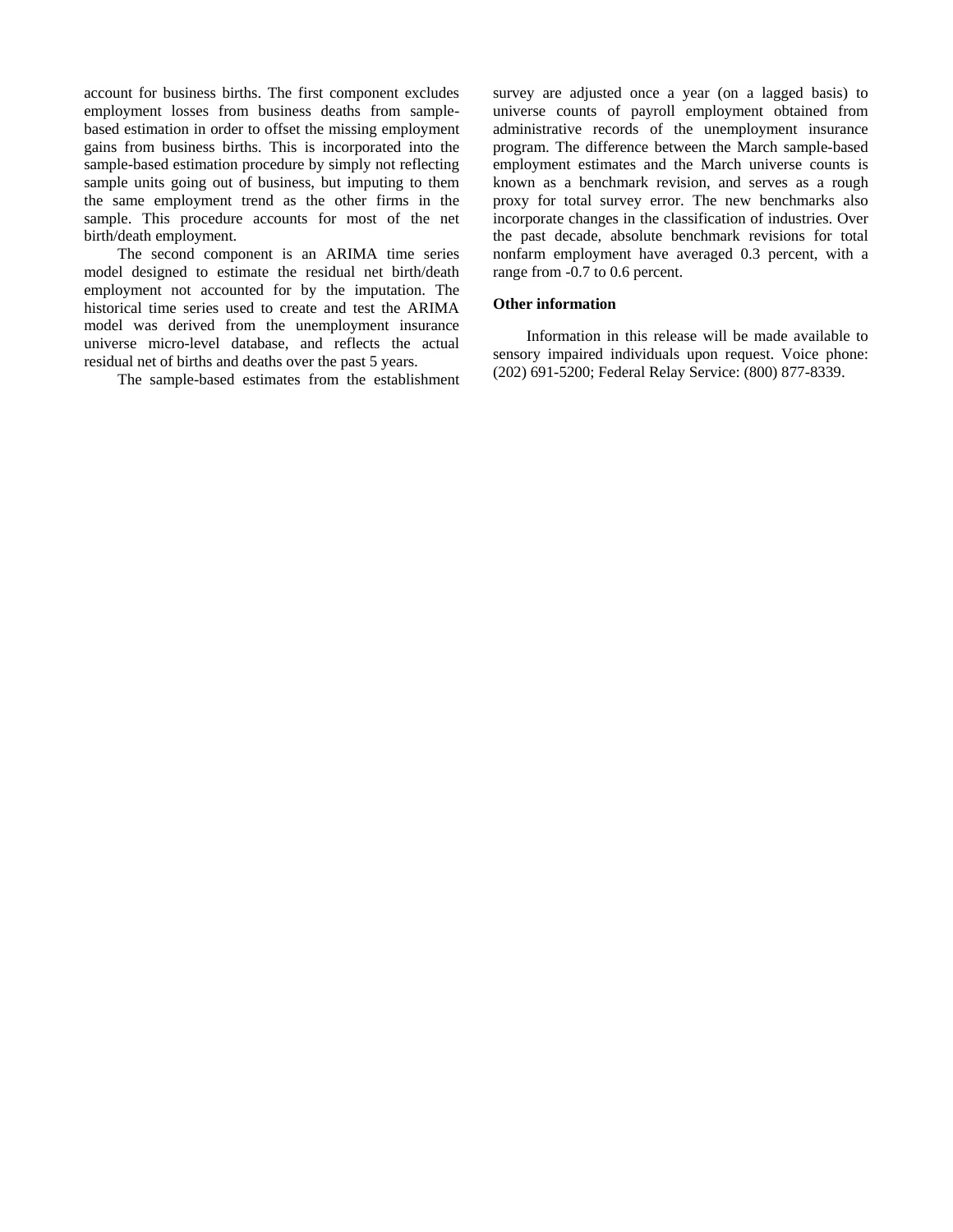## **HOUSEHOLD DATA**

### **Table A-1. Employment status of the civilian population by sex and age**

[Numbers in thousands]

|                                      |                | Not seasonally adjusted |                | Seasonally adjusted <sup>1</sup> |                |                |                |                |                |
|--------------------------------------|----------------|-------------------------|----------------|----------------------------------|----------------|----------------|----------------|----------------|----------------|
| Employment status, sex, and age      | Apr.<br>2012   | Mar.<br>2013            | Apr.<br>2013   | Apr.<br>2012                     | Dec.<br>2012   | Jan.<br>2013   | Feb.<br>2013   | Mar.<br>2013   | Apr.<br>2013   |
| <b>TOTAL</b>                         |                |                         |                |                                  |                |                |                |                |                |
| Civilian noninstitutional population | 242,784        | 244,995                 | 245,175        | 242,784                          | 244,350        | 244,663        | 244,828        | 244,995        | 245,175        |
|                                      | 153,905        | 154,512                 | 154.739        | 154,451                          | 155,511        | 155,654        | 155.524        | 155,028        | 155.238        |
|                                      | 63.4           | 63.1                    | 63.1           | 63.6                             | 63.6           | 63.6           | 63.5           | 63.3           | 63.3           |
|                                      | 141,995        | 142,698                 | 143,724        | 141,934                          | 143,305        | 143,322        | 143,492        | 143,286        | 143,579        |
| Employment-population ratio          | 58.5           | 58.2                    | 58.6           | 58.5                             | 58.6           | 58.6           | 58.6           | 58.5           | 58.6           |
|                                      | 11,910         | 11,815                  | 11,014         | 12,518                           | 12,206         | 12,332         | 12,032         | 11,742         | 11,659         |
| Unemployment rate                    | 7.7            | 7.6                     | 7.1            | 8.1                              | 7.8            | 7.9            | 7.7            | 7.6            | 7.5            |
|                                      | 88,879         | 90,483                  | 90,436         | 88,332                           | 88,839         | 89,008         | 89,304         | 89,967         | 89,936         |
| Persons who currently want a job     | 6,328          | 6,399                   | 6,329          | 6,387                            | 6,750          | 6,631          | 6,821          | 6,722          | 6,413          |
| Men, 16 years and over               |                |                         |                |                                  |                |                |                |                |                |
| Civilian noninstitutional population | 117,081        | 118,204                 | 118,296        | 117,081                          | 117,902        | 118,033        | 118,117        | 118,204        | 118,296        |
|                                      | 81,629         | 82,133                  | 82,201         | 82,064                           | 82,545         | 82,940         | 82,823         | 82,584         | 82,621         |
|                                      | 69.7           | 69.5                    | 69.5           | 70.1                             | 70.0           | 70.3           | 70.1           | 69.9           | 69.8           |
|                                      | 75,074         | 75,521                  | 76,029         | 75,301                           | 76,060         | 76,290         | 76,375         | 76,329         | 76,239         |
| Employment-population ratio          | 64.1           | 63.9                    | 64.3           | 64.3                             | 64.5           | 64.6           | 64.7           | 64.6           | 64.4           |
|                                      | 6,555          | 6,611                   | 6,172          | 6,762                            | 6,486          | 6,650          | 6,447          | 6,255          | 6,382          |
| Unemployment rate                    | 8.0            | 8.0                     | 7.5            | 8.2                              | 7.9            | 8.0            | 7.8            | 7.6            | 7.7            |
|                                      | 35,452         | 36,071                  | 36,095         | 35,017                           | 35,357         | 35,093         | 35,295         | 35,619         | 35,675         |
| Men, 20 years and over               |                |                         |                |                                  |                |                |                |                |                |
| Civilian noninstitutional population | 108,396        | 109.635                 | 109.736        | 108,396                          | 109,308        | 109,448        | 109.541        | 109,635        | 109,736        |
|                                      | 78,839         | 79,529                  | 79,551         | 79,103                           | 79,695         | 80,016         | 79,910         | 79,747         | 79,803         |
|                                      | 72.7           | 72.5                    | 72.5           | 73.0                             | 72.9           | 73.1           | 72.9           | 72.7           | 72.7           |
|                                      | 73,010         | 73,588                  | 74,042         | 73,145                           | 73,949         | 74,139         | 74,249         | 74,228         | 74,159         |
| Employment-population ratio          | 67.4           | 67.1                    | 67.5           | 67.5                             | 67.7           | 67.7           | 67.8           | 67.7           | 67.6           |
|                                      | 5,829          | 5,941                   | 5,509          | 5,958                            | 5,746          | 5,877          | 5,661          | 5,519          | 5,644          |
| Unemployment rate                    | 7.4            | 7.5                     | 6.9            | 7.5                              | 7.2            | 7.3            | 7.1            | 6.9            | 7.1            |
|                                      | 29,557         | 30,107                  | 30,184         | 29,292                           | 29,613         | 29,432         | 29,631         | 29,888         | 29,933         |
| Women, 16 years and over             |                |                         |                |                                  |                |                |                |                |                |
| Civilian noninstitutional population | 125,703        | 126,791                 | 126,878        | 125,703                          | 126,447        | 126,630        | 126,710        | 126,791        | 126,878        |
|                                      | 72,276         | 72,379                  | 72,538         | 72,387                           | 72,965         | 72,715         | 72,701         | 72,443         | 72,617         |
|                                      | 57.5           | 57.1                    | 57.2           | 57.6                             | 57.7           | 57.4           | 57.4           | 57.1           | 57.2           |
|                                      | 66,921         | 67,176                  | 67,695         | 66,632                           | 67,245         | 67,032         | 67,116         | 66,956         | 67,340         |
| Employment-population ratio          | 53.2           | 53.0                    | 53.4           | 53.0                             | 53.2           | 52.9           | 53.0           | 52.8           | 53.1           |
|                                      | 5,355          | 5,203                   | 4,843          | 5,755                            | 5,721          | 5,682          | 5,585          | 5,487          | 5,277          |
| Unemployment rate                    | 7.4            | 7.2                     | 6.7            | 8.0                              | 7.8            | 7.8            | 7.7            | 7.6            | 7.3            |
|                                      | 53,427         | 54,412                  | 54,340         | 53,315                           | 53,482         | 53,916         | 54,009         | 54,348         | 54,261         |
| Women, 20 years and over             |                |                         |                |                                  |                |                |                |                |                |
| Civilian noninstitutional population | 117,353        | 118,520                 | 118,612        | 117,353                          | 118.170        | 118,348        | 118,433        | 118,520        | 118.612        |
|                                      | 69,643         | 69,675                  | 69,833         | 69,580                           | 70,059         | 69,749         | 69,772         | 69,544         | 69,744         |
|                                      | 59.3           | 58.8                    | 58.9           | 59.3                             | 59.3           | 58.9           | 58.9           | 58.7           | 58.8           |
|                                      | 64,822<br>55.2 | 65,038<br>54.9          | 65,533<br>55.3 | 64,454<br>54.9                   | 64,954<br>55.0 | 64,675<br>54.6 | 64,867<br>54.8 | 64,707<br>54.6 | 65,101<br>54.9 |
| Employment-population ratio          | 4,820          | 4,637                   | 4,300          | 5,126                            | 5,105          | 5,074          | 4,905          | 4,837          | 4,642          |
| Unemployment rate                    | 6.9            | 6.7                     | 6.2            | 7.4                              | 7.3            | 7.3            | 7.0            | 7.0            | 6.7            |
|                                      | 47,711         | 48,845                  | 48,778         | 47,774                           | 48,111         | 48,599         | 48,661         | 48,976         | 48,868         |
| Both sexes, 16 to 19 years           |                |                         |                |                                  |                |                |                |                |                |
| Civilian noninstitutional population | 17,034         | 16,840                  | 16,827         | 17,034                           | 16,871         | 16,867         | 16,854         | 16,840         | 16,827         |
|                                      | 5,423          | 5,309                   | 5,355          | 5,768                            | 5,756          | 5,889          | 5,842          | 5,737          | 5,692          |
|                                      | 31.8           | 31.5                    | 31.8           | 33.9                             | 34.1           | 34.9           | 34.7           | 34.1           | 33.8           |
|                                      | 4,163          | 4,072                   | 4,149          | 4,334                            | 4,402          | 4,508          | 4,376          | 4,351          | 4,320          |
| Employment-population ratio          | 24.4           | 24.2                    | 24.7           | 25.4                             | 26.1           | 26.7           | 26.0           | 25.8           | 25.7           |
|                                      | 1,260          | 1,237                   | 1,206          | 1,434                            | 1,355          | 1,381          | 1,466          | 1,386          | 1,372          |
| Unemployment rate                    | 23.2           | 23.3                    | 22.5           | 24.9                             | 23.5           | 23.4           | 25.1           | 24.2           | 24.1           |
|                                      | 11,611         | 11,531                  | 11,473         | 11,266                           | 11,115         | 10,978         | 11,012         | 11,103         | 11,135         |
|                                      |                |                         |                |                                  |                |                |                |                |                |

1 The population figures are not adjusted for seasonal variation; therefore, identical numbers appear in the unadjusted and seasonally adjusted columns.

NOTE: Updated population controls are introduced annually with the release of January data.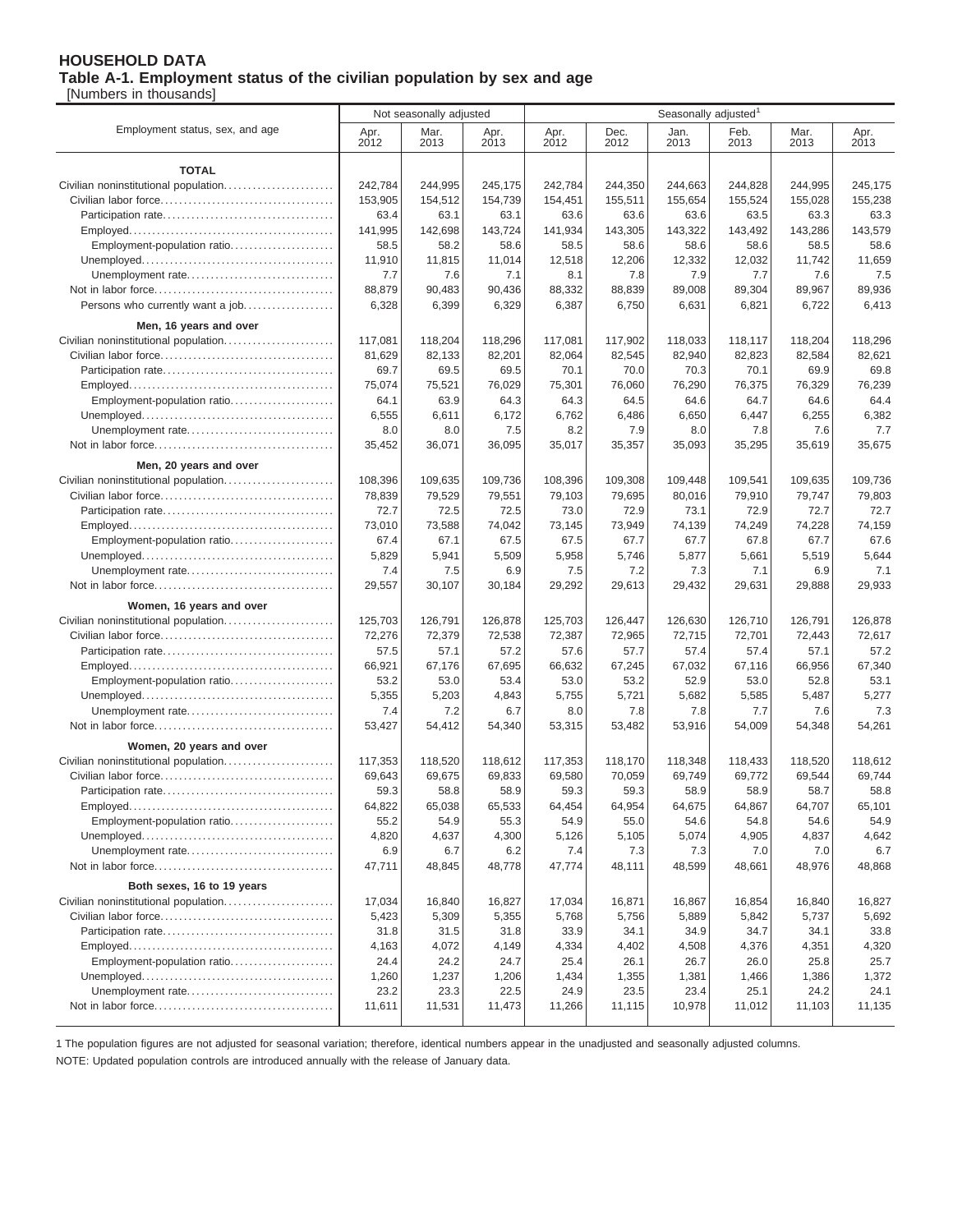## **HOUSEHOLD DATA**

#### **Table A-2. Employment status of the civilian population by race, sex, and age**

[Numbers in thousands]

|                                                                                                        |                  | Not seasonally adjusted |                | Seasonally adjusted <sup>1</sup> |                  |                |                |                |                  |  |  |
|--------------------------------------------------------------------------------------------------------|------------------|-------------------------|----------------|----------------------------------|------------------|----------------|----------------|----------------|------------------|--|--|
| Employment status, race, sex, and age                                                                  | Apr.<br>2012     | Mar.<br>2013            | Apr.<br>2013   | Apr.<br>2012                     | Dec.<br>2012     | Jan.<br>2013   | Feb.<br>2013   | Mar.<br>2013   | Apr.<br>2013     |  |  |
|                                                                                                        |                  |                         |                |                                  |                  |                |                |                |                  |  |  |
| <b>WHITE</b>                                                                                           |                  |                         |                |                                  |                  |                |                |                |                  |  |  |
| Civilian noninstitutional population                                                                   | 192,893          | 193,946                 | 194,041        | 192,893                          | 193,849          | 193,776        | 193,859        | 193,946        | 194,041          |  |  |
|                                                                                                        | 122,997          | 122,809                 | 123,048        | 123,585                          | 123,774          | 123,971        | 123,626        | 123,382        | 123,504          |  |  |
|                                                                                                        | 63.8             | 63.3                    | 63.4           | 64.1                             | 63.9             | 64.0           | 63.8           | 63.6           | 63.6             |  |  |
|                                                                                                        | 114,313          | 114,354                 | 115,231        | 114,438                          | 115,289          | 115,266        | 115,250        | 115,080        | 115,266          |  |  |
| Employment-population ratio                                                                            | 59.3             | 59.0                    | 59.4           | 59.3                             | 59.5             | 59.5           | 59.5           | 59.3           | 59.4             |  |  |
| Unemployment rate                                                                                      | 8,684<br>7.1     | 8,454<br>6.9            | 7,817<br>6.4   | 9,147<br>7.4                     | 8,485<br>6.9     | 8,705<br>7.0   | 8,376<br>6.8   | 8,302<br>6.7   | 8,238<br>6.7     |  |  |
|                                                                                                        |                  |                         |                |                                  |                  |                |                |                | 70,537           |  |  |
| Men, 20 years and over                                                                                 | 69,896           | 71,138                  | 70,993         | 69,308                           | 70,076           | 69,805         | 70,233         | 70,565         |                  |  |  |
|                                                                                                        | 64,212           | 64,253                  | 64,441         | 64,451                           | 64,646           | 64,924         | 64,720         | 64,549         | 64,674           |  |  |
|                                                                                                        | 73.3             | 72.8                    | 73.0           | 73.6                             | 73.3             | 73.7           | 73.4           | 73.1           | 73.2             |  |  |
|                                                                                                        | 59,975           | 59,974                  | 60,450         | 60,054                           | 60,609           | 60,652         | 60,659         | 60,594         | 60,540           |  |  |
| Employment-population ratio                                                                            | 68.5             | 68.0                    | 68.5           | 68.6                             | 68.7             | 68.8           | 68.8           | 68.7           | 68.6             |  |  |
|                                                                                                        | 4,237            | 4,280                   | 3,992          | 4,396                            | 4,037            | 4,272          | 4,061          | 3,955          | 4,135            |  |  |
| Unemployment rate                                                                                      | 6.6              | 6.7                     | 6.2            | 6.8                              | 6.2              | 6.6            | 6.3            | 6.1            | 6.4              |  |  |
| Women, 20 years and over                                                                               |                  |                         |                |                                  |                  |                |                |                |                  |  |  |
|                                                                                                        | 54,421           | 54,291                  | 54,300         | 54,470                           | 54,452           | 54,318         | 54,224         | 54,255         | 54,221           |  |  |
|                                                                                                        | 58.8             | 58.3                    | 58.3           | 58.8                             | 58.5             | 58.4           | 58.2           | 58.2           | 58.2             |  |  |
| $Emploved. \ldots \ldots \ldots \ldots \ldots \ldots \ldots \ldots \ldots \ldots \ldots \ldots \ldots$ | 50,919           | 51,077                  | 51,374         | 50,777                           | 51,015           | 50,869         | 50,946         | 50,940         | 51,123           |  |  |
| Employment-population ratio                                                                            | 55.0             | 54.8                    | 55.1           | 54.8                             | 54.8             | 54.7           | 54.7           | 54.7           | 54.8             |  |  |
|                                                                                                        | 3,502            | 3,214                   | 2,926          | 3,693                            | 3,437            | 3,450          | 3,278          | 3,315          | 3,098            |  |  |
| Unemployment rate                                                                                      | 6.4              | 5.9                     | 5.4            | 6.8                              | 6.3              | 6.4            | 6.0            | 6.1            | 5.7              |  |  |
| Both sexes, 16 to 19 years                                                                             |                  |                         |                |                                  |                  |                |                |                |                  |  |  |
|                                                                                                        | 4,365            | 4,264                   | 4,307          | 4,665                            | 4,676            | 4,729          | 4,682          | 4,578          | 4,608            |  |  |
|                                                                                                        | 34.4             | 34.0                    | 34.4           | 36.8                             | 37.2             | 37.7           | 37.3           | 36.5           | 36.8             |  |  |
|                                                                                                        | 3,419            | 3,304                   | 3,408          | 3,607                            | 3,665            | 3,746          | 3,645          | 3,546          | 3,603            |  |  |
| Employment-population ratio                                                                            | 26.9             | 26.4                    | 27.2           | 28.4                             | 29.1             | 29.8           | 29.1           | 28.3           | 28.8             |  |  |
|                                                                                                        | 946              | 960                     | 899            | 1,057                            | 1,011            | 983            | 1,037          | 1,032          | 1,005            |  |  |
| Unemployment rate                                                                                      | 21.7             | 22.5                    | 20.9           | 22.7                             | 21.6             | 20.8           | 22.1           | 22.5           | 21.8             |  |  |
|                                                                                                        |                  |                         |                |                                  |                  |                |                |                |                  |  |  |
| <b>BLACK OR AFRICAN AMERICAN</b>                                                                       |                  |                         |                |                                  |                  |                |                |                |                  |  |  |
| Civilian noninstitutional population                                                                   | 29,824<br>18,227 | 30,255                  | 30,290         | 29,824<br>18,298                 | 30,093<br>18,403 | 30,190         | 30,223         | 30,255         | 30,290<br>18,617 |  |  |
|                                                                                                        | 61.1             | 18,461<br>61.0          | 18,532<br>61.2 | 61.4                             | 61.2             | 18,641<br>61.7 | 18,639<br>61.7 | 18,524<br>61.2 | 61.5             |  |  |
|                                                                                                        | 15,940           | 16,090                  | 16,240         | 15,910                           | 15,827           | 16,073         | 16,059         | 16,068         | 16,167           |  |  |
| Employment-population ratio                                                                            | 53.4             | 53.2                    | 53.6           | 53.3                             | 52.6             | 53.2           | 53.1           | 53.1           | 53.4             |  |  |
|                                                                                                        | 2,286            | 2,371                   | 2,292          | 2,388                            | 2,577            | 2,568          | 2,580          | 2,456          | 2,450            |  |  |
| Unemployment rate                                                                                      | 12.5             | 12.8                    | 12.4           | 13.1                             | 14.0             | 13.8           | 13.8           | 13.3           | 13.2             |  |  |
|                                                                                                        | 11,597           | 11,794                  | 11,758         | 11,526                           | 11,690           | 11,549         | 11,583         | 11,731         | 11,673           |  |  |
| Men, 20 years and over                                                                                 |                  |                         |                |                                  |                  |                |                |                |                  |  |  |
|                                                                                                        | 8,133            | 8,447                   | 8,326          | 8,166                            | 8,298            | 8,382          | 8,437          | 8,447          | 8,377            |  |  |
|                                                                                                        | 67.0             | 68.1                    | 67.0           | 67.3                             | 67.4             | 67.8           | 68.2           | 68.1           | 67.4             |  |  |
|                                                                                                        | 7,018            | 7,322                   | 7,287          | 7,049                            | 7,134            | 7,262          | 7,352          | 7,370          | 7,319            |  |  |
| Employment-population ratio                                                                            | 57.8             | 59.1                    | 58.7           | 58.1                             | 58.0             | 58.8           | 59.4           | 59.4           | 58.9             |  |  |
|                                                                                                        | 1,114            | 1,125                   | 1,039          | 1,118                            | 1,164            | 1,120          | 1,085          | 1,077          | 1,058            |  |  |
| Unemployment rate                                                                                      | 13.7             | 13.3                    | 12.5           | 13.7                             | 14.0             | 13.4           | 12.9           | 12.7           | 12.6             |  |  |
| Women, 20 years and over                                                                               |                  |                         |                |                                  |                  |                |                |                |                  |  |  |
|                                                                                                        | 9,459            | 9,344                   | 9,543          | 9,454                            | 9,454            | 9,545          | 9,491          | 9,365          | 9,529            |  |  |
|                                                                                                        | 62.9             | 61.2                    | 62.4           | 62.9                             | 62.2             | 62.7           | 62.2           | 61.3           | 62.3             |  |  |
|                                                                                                        | 8,503            | 8,305                   | 8,531          | 8,440                            | 8,305            | 8,367          | 8,302          | 8,226          | 8,425            |  |  |
| Employment-population ratio                                                                            | 56.6             | 54.4                    | 55.8           | 56.2                             | 54.7             | 54.9           | 54.4           | 53.9           | 55.1             |  |  |
|                                                                                                        | 956              | 1,039                   | 1,012          | 1,013                            | 1,149            | 1,178          | 1,189          | 1,139          | 1,105            |  |  |
| Unemployment rate                                                                                      | 10.1             | 11.1                    | 10.6           | 10.7                             | 12.2             | 12.3           | 12.5           | 12.2           | 11.6             |  |  |
| Both sexes, 16 to 19 years                                                                             |                  |                         |                |                                  |                  |                |                |                |                  |  |  |
|                                                                                                        | 635              | 670                     | 663            | 679                              | 651              | 714            | 711            | 713            | 711              |  |  |
|                                                                                                        | 23.9             | 25.9                    | 25.7           | 25.5                             | 25.1             | 27.5           | 27.4           | 27.6           | 27.5             |  |  |
|                                                                                                        | 419              | 463                     | 422            | 421                              | 387              | 444            | 404            | 472            | 423              |  |  |
| Employment-population ratio                                                                            | 15.7             | 17.9                    | 16.3           | 15.8                             | 14.9             | 17.1           | 15.6           | 18.2           | 16.4             |  |  |
|                                                                                                        | 216              | 207                     | 241            | 257                              | 264              | 270            | 307            | 241            | 287              |  |  |
| Unemployment rate                                                                                      | 34.1             | 30.9                    | 36.4           | 37.9                             | 40.5             | 37.8           | 43.1           | 33.8           | 40.5             |  |  |
| <b>ASIAN</b>                                                                                           |                  |                         |                |                                  |                  |                |                |                |                  |  |  |
| Civilian noninstitutional population                                                                   | 12,774           | 13,223                  | 13,244         |                                  |                  |                |                |                |                  |  |  |
|                                                                                                        |                  |                         |                |                                  |                  |                |                |                |                  |  |  |

See footnotes at end of table.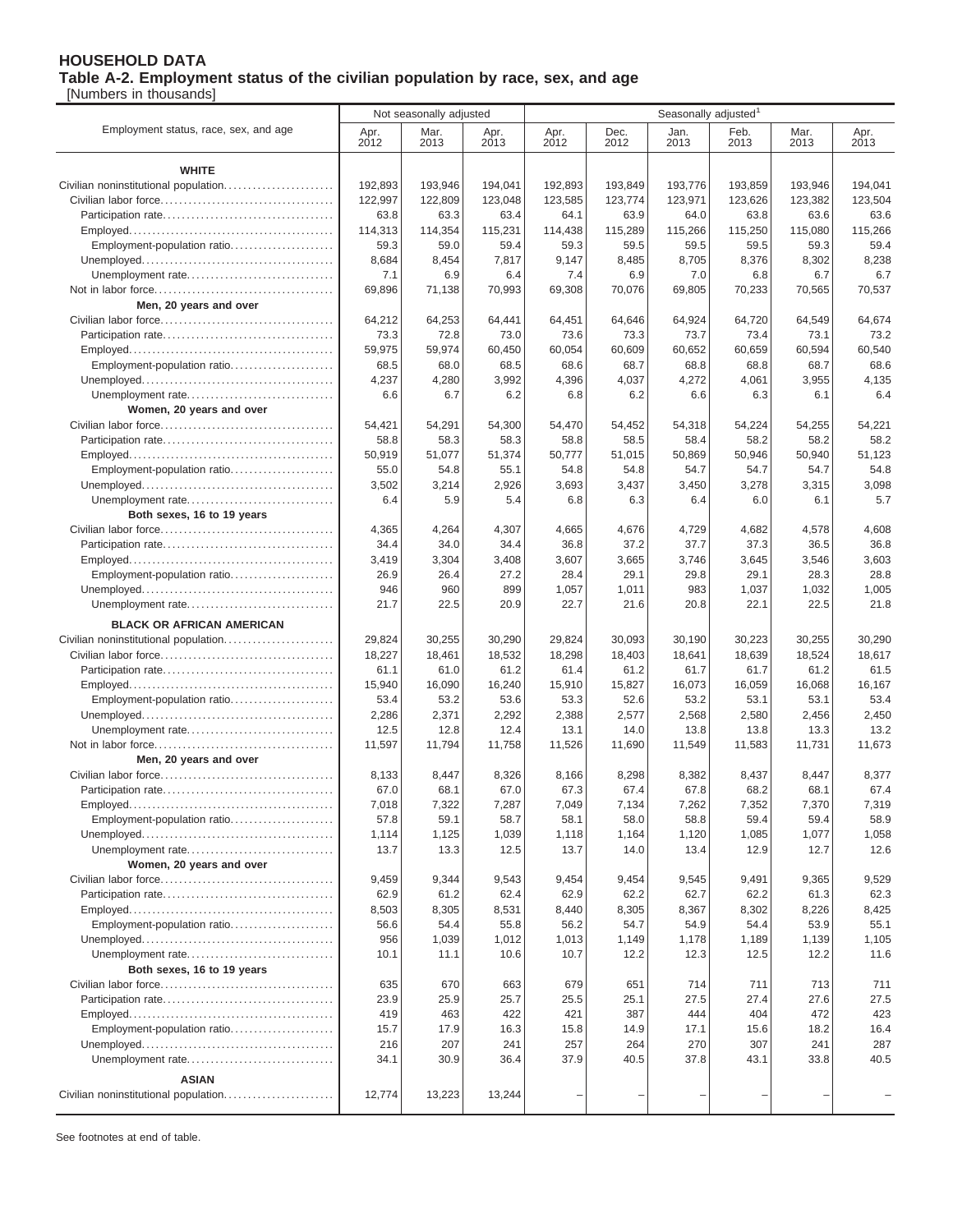#### **HOUSEHOLD DATA Table A-2. Employment status of the civilian population by race, sex, and age — Continued** [Numbers in thousands]

|              | Not seasonally adjusted                          |              |              | Seasonally adjusted <sup>1</sup> |              |              |              |              |  |
|--------------|--------------------------------------------------|--------------|--------------|----------------------------------|--------------|--------------|--------------|--------------|--|
| Apr.<br>2012 | Mar.<br>2013                                     | Apr.<br>2013 | Apr.<br>2012 | Dec.<br>2012                     | Jan.<br>2013 | Feb.<br>2013 | Mar.<br>2013 | Apr.<br>2013 |  |
| 7,965        | 8,524                                            | 8,456        |              |                                  |              |              |              |              |  |
| 62.4         | 64.5                                             | 63.9         |              |                                  |              |              |              |              |  |
| 7.553        | 8.101                                            | 8,025        |              |                                  |              |              |              |              |  |
| 59.1         | 61.3                                             | 60.6         |              |                                  |              |              |              |              |  |
| 412          | 423                                              | 431          |              |                                  |              |              |              |              |  |
| 5.2          | 5.0                                              | 5.1          |              |                                  |              |              |              |              |  |
| 4.809        | 4.699                                            | 4.788        |              |                                  |              |              |              |              |  |
|              | Employment-population ratio<br>Unemployment rate |              |              |                                  |              |              |              |              |  |

1 The population figures are not adjusted for seasonal variation; therefore, identical numbers appear in the unadjusted and seasonally adjusted columns.

- Data not available.

NOTE: Estimates for the above race groups will not sum to totals shown in table A-1 because data are not presented for all races. Updated population controls are introduced annually with the release of January data.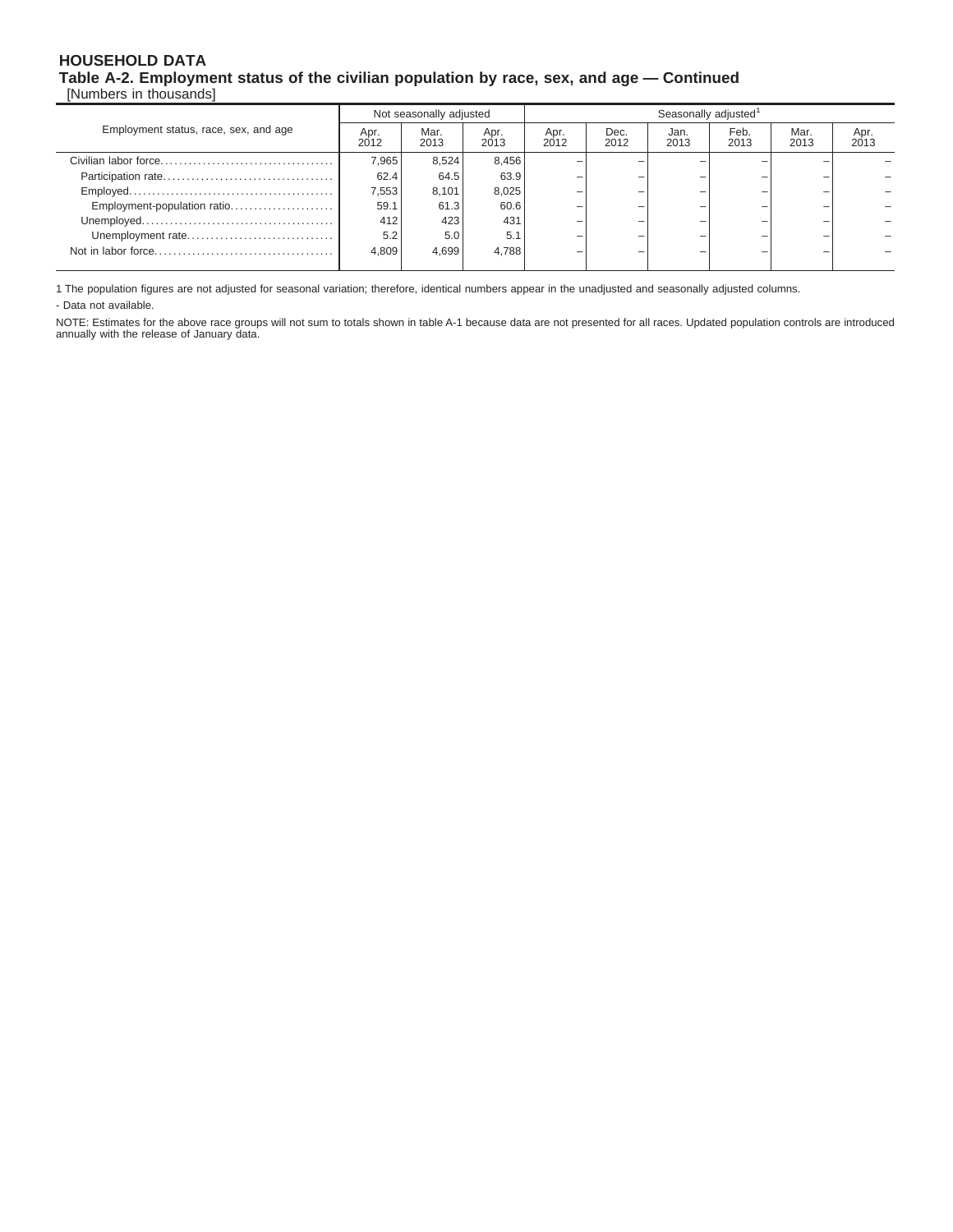## **HOUSEHOLD DATA Table A-3. Employment status of the Hispanic or Latino population by sex and age**

[Numbers in thousands]

|                                      |              | Not seasonally adjusted |              |              |              | Seasonally adjusted <sup>1</sup> |              |              |              |
|--------------------------------------|--------------|-------------------------|--------------|--------------|--------------|----------------------------------|--------------|--------------|--------------|
| Employment status, sex, and age      | Apr.<br>2012 | Mar.<br>2013            | Apr.<br>2013 | Apr.<br>2012 | Dec.<br>2012 | Jan.<br>2013                     | Feb.<br>2013 | Mar.<br>2013 | Apr.<br>2013 |
| <b>HISPANIC OR LATINO ETHNICITY</b>  |              |                         |              |              |              |                                  |              |              |              |
| Civilian noninstitutional population | 36,546       | 37,242                  | 37,320       | 36,546       | 37,231       | 37,094                           | 37,169       | 37,242       | 37,320       |
|                                      | 24,201       | 24,282                  | 24,475       | 24,248       | 24,539       | 24,572                           | 24,563       | 24,354       | 24,512       |
|                                      | 66.2         | 65.2                    | 65.6         | 66.3         | 65.9         | 66.2                             | 66.1         | 65.4         | 65.7         |
|                                      | 21,839       | 21,986                  | 22,412       | 21,749       | 22,195       | 22,199                           | 22,215       | 22,122       | 22,310       |
| Employment-population ratio          | 59.8         | 59.0                    | 60.1         | 59.5         | 59.6         | 59.8                             | 59.8         | 59.4         | 59.8         |
|                                      | 2,362        | 2,295                   | 2,063        | 2,499        | 2,344        | 2,373                            | 2,348        | 2,232        | 2,202        |
| Unemployment rate                    | 9.8          | 9.5                     | 8.4          | 10.3         | 9.6          | 9.7                              | 9.6          | 9.2          | 9.0          |
|                                      | 12,345       | 12,960                  | 12,845       | 12,298       | 12,692       | 12,522                           | 12,606       | 12,888       | 12,808       |
| Men, 20 years and over               |              |                         |              |              |              |                                  |              |              |              |
| Civilian labor force                 | 13,284       | 13,518                  | 13,640       |              |              |                                  |              |              |              |
| Participation rate                   | 80.8         | 80.5                    | 81.1         |              |              |                                  |              |              |              |
|                                      | 12,146       | 12,407                  | 12,602       |              |              |                                  |              |              |              |
| Employment-population ratio          | 73.9         | 73.9                    | 74.9         |              |              |                                  |              |              |              |
|                                      | 1,138        | 1,111                   | 1,037        |              |              |                                  |              |              |              |
| Unemployment rate                    | 8.6          | 8.2                     | 7.6          |              |              |                                  |              |              |              |
| Women, 20 years and over             |              |                         |              |              |              |                                  |              |              |              |
| Civilian labor force                 | 9,826        | 9,805                   | 9,796        |              |              |                                  |              |              |              |
|                                      | 59.7         | 58.3                    | 58.2         |              |              |                                  |              |              |              |
|                                      | 8,886        | 8,890                   | 9,062        |              |              |                                  |              |              |              |
| Employment-population ratio          | 54.0         | 52.9                    | 53.8         |              |              |                                  |              |              |              |
|                                      | 939          | 915                     | 734          |              |              |                                  |              |              |              |
| Unemployment rate                    | 9.6          | 9.3                     | 7.5          |              |              |                                  |              |              |              |
| Both sexes, 16 to 19 years           |              |                         |              |              |              |                                  |              |              |              |
| Civilian labor force                 | 1,092        | 959                     | 1,039        |              |              |                                  |              |              |              |
| Participation rate                   | 29.9         | 26.3                    | 28.5         |              |              |                                  |              |              |              |
|                                      | 807          | 690                     | 748          |              |              |                                  |              |              |              |
| Employment-population ratio          | 22.1         | 18.9                    | 20.5         |              |              |                                  |              |              |              |
|                                      | 285          | 269                     | 291          |              |              |                                  |              |              |              |
| Unemployment rate                    | 26.1         | 28.1                    | 28.0         |              |              |                                  |              |              |              |
|                                      |              |                         |              |              |              |                                  |              |              |              |

1 The population figures are not adjusted for seasonal variation; therefore, identical numbers appear in the unadjusted and seasonally adjusted columns. - Data not available.

NOTE: Persons whose ethnicity is identified as Hispanic or Latino may be of any race. Updated population controls are introduced annually with the release of January data.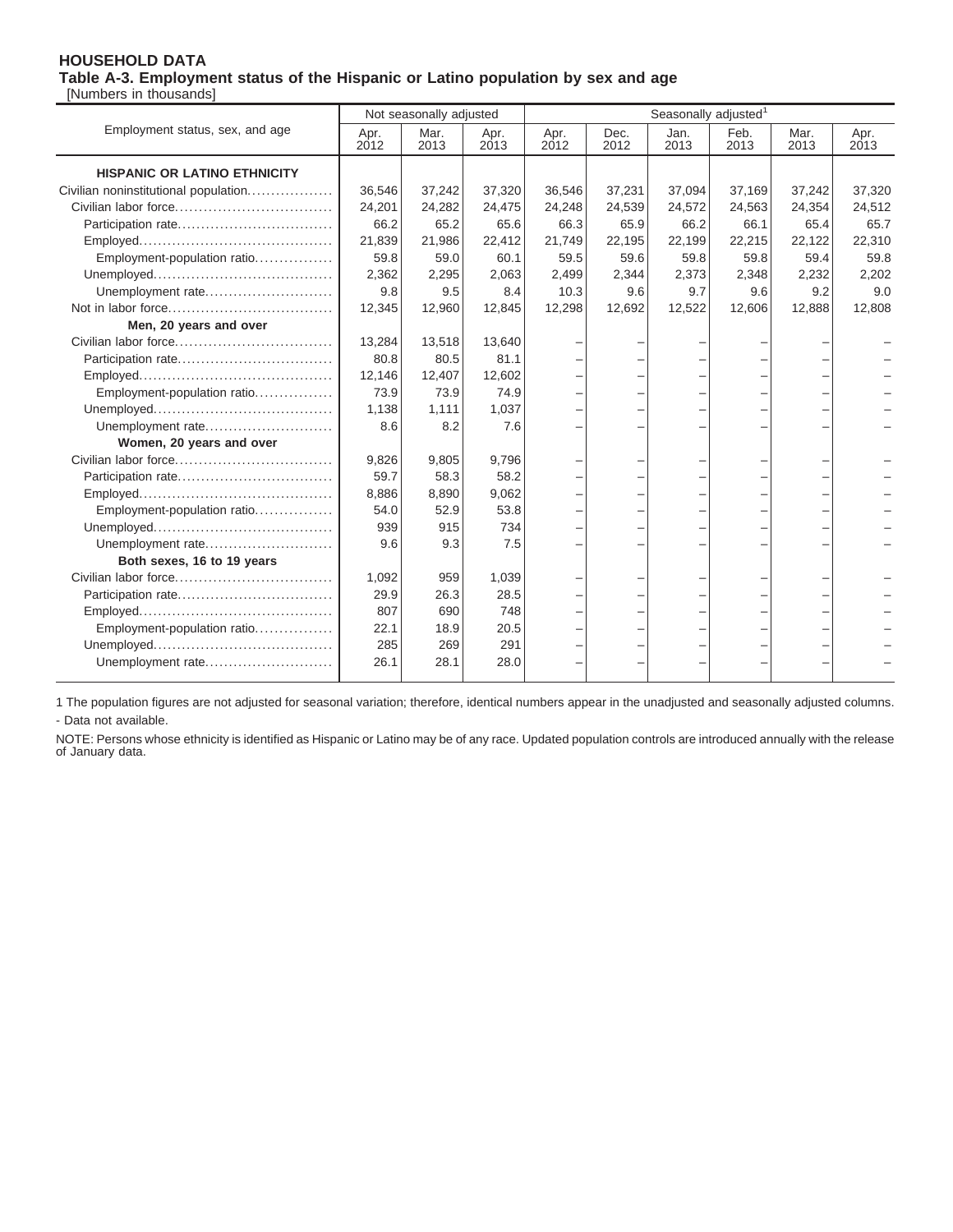## **HOUSEHOLD DATA Table A-4. Employment status of the civilian population 25 years and over by educational attainment**

[Numbers in thousands]

|                                                |              | Not seasonally adjusted |              | Seasonally adjusted |              |              |              |              |              |  |  |
|------------------------------------------------|--------------|-------------------------|--------------|---------------------|--------------|--------------|--------------|--------------|--------------|--|--|
| <b>Educational attainment</b>                  | Apr.<br>2012 | Mar.<br>2013            | Apr.<br>2013 | Apr.<br>2012        | Dec.<br>2012 | Jan.<br>2013 | Feb.<br>2013 | Mar.<br>2013 | Apr.<br>2013 |  |  |
| Less than a high school diploma                |              |                         |              |                     |              |              |              |              |              |  |  |
|                                                | 11.490       | 11.137                  | 11.072       | 11.379              | 11.120       | 11,125       | 11,256       | 11.264       | 10,999       |  |  |
|                                                | 45.7         | 45.5                    | 45.1         | 45.3                | 45.1         | 45.5         | 47.2         | 46.0         | 44.8         |  |  |
|                                                | 10,069       | 9,803                   | 9,810        | 9,952               | 9,821        | 9,784        | 9,999        | 10,012       | 9,725        |  |  |
| Employment-population ratio                    | 40.1         | 40.0                    | 39.9         | 39.6                | 39.8         | 40.0         | 41.9         | 40.9         | 39.6         |  |  |
|                                                | 1,421        | 1,334                   | 1,262        | 1,428               | 1,298        | 1,341        | 1,257        | 1,252        | 1,274        |  |  |
| Unemployment rate                              | 12.4         | 12.0                    | 11.4         | 12.5                | 11.7         | 12.0         | 11.2         | 11.1         | 11.6         |  |  |
| High school graduates, no college <sup>1</sup> |              |                         |              |                     |              |              |              |              |              |  |  |
|                                                | 36,812       | 36,090                  | 36,224       | 36,740              | 36,663       | 36,557       | 36,143       | 36,121       | 36,200       |  |  |
|                                                | 59.3         | 58.5                    | 58.7         | 59.2                | 59.1         | 58.7         | 58.1         | 58.6         | 58.7         |  |  |
|                                                | 33,959       | 33,088                  | 33,614       | 33,825              | 33,713       | 33,585       | 33,289       | 33,359       | 33,510       |  |  |
| Employment-population ratio                    | 54.7         | 53.7                    | 54.5         | 54.5                | 54.3         | 54.0         | 53.6         | 54.1         | 54.3         |  |  |
|                                                | 2,852        | 3,003                   | 2.610        | 2,915               | 2,950        | 2,972        | 2.854        | 2.762        | 2,689        |  |  |
| Unemployment rate                              | 7.7          | 8.3                     | 7.2          | 7.9                 | 8.0          | 8.1          | 7.9          | 7.6          | 7.4          |  |  |
| Some college or associate degree               |              |                         |              |                     |              |              |              |              |              |  |  |
|                                                | 36,966       | 37,193                  | 37,058       | 37,248              | 37,397       | 37,201       | 37,291       | 37,232       | 37,371       |  |  |
|                                                | 68.6         | 68.1                    | 67.8         | 69.1                | 68.7         | 68.3         | 68.0         | 68.1         | 68.4         |  |  |
|                                                | 34,270       | 34,813                  | 34,820       | 34,437              | 34,831       | 34,587       | 34,776       | 34,845       | 34,992       |  |  |
| Employment-population ratio                    | 63.6         | 63.7                    | 63.7         | 63.9                | 64.0         | 63.5         | 63.5         | 63.8         | 64.1         |  |  |
|                                                | 2,696        | 2,380                   | 2,238        | 2,812               | 2,566        | 2,614        | 2,515        | 2,387        | 2,379        |  |  |
| Unemployment rate                              | 7.3          | 6.4                     | 6.0          | 7.5                 | 6.9          | 7.0          | 6.7          | 6.4          | 6.4          |  |  |
| Bachelor's degree and higher <sup>2</sup>      |              |                         |              |                     |              |              |              |              |              |  |  |
|                                                | 48,075       | 49,560                  | 49,663       | 47,988              | 48,859       | 48,991       | 49,436       | 49,236       | 49,492       |  |  |
|                                                | 76.4         | 75.8                    | 75.9         | 76.2                | 75.9         | 75.8         | 75.9         | 75.3         | 75.6         |  |  |
|                                                | 46,310       | 47,723                  | 47,888       | 46,065              | 46,954       | 47,172       | 47,555       | 47.371       | 47,563       |  |  |
| Employment-population ratio                    | 73.6         | 73.0                    | 73.2         | 73.2                | 72.9         | 72.9         | 73.0         | 72.5         | 72.7         |  |  |
|                                                | 1,765        | 1,837                   | 1.775        | 1,923               | 1,905        | 1,819        | 1,881        | 1,865        | 1,929        |  |  |
| Unemployment rate                              | 3.7          | 3.7                     | 3.6          | 4.0                 | 3.9          | 3.7          | 3.8          | 3.8          | 3.9          |  |  |

1 Includes persons with a high school diploma or equivalent.

2 Includes persons with bachelor's, master's, professional, and doctoral degrees.

NOTE: Updated population controls are introduced annually with the release of January data.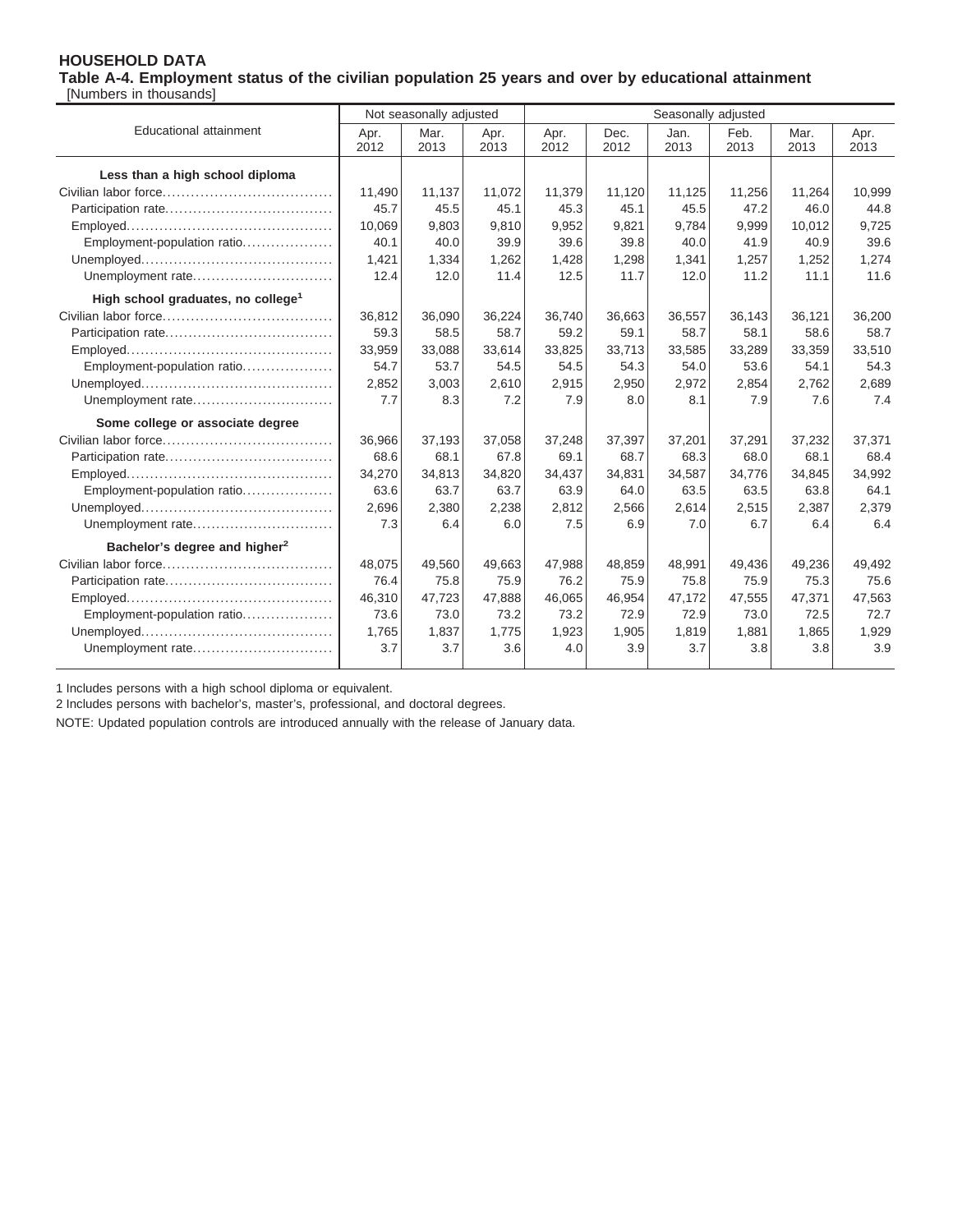#### **HOUSEHOLD DATA Table A-5. Employment status of the civilian population 18 years and over by veteran status, period of service, and sex, not seasonally adjusted**

[Numbers in thousands]

|                                                          | Total        |              |              | Men          | Women        |              |
|----------------------------------------------------------|--------------|--------------|--------------|--------------|--------------|--------------|
| Employment status, veteran status, and period of service | Apr.<br>2012 | Apr.<br>2013 | Apr.<br>2012 | Apr.<br>2013 | Apr.<br>2012 | Apr.<br>2013 |
| VETERANS, 18 years and over                              |              |              |              |              |              |              |
|                                                          | 21,256       | 21,467       | 19,444       | 19.247       | 1,812        | 2,220        |
|                                                          | 11,114       | 11,185       | 9,994        | 9,766        | 1,120        | 1,420        |
|                                                          | 52.3         | 52.1         | 51.4         | 50.7         | 61.8         | 63.9         |
|                                                          | 10,329       | 10,492       | 9,266        | 9,139        | 1,063        | 1,353        |
|                                                          | 48.6         | 48.9         | 47.7         | 47.5         | 58.7         | 61.0         |
|                                                          | 785          | 693          | 729          | 627          | 57           | 66           |
|                                                          | 7.1          | 6.2          | 7.3          | 6.4          | 5.0          | 4.7          |
|                                                          | 10,142       | 10,282       | 9,450        | 9,481        | 692          | 800          |
|                                                          |              |              |              |              |              |              |
| <b>Gulf War-era II veterans</b>                          |              |              |              |              |              |              |
|                                                          | 2,701        | 2,804        | 2,214        | 2,245        | 487          | 558          |
|                                                          | 2,127        | 2,256        | 1,814        | 1,874        | 314          | 381          |
|                                                          | 78.8         | 80.5         | 81.9         | 83.5         | 64.3         | 68.3         |
|                                                          | 1,932        | 2,086        | 1,650        | 1,732        | 283          | 354          |
|                                                          | 71.5         | 74.4         | 74.5         | 77.1         | 58.0         | 63.4         |
|                                                          | 195          | 170          | 164          | 143          | 31           | 27           |
|                                                          | 9.2          | 7.5          | 9.0          | 7.6          | 9.9          | 7.2          |
|                                                          | 574          | 548          | 400          | 371          | 174          | 177          |
| <b>Gulf War-era I veterans</b>                           |              |              |              |              |              |              |
|                                                          | 2,950        | 3,425        | 2,471        | 2,738        | 478          | 687          |
|                                                          | 2,479        | 2,850        | 2,114        | 2,337        | 366          | 513          |
|                                                          | 84.1         | 83.2         | 85.5         | 85.4         | 76.5         | 74.6         |
|                                                          | 2,351        | 2,693        | 1,994        | 2,198        | 357          | 495          |
|                                                          | 79.7         | 78.6         | 80.7         | 80.3         | 74.6         | 72.0         |
|                                                          | 129          | 157          | 120          | 139          | 9            | 18           |
|                                                          | 5.2          | 5.5          | 5.7          | 5.9          | 2.4          | 3.5          |
|                                                          | 470          | 575          | 358          | 401          | 112          | 174          |
| World War II, Korean War, and Vietnam-era veterans       |              |              |              |              |              |              |
|                                                          | 9,949        | 9,916        | 9,627        | 9,538        | 322          | 378          |
|                                                          | 3,293        | 3,135        | 3,170        | 3,009        | 122          | 126          |
|                                                          | 33.1         | 31.6         | 32.9         | 31.5         | 38.1         | 33.4         |
|                                                          | 3,072        | 2,915        | 2,956        | 2,799        | 116          | 116          |
|                                                          | 30.9         | 29.4         | 30.7         | 29.3         | 36.0         | 30.7         |
|                                                          | 221          | 220          | 215          | 210          | 7            | 10           |
|                                                          | 6.7          | 7.0          | 6.8          | 7.0          | 5.3          | 8.3          |
|                                                          | 6,656        | 6,781        | 6,457        | 6,529        | 199          | 252          |
|                                                          |              |              |              |              |              |              |
| Veterans of other service periods                        |              |              |              |              |              |              |
|                                                          | 5,656        | 5,322        | 5,131        | 4,726        | 525          | 596          |
|                                                          | 3,214        | 2,944        | 2,897        | 2,545        | 318          | 399          |
|                                                          | 56.8         | 55.3         | 56.4         | 53.9         | 60.6         | 66.9         |
|                                                          | 2,974        | 2,798        | 2,666        | 2,409        | 308          | 389          |
|                                                          | 52.6         | 52.6         | 52.0         | 51.0         | 58.7         | 65.2         |
|                                                          | 240          | 146          | 230          | 136          | 10           | 10           |
|                                                          | 7.5          | 5.0          | 8.0          | 5.3          | 3.1          | 2.6          |
|                                                          | 2,441        | 2,378        | 2,235        | 2,181        | 207          | 197          |
| <b>NONVETERANS, 18 years and over</b>                    |              |              |              |              |              |              |
|                                                          | 212,630      | 214,659      | 93,088       | 94,424       | 119,542      | 120,236      |
|                                                          | 141,057      | 141,712      | 70,766       | 71,577       | 70,291       | 70,134       |
|                                                          | 66.3         | 66.0         | 76.0         | 75.8         | 58.8         | 58.3         |
|                                                          | 130,362      | 131,871      | 65,175       | 66,284       | 65,187       | 65,588       |
|                                                          | 61.3         | 61.4         | 70.0         | 70.2         | 54.5         | 54.5         |
|                                                          | 10,695       | 9,840        | 5,591        | 5,293        | 5,104        | 4,547        |
|                                                          | 7.6          | 6.9          | 7.9          | 7.4          | 7.3          | 6.5          |
|                                                          | 71,572       | 72,948       | 22,321       | 22,847       | 49,251       | 50,101       |
|                                                          |              |              |              |              |              |              |

NOTE: Veterans served on active duty in the U.S. Armed Forces and were not on active duty at the time of the survey. Nonveterans never served on active duty in the U.S.<br>Armed Forces. Veterans could have served anywhere in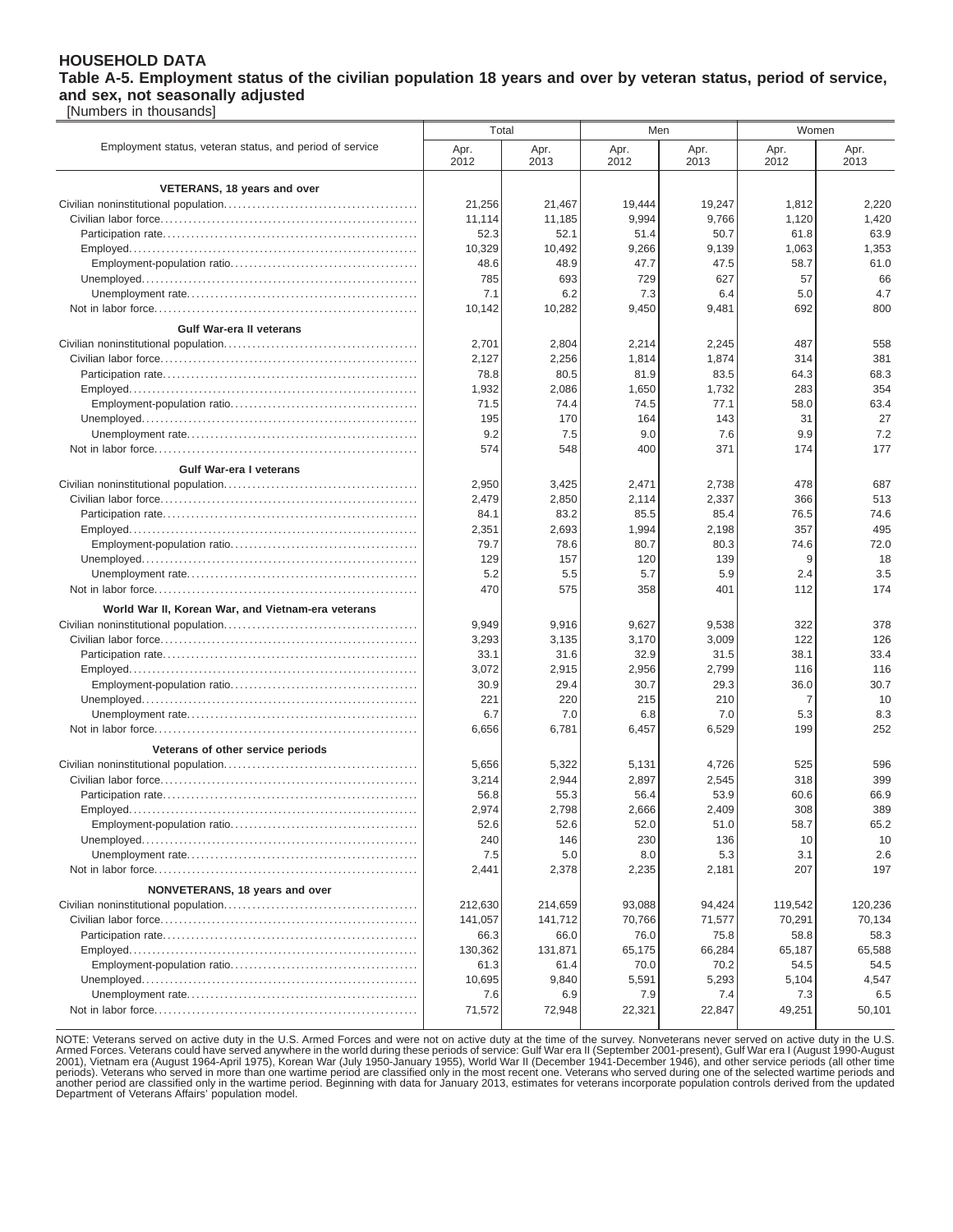#### **HOUSEHOLD DATA Table A-6. Employment status of the civilian population by sex, age, and disability status, not seasonally adjusted**

[Numbers in thousands]

|                                 | Persons with a disability |              | Persons with no disability |              |
|---------------------------------|---------------------------|--------------|----------------------------|--------------|
| Employment status, sex, and age | Apr.<br>2012              | Apr.<br>2013 | Apr.<br>2012               | Apr.<br>2013 |
| TOTAL, 16 years and over        |                           |              |                            |              |
|                                 | 28,209                    | 28,908       | 214,574                    | 216,267      |
|                                 | 5,736                     | 5,985        | 148,169                    | 148,754      |
|                                 | 20.3                      | 20.7         | 69.1                       | 68.8         |
|                                 | 5,021                     | 5,215        | 136,974                    | 138,509      |
|                                 | 17.8                      | 18.0         | 63.8                       | 64.0         |
|                                 | 715                       | 770          | 11,195                     | 10,245       |
|                                 | 12.5                      | 12.9         | 7.6                        | 6.9          |
|                                 | 22,473                    | 22,922       | 66,406                     | 67,513       |
| Men, 16 to 64 years             |                           |              |                            |              |
|                                 | 2,488                     | 2,680        | 74,867                     | 75,010       |
|                                 | 33.4                      | 35.0         | 81.9                       | 81.9         |
|                                 | 2,163                     | 2,312        | 68,876                     | 69,465       |
|                                 | 29.1                      | 30.2         | 75.4                       | 75.8         |
|                                 | 325                       | 367          | 5,991                      | 5,545        |
|                                 | 13.1                      | 13.7         | 8.0                        | 7.4          |
|                                 | 4,951                     | 4,966        | 16,541                     | 16,614       |
| Women, 16 to 64 years           |                           |              |                            |              |
|                                 | 2,296                     | 2.281        | 66,573                     | 66.597       |
|                                 | 29.1                      | 28.7         | 70.4                       | 70.2         |
|                                 | 1,964                     | 1,943        | 61,761                     | 62,273       |
|                                 | 24.9                      | 24.5         | 65.3                       | 65.6         |
|                                 | 332                       | 338          | 4,811                      | 4,325        |
|                                 | 14.5                      | 14.8         | 7.2                        | 6.5          |
|                                 | 5,592                     | 5,659        | 27,996                     | 28,297       |
| Both sexes, 65 years and over   |                           |              |                            |              |
|                                 | 952                       | 1,024        | 6,729                      | 7,147        |
|                                 | 7.4                       | 7.7          | 23.5                       | 24.0         |
|                                 | 894                       | 960          | 6,337                      | 6,771        |
|                                 | 6.9                       | 7.2          | 22.2                       | 22.8         |
|                                 | 58                        | 64           | 393                        | 375          |
|                                 | 6.1                       | 6.3          | 5.8                        | 5.3          |
|                                 | 11,930                    | 12,297       | 21,869                     | 22,602       |

NOTE: A person with a disability has at least one of the following conditions: is deaf or has serious difficulty hearing; is blind or has serious difficulty seeing<br>even when wearing glasses; has serious difficulty concentr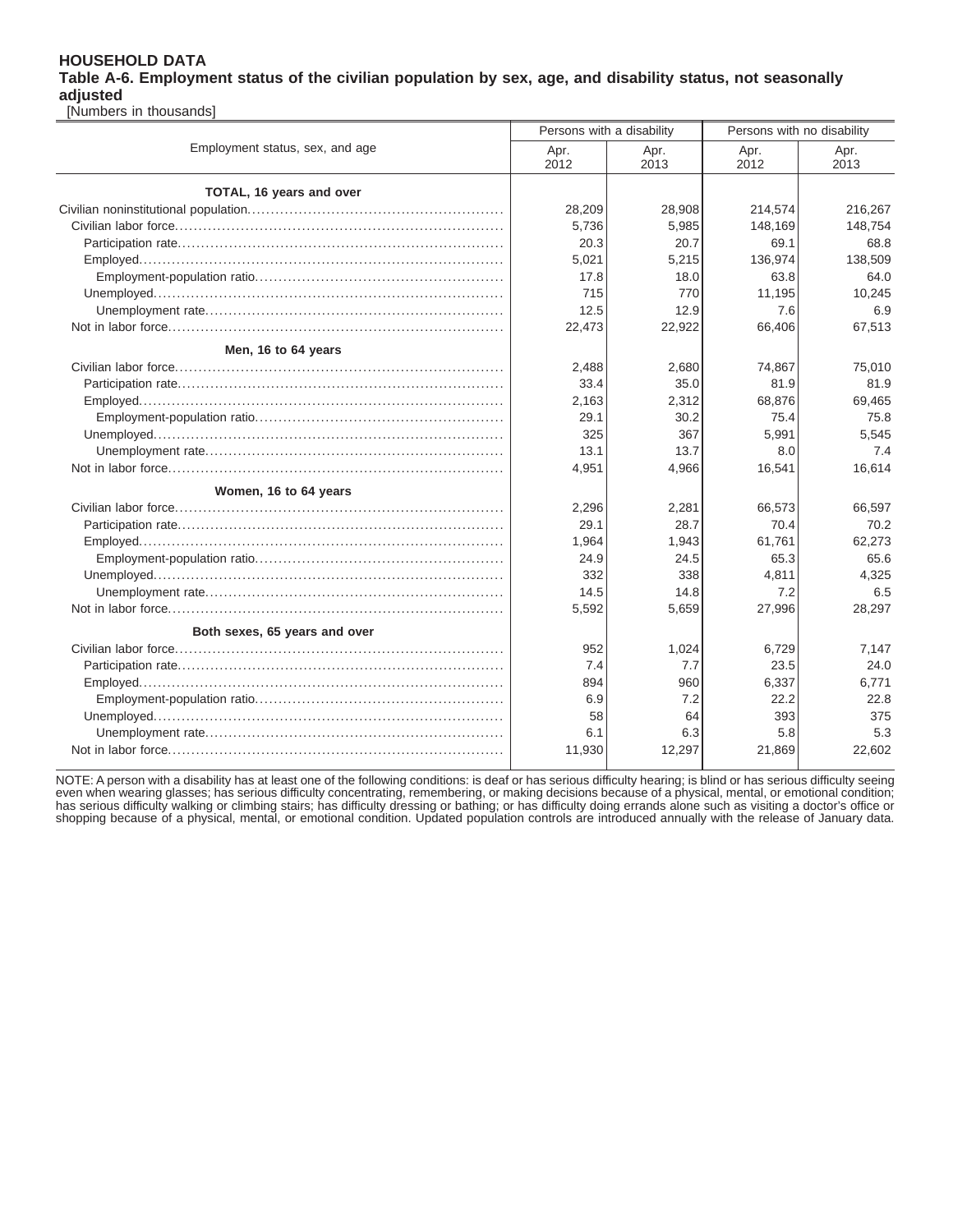## **HOUSEHOLD DATA Table A-7. Employment status of the civilian population by nativity and sex, not seasonally adjusted**

[Numbers in thousands]

|                                 |              | Total        | Men          |              | Women        |              |  |
|---------------------------------|--------------|--------------|--------------|--------------|--------------|--------------|--|
| Employment status and nativity  | Apr.<br>2012 | Apr.<br>2013 | Apr.<br>2012 | Apr.<br>2013 | Apr.<br>2012 | Apr.<br>2013 |  |
| Foreign born, 16 years and over |              |              |              |              |              |              |  |
|                                 | 37,215       | 37,842       | 18,249       | 18,500       | 18,966       | 19,342       |  |
|                                 | 24,460       | 24,982       | 14,220       | 14,572       | 10,241       | 10,410       |  |
|                                 | 65.7         | 66.0         | 77.9         | 78.8         | 54.0         | 53.8         |  |
|                                 | 22,619       | 23,292       | 13,233       | 13,636       | 9,386        | 9,656        |  |
|                                 | 60.8         | 61.6         | 72.5         | 73.7         | 49.5         | 49.9         |  |
|                                 | 1,842        | 1,690        | 986          | 936          | 855          | 754          |  |
|                                 | 7.5          | 6.8          | 6.9          | 6.4          | 8.3          | 7.2          |  |
|                                 | 12,755       | 12,860       | 4,030        | 3,929        | 8,725        | 8,932        |  |
| Native born, 16 years and over  |              |              |              |              |              |              |  |
|                                 | 205,569      | 207,332      | 98,831       | 99,796       | 106,737      | 107,537      |  |
|                                 | 129,444      | 129,757      | 67,409       | 67,629       | 62,035       | 62,128       |  |
|                                 | 63.0         | 62.6         | 68.2         | 67.8         | 58.1         | 57.8         |  |
|                                 | 119,376      | 120,432      | 61,840       | 62,393       | 57,535       | 58,039       |  |
|                                 | 58.1         | 58.1         | 62.6         | 62.5         | 53.9         | 54.0         |  |
|                                 | 10,068       | 9,325        | 5,569        | 5,236        | 4,500        | 4,089        |  |
|                                 | 7.8          | 7.2          | 8.3          | 7.7          | 7.3          | 6.6          |  |
|                                 | 76,124       | 77,575       | 31,422       | 32,167       | 44,702       | 45,409       |  |

NOTE: The foreign born are those residing in the United States who were not U.S. citizens at birth. That is, they were born outside the United States or<br>one of its outlying areas such as Puerto Rico or Guam, to parents nei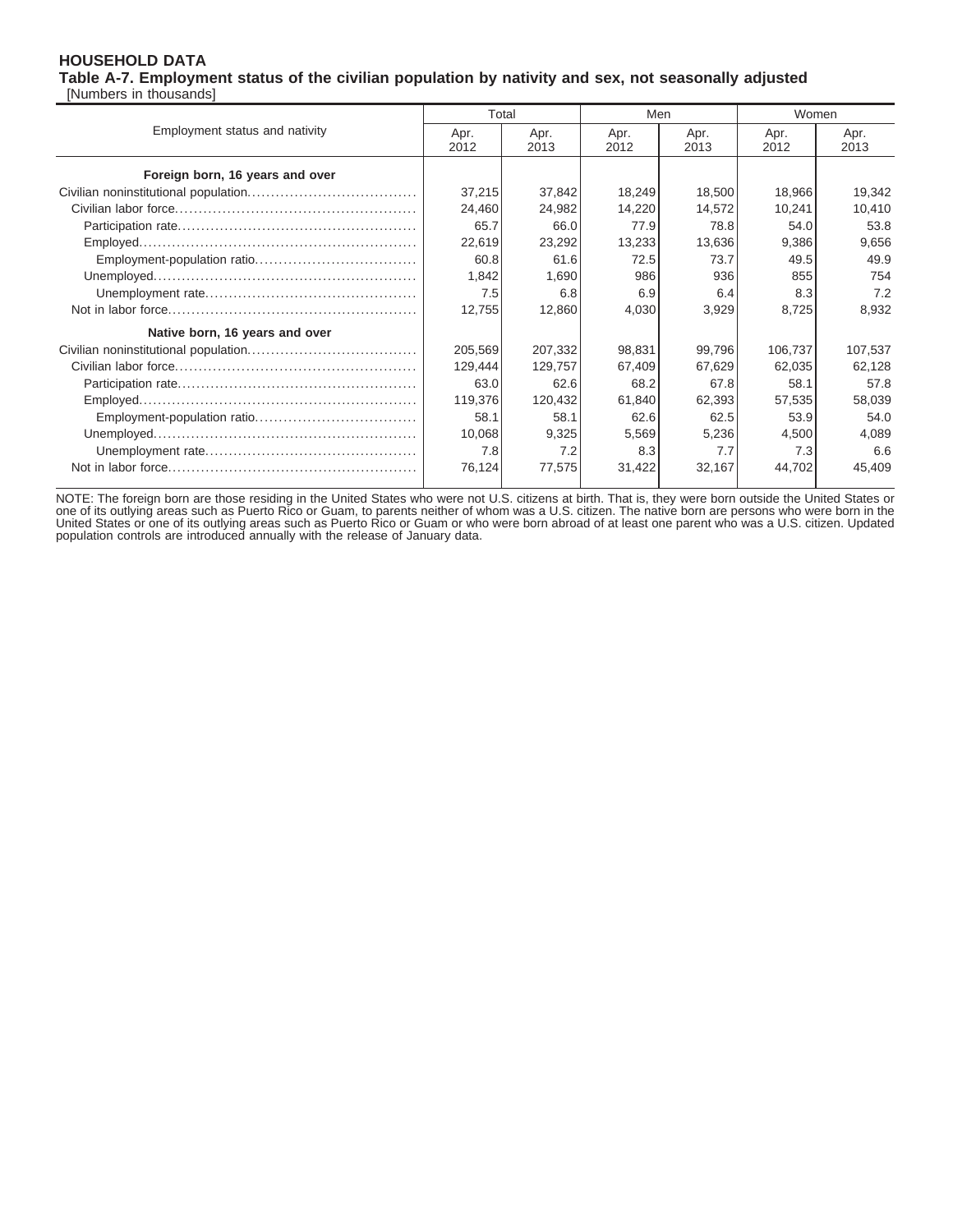## **HOUSEHOLD DATA Table A-8. Employed persons by class of worker and part-time status**

[In thousands]

|                                                |              | Not seasonally adjusted |              |              |              | Seasonally adjusted |              |              |              |
|------------------------------------------------|--------------|-------------------------|--------------|--------------|--------------|---------------------|--------------|--------------|--------------|
| Category                                       | Apr.<br>2012 | Mar.<br>2013            | Apr.<br>2013 | Apr.<br>2012 | Dec.<br>2012 | Jan.<br>2013        | Feb.<br>2013 | Mar.<br>2013 | Apr.<br>2013 |
| <b>CLASS OF WORKER</b>                         |              |                         |              |              |              |                     |              |              |              |
| Agriculture and related industries             | 2,107        | 1,904                   | 1,951        | 2,166        | 2,088        | 2,057               | 2,065        | 2,001        | 2,017        |
|                                                | 1,282        | 1,162                   | 1.144        | 1,355        | 1,295        | 1,245               | 1,258        | 1,250        | 1,227        |
| Self-employed workers, unincorporated          | 798          | 700                     | 783          | 789          | 747          | 775                 | 792          | 710          | 772          |
| Unpaid family workers                          | 26           | 42                      | 23           |              |              |                     |              |              |              |
| Nonagricultural industries                     | 139.888      | 140,793                 | 141.774      | 139,734      | 141,190      | 141,255             | 141,415      | 141.317      | 141.592      |
| Wage and salary workers <sup>1</sup>           | 131,257      | 132,417                 | 133,065      | 131,104      | 132,113      | 132,445             | 132,694      | 132,761      | 132,847      |
|                                                | 20,356       | 20,965                  | 20,635       | 19,957       | 20,686       | 20,696              | 20,571       | 20,633       | 20,269       |
| Private industries                             | 110,901      | 111,452                 | 112,429      | 111,166      | 111,406      | 111,746             | 112,141      | 112,147      | 112,558      |
| Private households                             | 724          | 659                     | 617          |              |              |                     |              |              |              |
| Other industries                               | 110,176      | 110,792                 | 111,813      | 110,427      | 110,632      | 110,873             | 111,411      | 111,462      | 111,932      |
| Self-employed workers, unincorporated          | 8,558        | 8,264                   | 8,632        | 8,557        | 8,935        | 8,746               | 8,686        | 8,407        | 8,651        |
| Unpaid family workers                          | 72           | 113                     | 77           |              |              |                     |              |              |              |
| PERSONS AT WORK PART TIME <sup>2</sup>         |              |                         |              |              |              |                     |              |              |              |
| <b>All industries</b>                          |              |                         |              |              |              |                     |              |              |              |
| Part time for economic reasons <sup>3</sup>    | 7,694        | 7,734                   | 7,709        | 7,896        | 7,918        | 7,973               | 7,988        | 7,638        | 7,916        |
| Slack work or business conditions              | 4,997        | 4.857                   | 4.920        | 5,210        | 4.928        | 5,126               | 5,136        | 4,906        | 5,129        |
| Could only find part-time work                 | 2,467        | 2,578                   | 2,530        | 2,393        | 2,616        | 2,630               | 2,578        | 2,576        | 2,527        |
| Part time for noneconomic reasons <sup>4</sup> | 19,443       | 19,262                  | 19,829       | 18,868       | 18,763       | 18,464              | 18,908       | 18,745       | 18,908       |
| Nonagricultural industries                     |              |                         |              |              |              |                     |              |              |              |
| Part time for economic reasons <sup>3</sup>    | 7.581        | 7.598                   | 7.590        | 7,770        | 7,812        | 7.867               | 7.865        | 7,544        | 7,793        |
| Slack work or business conditions              | 4,909        | 4,771                   | 4,845        | 5,116        | 4,887        | 5,047               | 5,045        | 4,832        | 5,058        |
| Could only find part-time work                 | 2,456        | 2,563                   | 2,513        | 2,347        | 2,583        | 2,610               | 2,542        | 2,510        | 2,454        |
| Part time for noneconomic reasons <sup>4</sup> | 19,097       | 18,949                  | 19,494       | 18,475       | 18,469       | 18,182              | 18,549       | 18,435       | 18,542       |

1 Includes self-employed workers whose businesses are incorporated.

2 Refers to those who worked 1 to 34 hours during the survey reference week and excludes employed persons who were absent from their jobs for the entire week.

3 Refers to those who worked 1 to 34 hours during the reference week for an economic reason such as slack work or unfavorable business conditions, inability to find full-time work, or seasonal declines in demand.

4 Refers to persons who usually work part time for noneconomic reasons such as childcare problems, family or personal obligations, school or training, retirement or Social Security limits on earnings, and other reasons. This excludes persons who usually work full time but worked only 1 to 34 hours during the reference week for reasons such as vacations, holidays, illness, and bad weather.

- Data not available.

NOTE: Detail for the seasonally adjusted data shown in this table will not necessarily add to totals because of the independent seasonal adjustment of the various series. Updated population controls are introduced annually with the release of January data.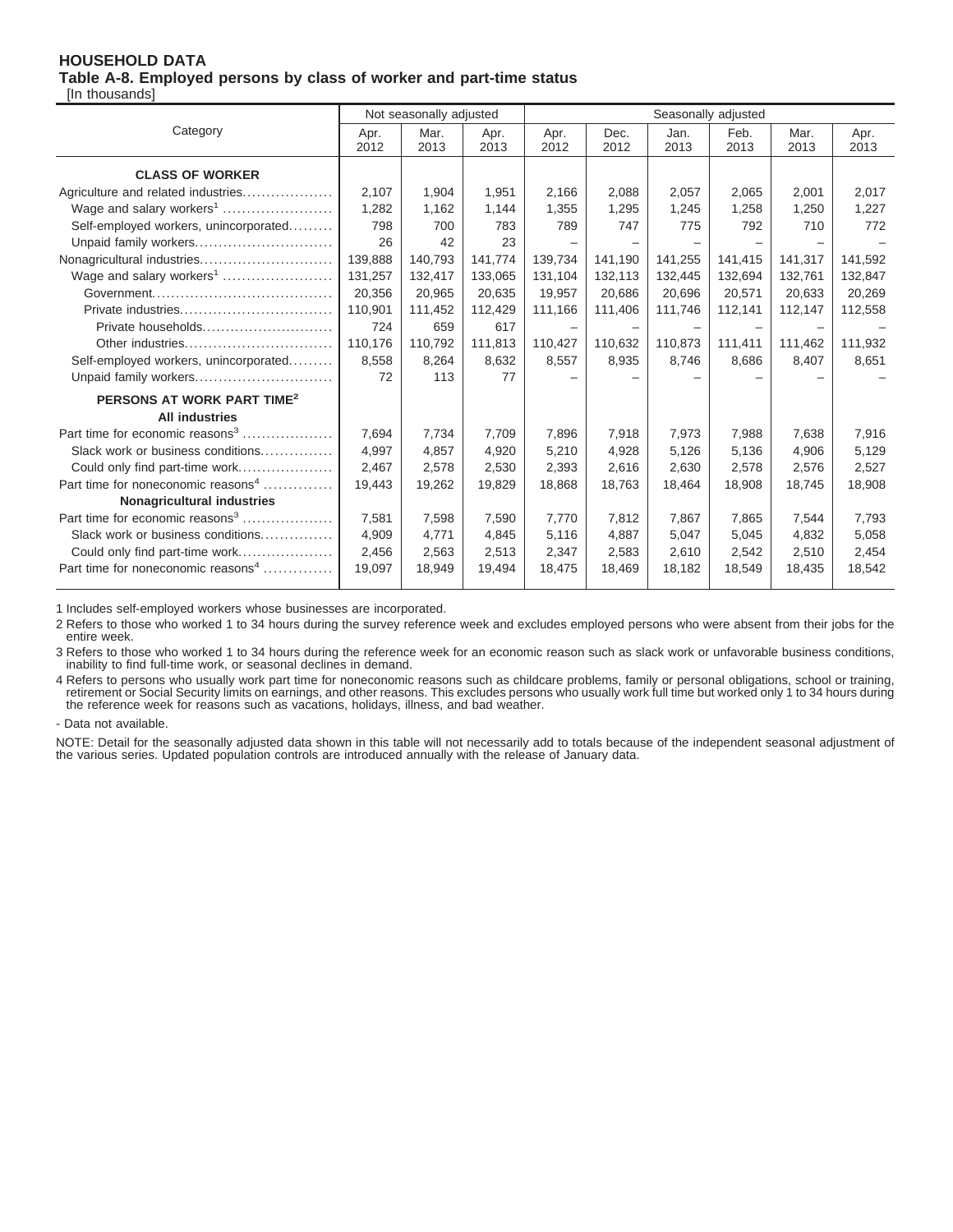### **HOUSEHOLD DATA Table A-9. Selected employment indicators**

[Numbers in thousands]

|                                       |              | Not seasonally adjusted |              |              |              |              | Seasonally adjusted |              |              |
|---------------------------------------|--------------|-------------------------|--------------|--------------|--------------|--------------|---------------------|--------------|--------------|
| Characteristic                        | Apr.<br>2012 | Mar.<br>2013            | Apr.<br>2013 | Apr.<br>2012 | Dec.<br>2012 | Jan.<br>2013 | Feb.<br>2013        | Mar.<br>2013 | Apr.<br>2013 |
| <b>AGE AND SEX</b>                    |              |                         |              |              |              |              |                     |              |              |
|                                       | 141,995      | 142,698                 | 143,724      | 141,934      | 143,305      | 143,322      | 143,492             | 143,286      | 143,579      |
|                                       | 4,163        | 4,072                   | 4,149        | 4,334        | 4,402        | 4,508        | 4,376               | 4,351        | 4,320        |
|                                       | 1,304        | 1,298                   | 1,361        | 1,429        | 1,405        | 1,453        | 1,520               | 1,482        | 1,490        |
|                                       | 2,859        | 2,774                   | 2,787        | 2,889        | 2,985        | 3,048        | 2,866               | 2,868        | 2,834        |
|                                       | 137,832      | 138,626                 | 139,576      | 137,599      | 138,903      | 138,814      | 139,116             | 138,935      | 139,260      |
|                                       | 13,224       | 13,199                  | 13,444       | 13,339       | 13,570       | 13,471       | 13,527              | 13,382       | 13,569       |
|                                       | 124,608      | 125,426                 | 126,132      | 124,209      | 125,406      | 125,311      | 125,604             | 125,615      | 125,678      |
|                                       | 94,307       | 94,044                  | 94,591       | 94,143       | 94,253       | 94,147       | 94,387              | 94,409       | 94,393       |
|                                       | 30,750       | 30,983                  | 31,185       | 30,706       | 31,115       | 31,137       | 31,152              | 31,180       | 31,133       |
| 35 to 44 years                        | 30,640       | 30,577                  | 30,749       | 30,550       | 30,524       | 30,480       | 30,521              | 30,620       | 30,637       |
|                                       | 32,917       | 32,484                  | 32,658       | 32,886       | 32,614       | 32,531       | 32,714              | 32,610       | 32,623       |
| 55 years and over                     | 30,300       | 31,383                  | 31,540       | 30,067       | 31,153       | 31,164       | 31,217              | 31,206       | 31,285       |
|                                       | 75,074       | 75,521                  | 76,029       | 75,301       | 76,060       | 76,290       | 76,375              | 76,329       | 76,239       |
|                                       | 2,064        | 1,933                   | 1,987        | 2,156        | 2,111        | 2,151        | 2,126               | 2,101        | 2,080        |
|                                       | 633          | 574                     | 607          | 681          | 690          | 673          | 713                 | 645          | 653          |
|                                       | 1,431        | 1,359                   | 1,380        | 1,473        | 1,422        | 1,472        | 1,408               | 1,444        | 1,426        |
|                                       | 73,010       | 73,588                  | 74,042       | 73,145       | 73,949       | 74,139       | 74,249              | 74,228       | 74,159       |
|                                       | 6,778        | 6,851                   | 6,877        | 6,869        | 7,104        | 7,070        | 7,073               | 7,006        | 6,990        |
|                                       | 66,232       | 66,737                  | 67,166       | 66,165       | 66,902       | 67,002       | 67,149              | 67,205       | 67,095       |
|                                       | 50,290       | 50,176                  | 50,543       | 50,320       | 50,370       | 50,474       | 50,603              | 50,669       | 50,565       |
|                                       | 16,566       | 16,719                  | 16,837       | 16,613       | 16,799       | 16,889       | 16,940              | 16,980       | 16,887       |
|                                       | 16,417       | 16,532                  | 16,666       | 16,439       | 16,443       | 16,519       | 16,597              | 16,655       | 16,673       |
|                                       | 17,308       | 16,925                  | 17,040       | 17,268       | 17,127       | 17,066       | 17,066              | 17,034       | 17,005       |
|                                       | 15,942       | 16,560                  | 16,623       | 15,845       | 16,532       | 16,528       | 16,546              | 16,536       | 16,530       |
|                                       | 66,921       | 67,176                  | 67,695       | 66,632       | 67,245       | 67,032       | 67,116              | 66,956       | 67,340       |
|                                       | 2,099        | 2,139                   | 2,162        | 2,178        | 2,291        | 2,357        | 2,250               | 2,250        | 2,239        |
|                                       | 671          | 724                     | 755          | 748          | 715          | 780          | 807                 | 837          | 837          |
|                                       | 1,427        | 1,415                   | 1,408        | 1,416        | 1,563        | 1,576        | 1,458               | 1,424        | 1,408        |
|                                       | 64,822       | 65,038                  | 65,533       | 64,454       | 64,954       | 64,675       | 64,867              | 64,707       | 65,101       |
|                                       | 6,446        | 6,348                   | 6,567        | 6,470        | 6,467        | 6,402        | 6,455               | 6,376        | 6,578        |
|                                       | 58,376       | 58,690                  | 58,966       | 58,044       | 58,504       | 58,309       | 58,455              | 58,411       | 58,583       |
|                                       | 44,017       | 43,867                  | 44,048       | 43,822       | 43,883       | 43,674       | 43,784              | 43,740       | 43,828       |
|                                       | 14,185       | 14,264                  | 14,348       | 14,093       | 14,315       | 14,248       | 14,212              | 14,200       | 14,246       |
|                                       | 14,223       | 14,045                  | 14,083       | 14,111       | 14,080       | 13,961       | 13,925              | 13,965       | 13,964       |
|                                       | 15,609       | 15,559                  | 15,618       | 15,618       | 15,487       | 15,465       | 15,648              | 15,575       | 15,619       |
|                                       | 14,359       | 14,822                  | 14,918       | 14,222       | 14,621       | 14,636       | 14,671              | 14,670       | 14,755       |
| <b>MARITAL STATUS</b>                 |              |                         |              |              |              |              |                     |              |              |
| Married men, spouse present           | 43,530       | 43,656                  | 43,905       | 43,623       | 43,924       | 44,117       | 43,934              | 44,007       | 44,024       |
| Married women, spouse present         | 34,369       | 34,409                  | 34,442       | 34,230       | 34,611       | 34,271       | 34,400              | 34,319       | 34,346       |
| Women who maintain families           | 9,530        | 9,309                   | 9,465        |              |              |              |                     |              |              |
| <b>FULL- OR PART-TIME STATUS</b>      |              |                         |              |              |              |              |                     |              |              |
|                                       | 113,999      | 114,796                 | 115,674      | 114,441      | 115,868      | 115,918      | 115,841             | 115,903      | 116,053      |
|                                       | 27,996       | 27,902                  | 28,050       | 27,483       | 27,502       | 27,467       | 27,569              | 27,442       | 27,549       |
| <b>MULTIPLE JOBHOLDERS</b>            |              |                         |              |              |              |              |                     |              |              |
| Total multiple jobholders             | 6,947        | 7,192                   | 7,029        | 6,873        | 7,017        | 6,919        | 7,259               | 7,102        | 6,983        |
| Percent of total employed             | 4.9          | 5.0                     | 4.9          | 4.8          | 4.9          | 4.8          | 5.1                 | 5.0          | 4.9          |
| <b>SELF-EMPLOYMENT</b>                |              |                         |              |              |              |              |                     |              |              |
| Self-employed workers, incorporated   | 5,258        | 5,419                   | 5,342        |              |              |              |                     |              |              |
| Self-employed workers, unincorporated | 9,357        | 8,964                   | 9,415        | 9,345        | 9,682        | 9,521        | 9,478               | 9,117        | 9,423        |
|                                       |              |                         |              |              |              |              |                     |              |              |

1 Employed full-time workers are persons who usually work 35 hours or more per week.

2 Employed part-time workers are persons who usually work less than 35 hours per week.

- Data not available.

NOTE: Detail for the seasonally adjusted data shown in this table will not necessarily add to totals because of the independent seasonal adjustment of the various series. Updated<br>population controls are introduced annually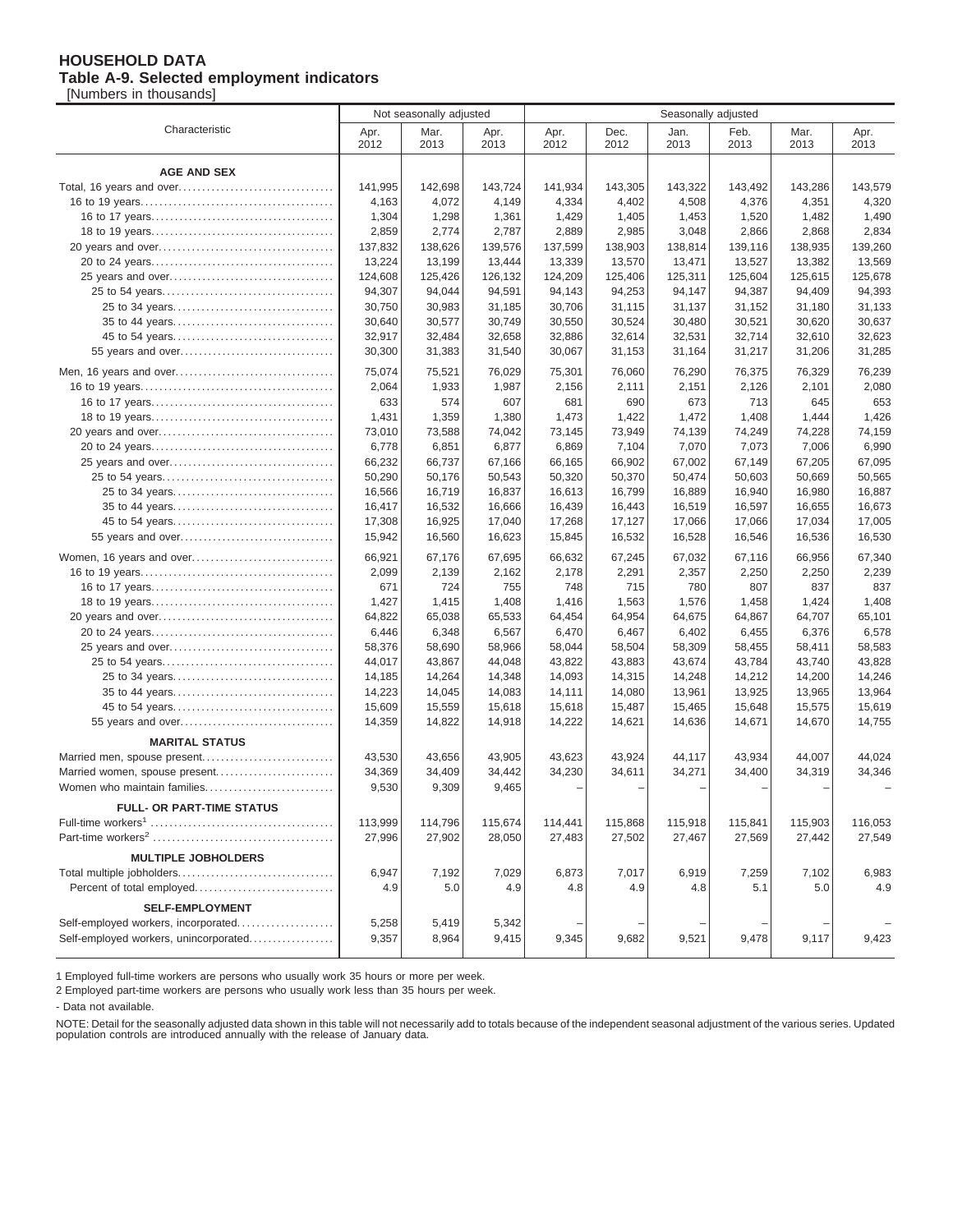### **HOUSEHOLD DATA Table A-10. Selected unemployment indicators, seasonally adjusted**

| Characteristic                           | Number of<br>unemployed persons<br>Unemployment rates<br>(in thousands) |              |              |              |              |              |              |              |              |
|------------------------------------------|-------------------------------------------------------------------------|--------------|--------------|--------------|--------------|--------------|--------------|--------------|--------------|
|                                          | Apr.<br>2012                                                            | Mar.<br>2013 | Apr.<br>2013 | Apr.<br>2012 | Dec.<br>2012 | Jan.<br>2013 | Feb.<br>2013 | Mar.<br>2013 | Apr.<br>2013 |
| <b>AGE AND SEX</b>                       |                                                                         |              |              |              |              |              |              |              |              |
| Total, 16 years and over                 | 12,518                                                                  | 11,742       | 11,659       | 8.1          | 7.8          | 7.9          | 7.7          | 7.6          | 7.5          |
|                                          | 1,434                                                                   | 1,386        | 1,372        | 24.9         | 23.5         | 23.4         | 25.1         | 24.2         | 24.1         |
|                                          | 503                                                                     | 550          | 559          | 26.0         | 25.8         | 28.4         | 27.6         | 27.1         | 27.3         |
|                                          | 950                                                                     | 813          | 827          | 24.8         | 22.6         | 20.8         | 23.0         | 22.1         | 22.6         |
|                                          | 11,084                                                                  | 10,356       | 10,287       | 7.5          | 7.2          | 7.3          | 7.1          | 6.9          | 6.9          |
|                                          | 2,033                                                                   | 2,049        | 2,053        | 13.2         | 13.7         | 14.2         | 13.1         | 13.3         | 13.1         |
|                                          | 9,040                                                                   | 8,237        | 8,204        | 6.8          | 6.5          | 6.5          | 6.3          | 6.2          | 6.1          |
|                                          | 7,011                                                                   | 6,414        | 6,429        | 6.9          | 6.7          | 6.7          | 6.5          | 6.4          | 6.4          |
| 25 to 34 years                           | 2,702                                                                   | 2,490        | 2,497        | 8.1          | 7.7          | 7.7          | 7.8          | 7.4          | 7.4          |
| 35 to 44 years                           | 2,138                                                                   | 1,969        | 1,897        | 6.5          | 6.6          | 6.5          | 6.2          | 6.0          | 5.8          |
|                                          | 2,171                                                                   | 1,955        | 2,036        | 6.2          | 5.8          | 6.0          | 5.5          | 5.7          | 5.9          |
| 55 years and over                        | 2,016                                                                   | 1,832        | 1,825        | 6.3          | 5.9          | 6.0          | 5.8          | 5.5          | 5.5          |
|                                          | 6,762                                                                   | 6,255        | 6,382        | 8.2          | 7.9          | 8.0          | 7.8          | 7.6          | 7.7          |
|                                          | 804                                                                     | 736          | 738          | 27.2         | 25.9         | 26.4         | 27.0         | 25.9         | 26.2         |
|                                          | 280                                                                     | 286          | 297          | 29.1         | 25.1         | 31.3         | 31.1         | 30.7         | 31.2         |
|                                          | 529                                                                     | 442          | 447          | 26.4         | 26.3         | 23.7         | 24.3         | 23.4         | 23.9         |
|                                          | 5,958                                                                   | 5,519        | 5,644        | 7.5          | 7.2          | 7.3          | 7.1          | 6.9          | 7.1          |
|                                          | 1,135                                                                   | 1,182        | 1,135        | 14.2         | 13.5         | 15.3         | 13.4         | 14.4         | 14.0         |
|                                          | 4,797                                                                   | 4,301        | 4,518        | 6.8          | 6.5          | 6.5          | 6.3          | 6.0          | 6.3          |
|                                          | 3,732                                                                   | 3,301        | 3,521        | 6.9          | 6.5          | 6.6          | 6.4          | 6.1          | 6.5          |
| 25 to 34 years                           | 1,462                                                                   | 1,303        | 1,383        | 8.1          | 7.7          | 7.7          | 7.7          | 7.1          | 7.6          |
| 35 to 44 years                           | 1,128                                                                   | 991          | 1,006        | 6.4          | 6.2          | 6.2          | 5.9          | 5.6          | 5.7          |
|                                          | 1,142                                                                   | 1,008        | 1,132        | 6.2          | 5.7          | 5.9          | 5.7          | 5.6          | 6.2          |
| 55 years and over                        | 1,065                                                                   | 1,000        | 998          | 6.3          | 6.2          | 6.2          | 6.0          | 5.7          | 5.7          |
| Women, 16 years and over                 | 5,755                                                                   | 5,487        | 5,277        | 8.0          | 7.8          | 7.8          | 7.7          | 7.6          | 7.3          |
|                                          | 629                                                                     | 650          | 635          | 22.4         | 21.2         | 20.5         | 23.2         | 22.4         | 22.1         |
|                                          | 224                                                                     | 264          | 262          | 23.0         | 26.6         | 25.7         | 24.3         | 24.0         | 23.8         |
|                                          | 421                                                                     | 371          | 379          | 22.9         | 18.9         | 17.9         | 21.7         | 20.7         | 21.2         |
|                                          | 5,126                                                                   | 4,837        | 4,642        | 7.4          | 7.3          | 7.3          | 7.0          | 7.0          | 6.7          |
|                                          | 898                                                                     | 867          | 918          | 12.2         | 13.9         | 13.1         | 12.7         | 12.0         | 12.3         |
|                                          | 4,243                                                                   | 3,936        | 3,686        | 6.8          | 6.6          | 6.6          | 6.4          | 6.3          | 5.9          |
|                                          | 3,278                                                                   | 3,114        | 2,909        | 7.0          | 6.9          | 6.8          | 6.6          | 6.6          | 6.2          |
| 25 to 34 years                           | 1,239                                                                   | 1,187        | 1,114        | 8.1          | 7.7          | 7.7          | 7.9          | 7.7          | 7.3          |
| 35 to 44 years                           | 1,010                                                                   | 979          | 890          | 6.7          | 7.1          | 6.9          | 6.7          | 6.5          | 6.0          |
| 45 to 54 years                           | 1,029                                                                   | 948          | 904          | 6.2          | 6.0          | 6.0          | 5.3          | $5.7\,$      | 5.5          |
|                                          | 878                                                                     | 808          | 756          | 5.8          | 5.1          | 5.9          | 5.6          | 5.2          | 4.8          |
| <b>MARITAL STATUS</b>                    |                                                                         |              |              |              |              |              |              |              |              |
| Married men, spouse present              | 2,345                                                                   | 1,973        | 2,017        | 5.1          | 4.7          | 4.6          | 4.5          | 4.3          | 4.4          |
| Married women, spouse present            | 1,916                                                                   | 1,707        | 1,582        | 5.3          | 5.2          | 5.2          | 4.9          | 4.7          | 4.4          |
| Women who maintain families <sup>1</sup> | 1,078                                                                   | 1,120        | 1,086        | 10.2         | 11.3         | 11.3         | 11.0         | 10.7         | 10.3         |
| <b>FULL- OR PART-TIME STATUS</b>         |                                                                         |              |              |              |              |              |              |              |              |
|                                          | 10,707                                                                  | 9,963        | 9,892        | 8.6          | 8.3          | 8.3          | 8.1          | 7.9          | 7.9          |
|                                          | 1,845                                                                   | 1,719        | 1,760        | 6.3          | 6.2          | 6.2          | 6.2          | 5.9          | 6.0          |

1 Not seasonally adjusted.

2 Full-time workers are unemployed persons who have expressed a desire to work full time (35 hours or more per week) or are on layoff from full-time jobs. 3 Part-time workers are unemployed persons who have expressed a desire to work part time (less than 35 hours per week) or are on layoff from part-time jobs.

NOTE: Detail for the seasonally adjusted data shown in this table will not necessarily add to totals because of the independent seasonal adjustment of the various series. Updated population controls are introduced annually with the release of January data.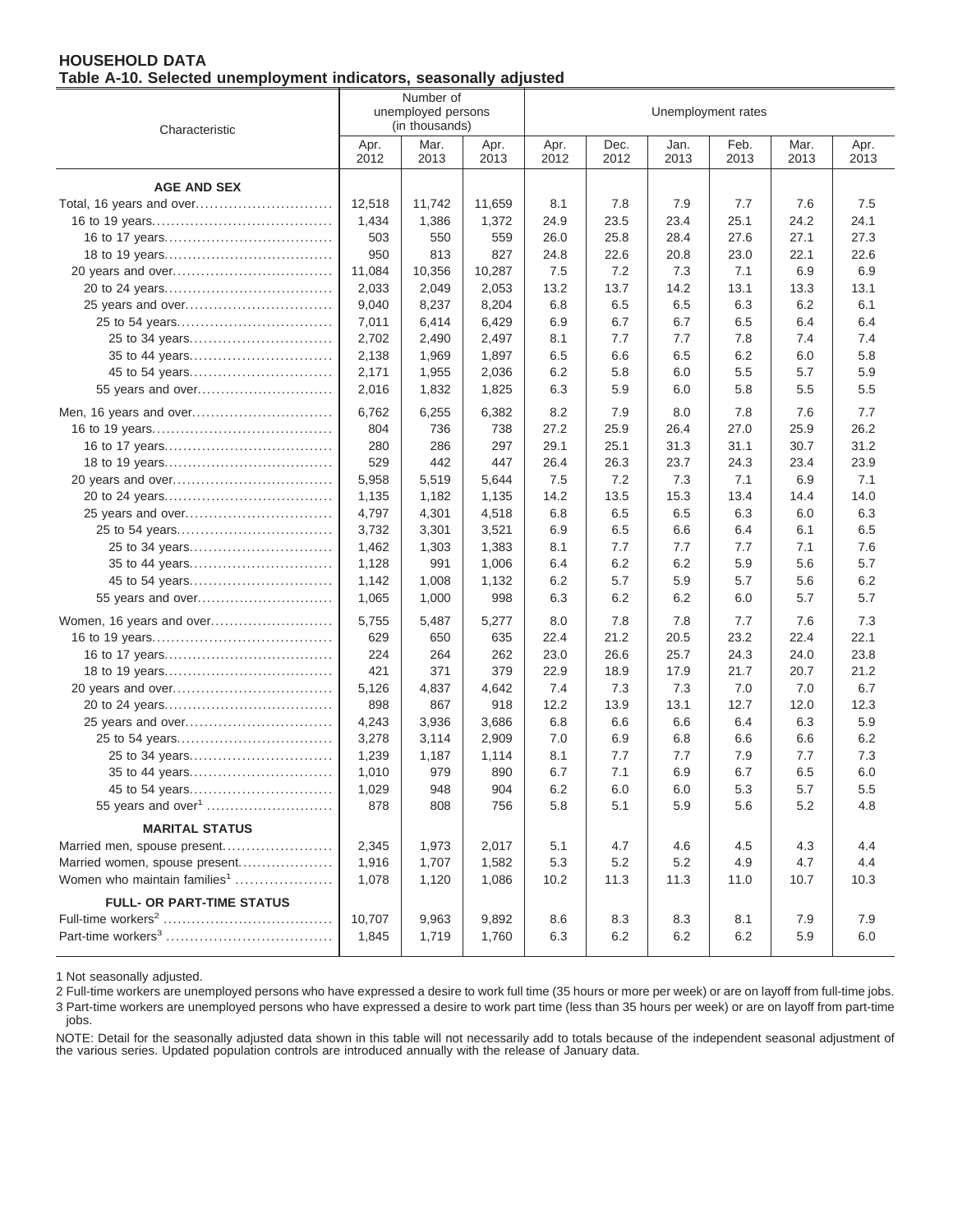## **HOUSEHOLD DATA Table A-11. Unemployed persons by reason for unemployment**

[Numbers in thousands]

|                                                               |              | Not seasonally adjusted |              |              |              | Seasonally adjusted |              |              |              |
|---------------------------------------------------------------|--------------|-------------------------|--------------|--------------|--------------|---------------------|--------------|--------------|--------------|
| Reason                                                        | Apr.<br>2012 | Mar.<br>2013            | Apr.<br>2013 | Apr.<br>2012 | Dec.<br>2012 | Jan.<br>2013        | Feb.<br>2013 | Mar.<br>2013 | Apr.<br>2013 |
| <b>NUMBER OF UNEMPLOYED</b>                                   |              |                         |              |              |              |                     |              |              |              |
| Job losers and persons who completed                          |              |                         |              |              |              |                     |              |              |              |
|                                                               | 6.555        | 6.638                   | 6.079        | 6.880        | 6.408        | 6.637               | 6.522        | 6.329        | 6.410        |
|                                                               | 1,009        | 1,312                   | 1,080        | 1,108        | 1,085        | 1,155               | 1,078        | 1,107        | 1,170        |
|                                                               | 5.546        | 5,325                   | 4.998        | 5.772        | 5,323        | 5.483               | 5,443        | 5,223        | 5,240        |
| Permanent job losers                                          | 4,397        | 4,029                   | 3,840        | 4,526        | 4,075        | 4,208               | 4,128        | 3,959        | 3,976        |
| Persons who completed temporary jobs                          | 1.149        | 1,296                   | 1,158        | 1.245        | 1,248        | 1.275               | 1,315        | 1.264        | 1,264        |
|                                                               | 962          | 947                     | 836          | 989          | 983          | 981                 | 956          | 986          | 864          |
|                                                               | 3,184        | 3,061                   | 2,966        | 3,336        | 3,587        | 3,515               | 3,340        | 3,176        | 3,151        |
|                                                               | 1,210        | 1,169                   | 1,133        | 1,362        | 1,291        | 1,287               | 1,279        | 1,316        | 1,280        |
| <b>PERCENT DISTRIBUTION</b>                                   |              |                         |              |              |              |                     |              |              |              |
| Job losers and persons who completed                          |              |                         |              |              |              |                     |              |              |              |
|                                                               | 55.0         | 56.2                    | 55.2         | 54.7         | 52.2         | 53.4                | 53.9         | 53.6         | 54.8         |
|                                                               | 8.5          | 11.1                    | 9.8          | 8.8          | 8.8          | 9.3                 | 8.9          | 9.4          | 10.0         |
|                                                               | 46.6         | 45.1                    | 45.4         | 45.9         | 43.4         | 44.1                | 45.0         | 44.2         | 44.8         |
|                                                               | 8.1          | 8.0                     | 7.6          | 7.9          | 8.0          | 7.9                 | 7.9          | 8.4          | 7.4          |
|                                                               | 26.7         | 25.9                    | 26.9         | 26.5         | 29.2         | 28.3                | 27.6         | 26.9         | 26.9         |
|                                                               | 10.2         | 9.9                     | 10.3         | 10.8         | 10.5         | 10.4                | 10.6         | 11.1         | 10.9         |
| UNEMPLOYED AS A PERCENT OF THE<br><b>CIVILIAN LABOR FORCE</b> |              |                         |              |              |              |                     |              |              |              |
| Job losers and persons who completed                          |              |                         |              |              |              |                     |              |              |              |
|                                                               | 4.3          | 4.3                     | 3.9          | 4.5          | 4.1          | 4.3                 | 4.2          | 4.1          | 4.1          |
|                                                               | 0.6          | 0.6                     | 0.5          | 0.6          | 0.6          | 0.6                 | 0.6          | 0.6          | 0.6          |
|                                                               | 2.1          | 2.0                     | 1.9          | 2.2          | 2.3          | 2.3                 | 2.1          | 2.0          | 2.0          |
|                                                               | 0.8          | 0.8                     | 0.7          | 0.9          | 0.8          | 0.8                 | 0.8          | 0.8          | 0.8          |
|                                                               |              |                         |              |              |              |                     |              |              |              |

NOTE: Updated population controls are introduced annually with the release of January data.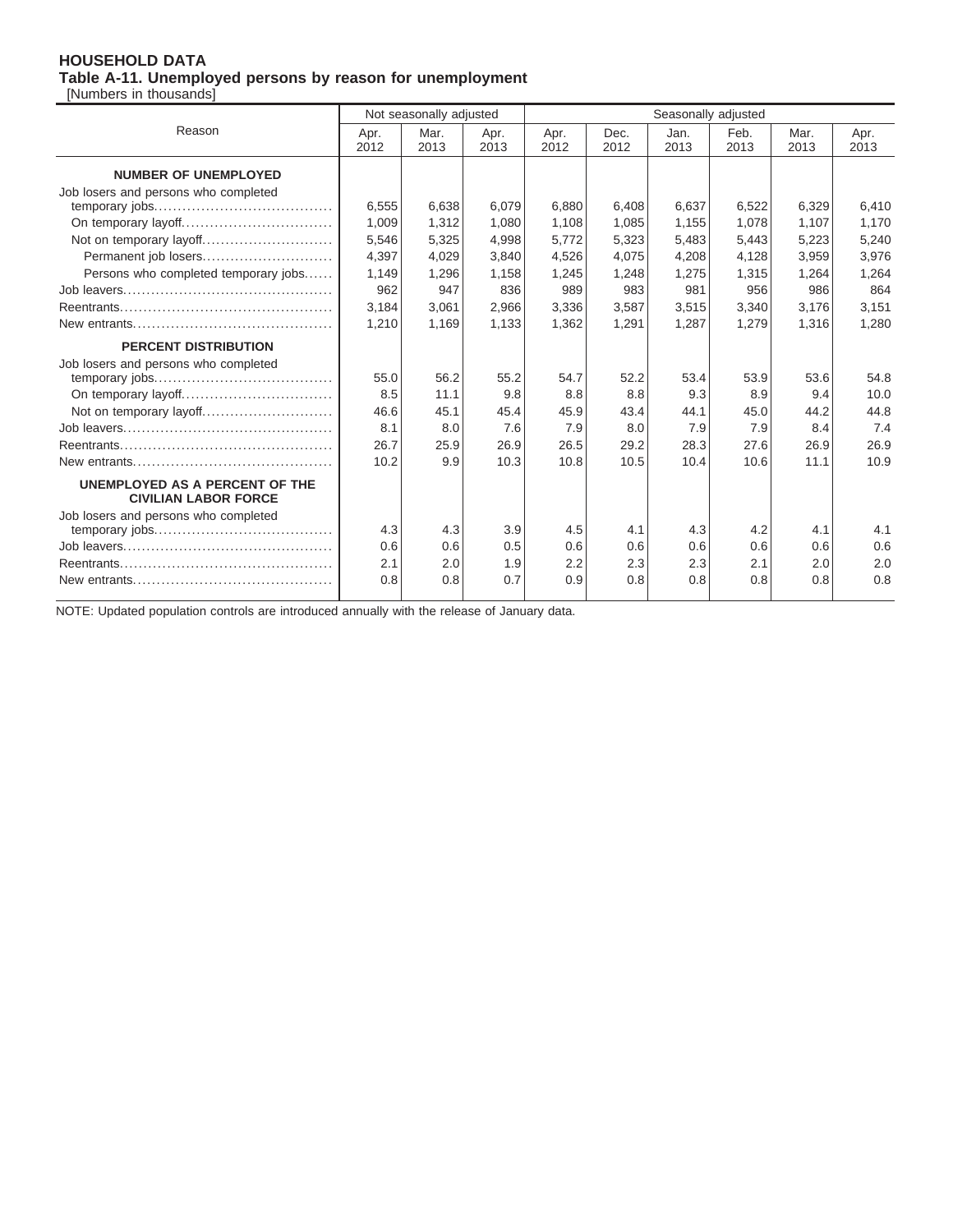## **HOUSEHOLD DATA Table A-12. Unemployed persons by duration of unemployment**

[Numbers in thousands]

|                                   |              |              | Not seasonally adjusted |              |              | Seasonally adjusted |              |              |              |  |  |
|-----------------------------------|--------------|--------------|-------------------------|--------------|--------------|---------------------|--------------|--------------|--------------|--|--|
| Duration                          | Apr.<br>2012 | Mar.<br>2013 | Apr.<br>2013            | Apr.<br>2012 | Dec.<br>2012 | Jan.<br>2013        | Feb.<br>2013 | Mar.<br>2013 | Apr.<br>2013 |  |  |
|                                   |              |              |                         |              |              |                     |              |              |              |  |  |
| <b>NUMBER OF UNEMPLOYED</b>       |              |              |                         |              |              |                     |              |              |              |  |  |
|                                   | 2,165        | 2,067        | 2,045                   | 2,567        | 2,676        | 2,766               | 2,667        | 2,464        | 2,474        |  |  |
|                                   | 2,368        | 3,040        | 2,375                   | 2,841        | 2,838        | 3,028               | 2,782        | 2,838        | 2,848        |  |  |
|                                   | 7.377        | 6.708        | 6,594                   | 7.023        | 6.661        | 6.566               | 6.493        | 6.348        | 6,320        |  |  |
|                                   | 2,109        | 2,051        | 2,106                   | 1,984        | 1.895        | 1.858               | 1.695        | 1.737        | 1,967        |  |  |
|                                   | 5,268        | 4,657        | 4,488                   | 5,040        | 4,766        | 4,708               | 4,797        | 4,611        | 4,353        |  |  |
| Average (mean) duration, in weeks | 42.0         | 37.9         | 39.0                    | 39.1         | 38.1         | 35.3                | 36.9         | 37.1         | 36.5         |  |  |
| Median duration, in weeks         | 22.3         | 19.0         | 20.0                    | 19.3         | 18.0         | 16.0                | 17.8         | 18.1         | 17.5         |  |  |
| <b>PERCENT DISTRIBUTION</b>       |              |              |                         |              |              |                     |              |              |              |  |  |
|                                   | 18.2         | 17.5         | 18.6                    | 20.6         | 22.0         | 22.4                | 22.3         | 21.1         | 21.3         |  |  |
|                                   | 19.9         | 25.7         | 21.6                    | 22.9         | 23.3         | 24.5                | 23.3         | 24.4         | 24.5         |  |  |
|                                   | 61.9         | 56.8         | 59.9                    | 56.5         | 54.7         | 53.1                | 54.4         | 54.5         | 54.3         |  |  |
|                                   | 17.7         | 17.4         | 19.1                    | 16.0         | 15.6         | 15.0                | 14.2         | 14.9         | 16.9         |  |  |
| 27 weeks and over                 | 44.2         | 39.4         | 40.8                    | 40.5         | 39.1         | 38.1                | 40.2         | 39.6         | 37.4         |  |  |

NOTE: Updated population controls are introduced annually with the release of January data.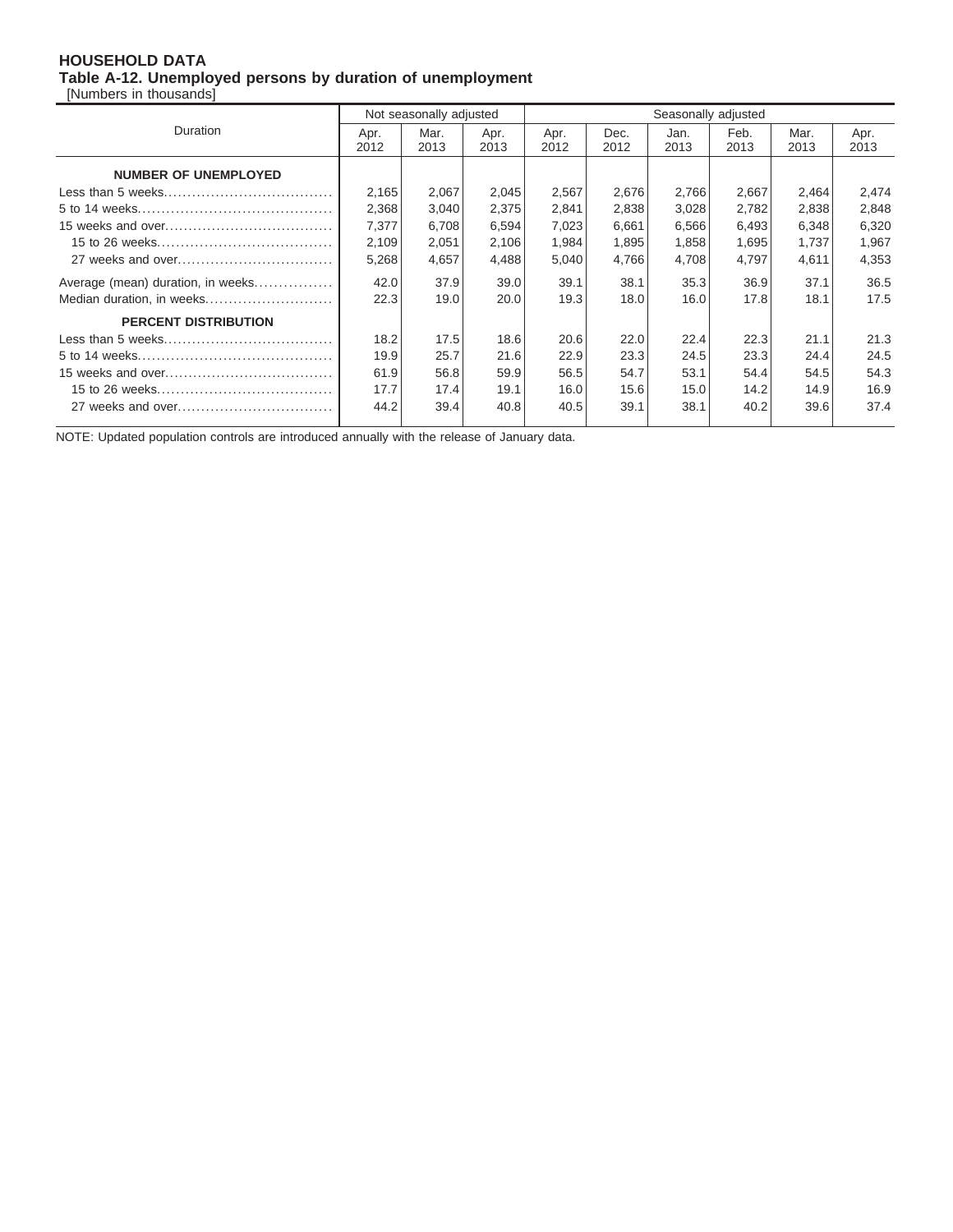#### **HOUSEHOLD DATA Table A-13. Employed and unemployed persons by occupation, not seasonally adjusted** [Numbers in thousands]

| Occupation                                        |                 | Employed        |              | Unemployed   |              | Unemployment<br>rates |
|---------------------------------------------------|-----------------|-----------------|--------------|--------------|--------------|-----------------------|
|                                                   | Apr.<br>2012    | Apr.<br>2013    | Apr.<br>2012 | Apr.<br>2013 | Apr.<br>2012 | Apr.<br>2013          |
|                                                   | 141,995         | 143,724         | 11,910       | 11,014       | 7.7          | 7.1                   |
| Management, professional, and related occupations | 54,055          | 54,767          | 2,062        | 1.980        | 3.7          | 3.5                   |
| Management, business, and financial operations    | 22,590          | 22,737          | 934          | 836          | 4.0          | 3.5                   |
|                                                   | 31,465          | 32,031          | 1,128        | 1,144        | 3.5          | 3.4                   |
|                                                   | 25,303          | 25,840          | 2,426        | 2,294        | 8.8          | 8.2                   |
|                                                   | 33,290          | 33,616          | 2,745        | 2,501        | 7.6          | 6.9                   |
|                                                   | 15,320          | 15,457          | 1,266        | 1,151        | 7.6          | 6.9                   |
| Office and administrative support occupations     | 17,970          | 18,159          | 1,478        | 1,349        | 7.6          | 6.9                   |
| Natural resources, construction, and maintenance  | 12,377          | 12,680          | 1,608        | 1,483        | 11.5         | 10.5                  |
| Farming, fishing, and forestry occupations        | 913             | 858             | 196          | 104          | 17.6         | 10.8                  |
| Construction and extraction occupations           | 6,734           | 6,786           | 1,137        | 1,137        | 14.4         | 14.3                  |
| Installation, maintenance, and repair occupations | 4,731           | 5,036           | 276          | 242          | 5.5          | 4.6                   |
| Production, transportation, and material moving   | 16,970<br>8,348 | 16,821<br>8,009 | 1,822<br>863 | 1,601<br>726 | 9.7<br>9.4   | 8.7<br>8.3            |
| Transportation and material moving occupations    | 8,622           | 8,811           | 959          | 875          | 10.0         | 9.0                   |

1 Persons with no previous work experience and persons whose last job was in the U.S. Armed Forces are included in the unemployed total. NOTE: Updated population controls are introduced annually with the release of January data.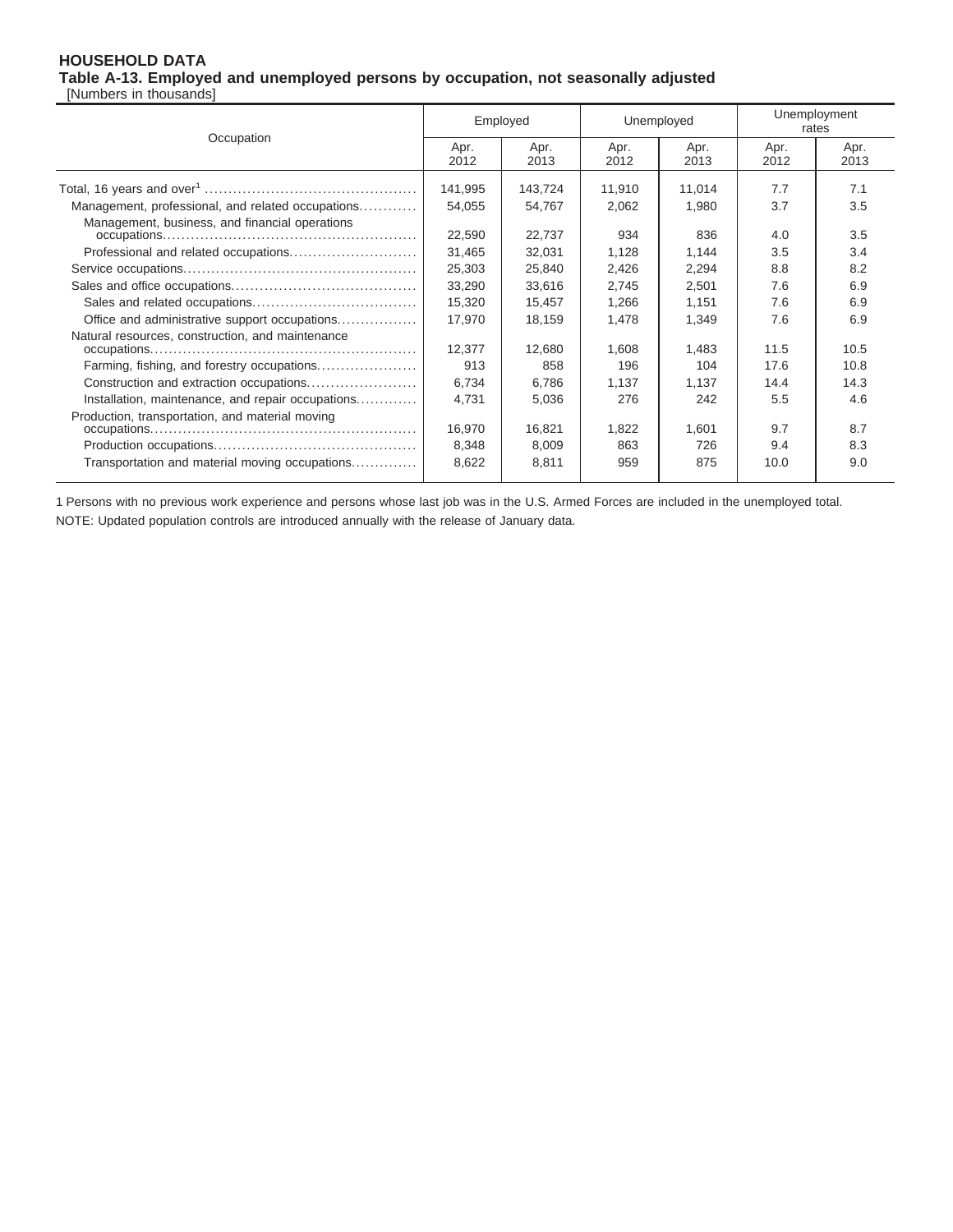### **HOUSEHOLD DATA Table A-14. Unemployed persons by industry and class of worker, not seasonally adjusted**

| Industry and class of worker                                     |              | Number of<br>unemployed<br>persons<br>(in thousands) |              | Unemployment<br>rates |
|------------------------------------------------------------------|--------------|------------------------------------------------------|--------------|-----------------------|
|                                                                  | Apr.<br>2012 | Apr.<br>2013                                         | Apr.<br>2012 | Apr.<br>2013          |
|                                                                  | 11,910       | 11,014                                               | 7.7          | 7.1                   |
| Nonagricultural private wage and salary workers                  | 9.197        | 8.608                                                | 7.7          | 7.1                   |
|                                                                  | 43           | 73                                                   | 4.2          | 6.1                   |
|                                                                  | 1,156        | 1.077                                                | 14.5         | 13.2                  |
|                                                                  | 1.046        | 963                                                  | 6.9          | 6.4                   |
|                                                                  | 620          | 583                                                  | 6.5          | 6.2                   |
|                                                                  | 427          | 379                                                  | 7.4          | 6.7                   |
|                                                                  | 1.603        | 1.484                                                | 7.9          | 7.4                   |
|                                                                  | 453          | 355                                                  | 7.6          | 5.7                   |
|                                                                  | 243          | 152                                                  | 8.3          | 5.4                   |
|                                                                  | 505          | 515                                                  | 5.5          | 5.4                   |
|                                                                  | 1,322        | 1,259                                                | 8.5          | 8.1                   |
|                                                                  | 1.058        | 983                                                  | 4.8          | 4.4                   |
|                                                                  | 1,290        | 1.327                                                | 9.8          | 9.6                   |
|                                                                  | 478          | 420                                                  | 7.4          | 6.7                   |
| Agriculture and related private wage and salary workers          | 233          | 110                                                  | 16.0         | 9.1                   |
|                                                                  | 786          | 715                                                  | 3.7          | 3.3                   |
| Self-employed workers, unincorporated, and unpaid family workers | 484          | 447                                                  | 4.9          | 4.5                   |

1 Persons with no previous work experience and persons whose last job was in the U.S. Armed Forces are included in the unemployed total. NOTE: Updated population controls are introduced annually with the release of January data.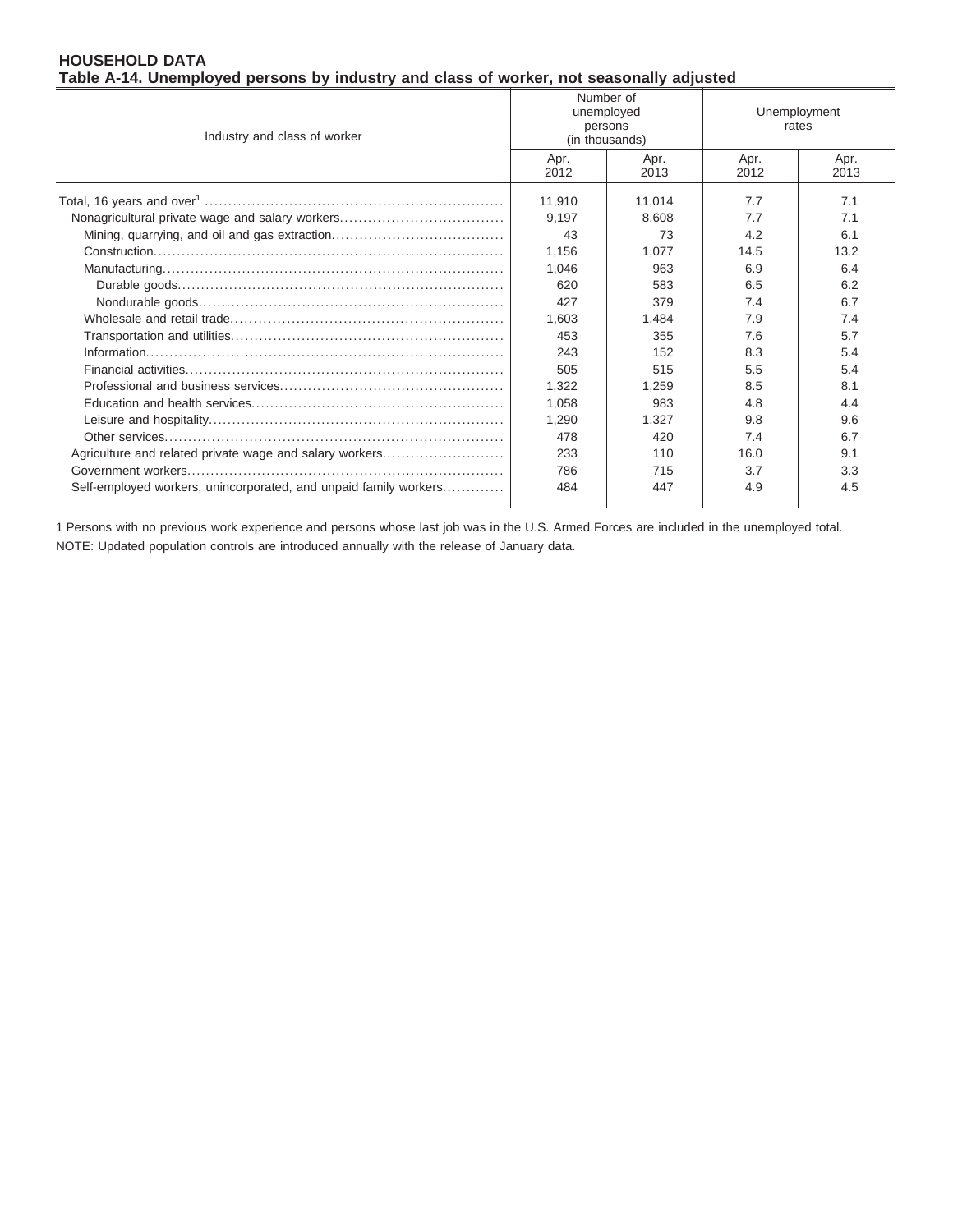### **HOUSEHOLD DATA Table A-15. Alternative measures of labor underutilization**

[Percent]

|                                                                                                                                                                                                                                           |              | Not seasonally adjusted |              | Seasonally adjusted |              |              |              |              |              |
|-------------------------------------------------------------------------------------------------------------------------------------------------------------------------------------------------------------------------------------------|--------------|-------------------------|--------------|---------------------|--------------|--------------|--------------|--------------|--------------|
| Measure                                                                                                                                                                                                                                   | Apr.<br>2012 | Mar.<br>2013            | Apr.<br>2013 | Apr.<br>2012        | Dec.<br>2012 | Jan.<br>2013 | Feb.<br>2013 | Mar.<br>2013 | Apr.<br>2013 |
| U-1 Persons unemployed 15 weeks or longer, as<br>a percent of the civilian labor force                                                                                                                                                    | 4.8          | 4.3                     | 4.3          | 4.5                 | 4.3          | 4.2          | 4.2          | 4.1          | 4.1          |
| U-2 Job losers and persons who completed<br>temporary jobs, as a percent of the civilian<br>$labor force \dots \dots \dots \dots \dots \dots \dots \dots \dots \dots \dots \dots \dots$                                                   | 4.3          | 4.3                     | 3.9          | 4.5                 | 4.1          | 4.3          | 4.2          | 4.1          | 4.1          |
| U-3 Total unemployed, as a percent of the<br>civilian labor force (official unemployment<br>$rate)$                                                                                                                                       | 7.7          | 7.6                     | 7.1          | 8.1                 | 7.8          | 7.9          | 7.7          | 7.6          | 7.5          |
| U-4 Total unemployed plus discouraged workers,<br>as a percent of the civilian labor force plus                                                                                                                                           | 8.3          | 8.1                     | 7.6          | 8.7                 | 8.5          | 8.4          | 8.3          | 8.1          | 8.0          |
| U-5 Total unemployed, plus discouraged workers,<br>plus all other persons marginally attached to<br>the labor force, as a percent of the civilian<br>labor force plus all persons marginally attached                                     | 9.1          | 9.0                     | 8.5          | 9.5                 | 9.4          | 9.3          | 9.2          | 8.9          | 8.9          |
| U-6 Total unemployed, plus all persons<br>marginally attached to the labor force, plus<br>total employed part time for economic reasons,<br>as a percent of the civilian labor force plus all<br>persons marginally attached to the labor |              |                         |              |                     |              |              |              |              |              |
|                                                                                                                                                                                                                                           | 14.1         | 13.9                    | 13.4         | 14.5                | 14.4         | 14.4         | 14.3         | 13.8         | 13.9         |

NOTE: Persons marginally attached to the labor force are those who currently are neither working nor looking for work but indicate that they want and are<br>available for a job and have looked for work sometime in the past 12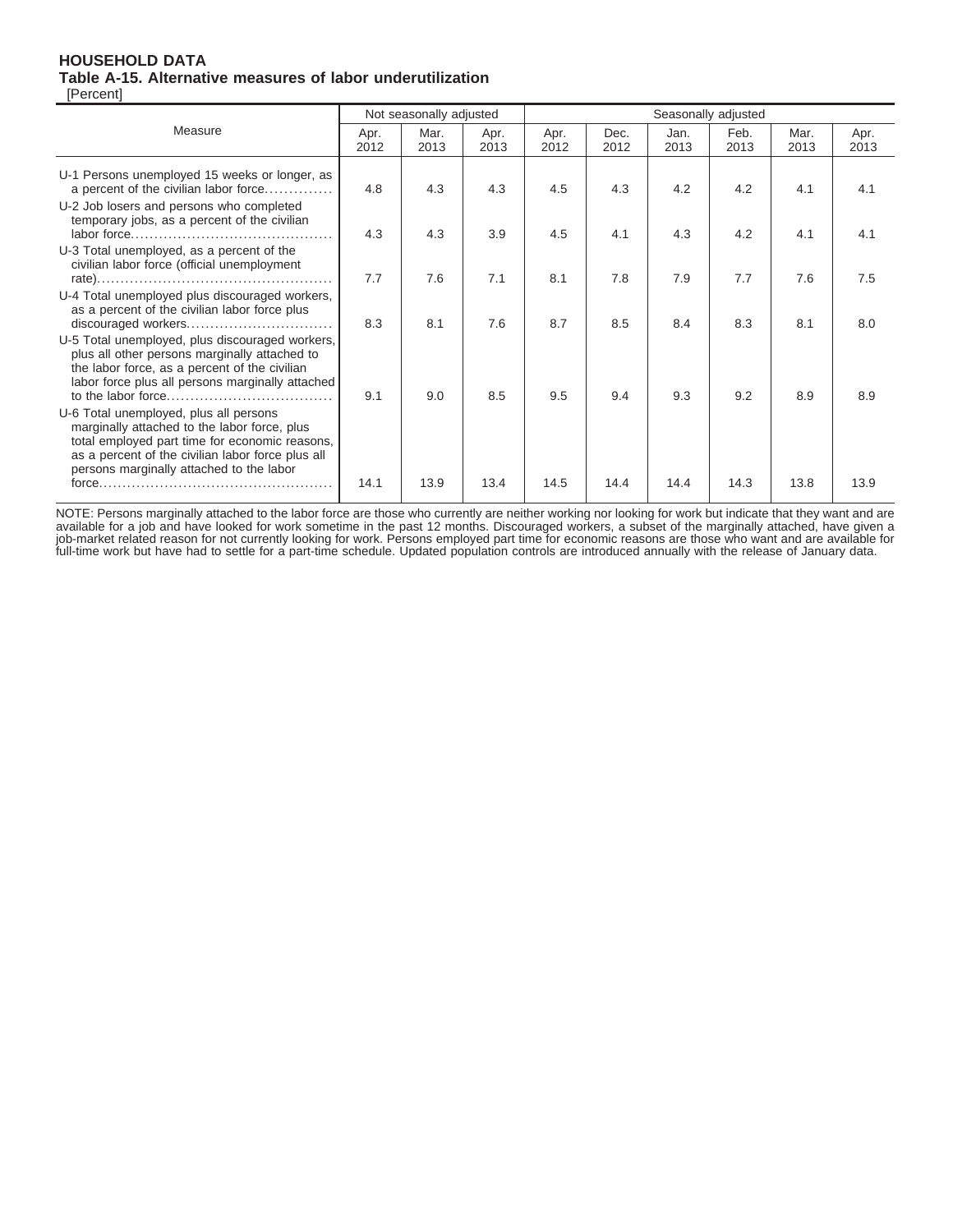#### **HOUSEHOLD DATA Table A-16. Persons not in the labor force and multiple jobholders by sex, not seasonally adjusted** [Numbers in thousands]

|                                                                   |              | Total        | Men          |              |              | Women        |
|-------------------------------------------------------------------|--------------|--------------|--------------|--------------|--------------|--------------|
| Category                                                          | Apr.<br>2012 | Apr.<br>2013 | Apr.<br>2012 | Apr.<br>2013 | Apr.<br>2012 | Apr.<br>2013 |
| <b>NOT IN THE LABOR FORCE</b>                                     |              |              |              |              |              |              |
|                                                                   | 88,879       | 90,436       | 35,452       | 36,095       | 53,427       | 54,340       |
|                                                                   | 6,328        | 6,329        | 3,141        | 2,958        | 3,187        | 3,370        |
| Marginally attached to the labor force <sup>1</sup>               | 2,363        | 2,347        | 1,311        | 1,220        | 1,053        | 1,127        |
|                                                                   | 968          | 835          | 611          | 496          | 357          | 339          |
| Other persons marginally attached to the labor force <sup>3</sup> | 1.395        | 1.512        | 699          | 724          | 696          | 788          |
| <b>MULTIPLE JOBHOLDERS</b>                                        |              |              |              |              |              |              |
|                                                                   | 6,947        | 7,029        | 3,501        | 3,493        | 3,446        | 3,536        |
|                                                                   | 4.9          | 4.9          | 4.7          | 4.6          | 5.1          | 5.2          |
| Primary job full time, secondary job part time                    | 3,549        | 3,761        | 2,026        | 2,177        | 1,523        | 1,583        |
|                                                                   | 1,914        | 1,934        | 621          | 587          | 1,293        | 1.347        |
|                                                                   | 289          | 198          | 194          | 104          | 95           | 93           |
|                                                                   | 1,134        | 1,089        | 634          | 608          | 500          | 481          |

1 Data refer to persons who want a job, have searched for work during the prior 12 months, and were available to take a job during the reference week, but had not looked for work in the past 4 weeks.

2 Includes those who did not actively look for work in the prior 4 weeks for reasons such as thinks no work available, could not find work, lacks schooling or training, employer thinks too young or old, and other types of discrimination.

3 Includes those who did not actively look for work in the prior 4 weeks for such reasons as school or family responsibilities, ill health, and transportation problems, as well as a number for whom reason for nonparticipation was not determined.

4 Includes a small number of persons who work part time on their primary job and full time on their secondary job(s), not shown separately.

NOTE: Updated population controls are introduced annually with the release of January data.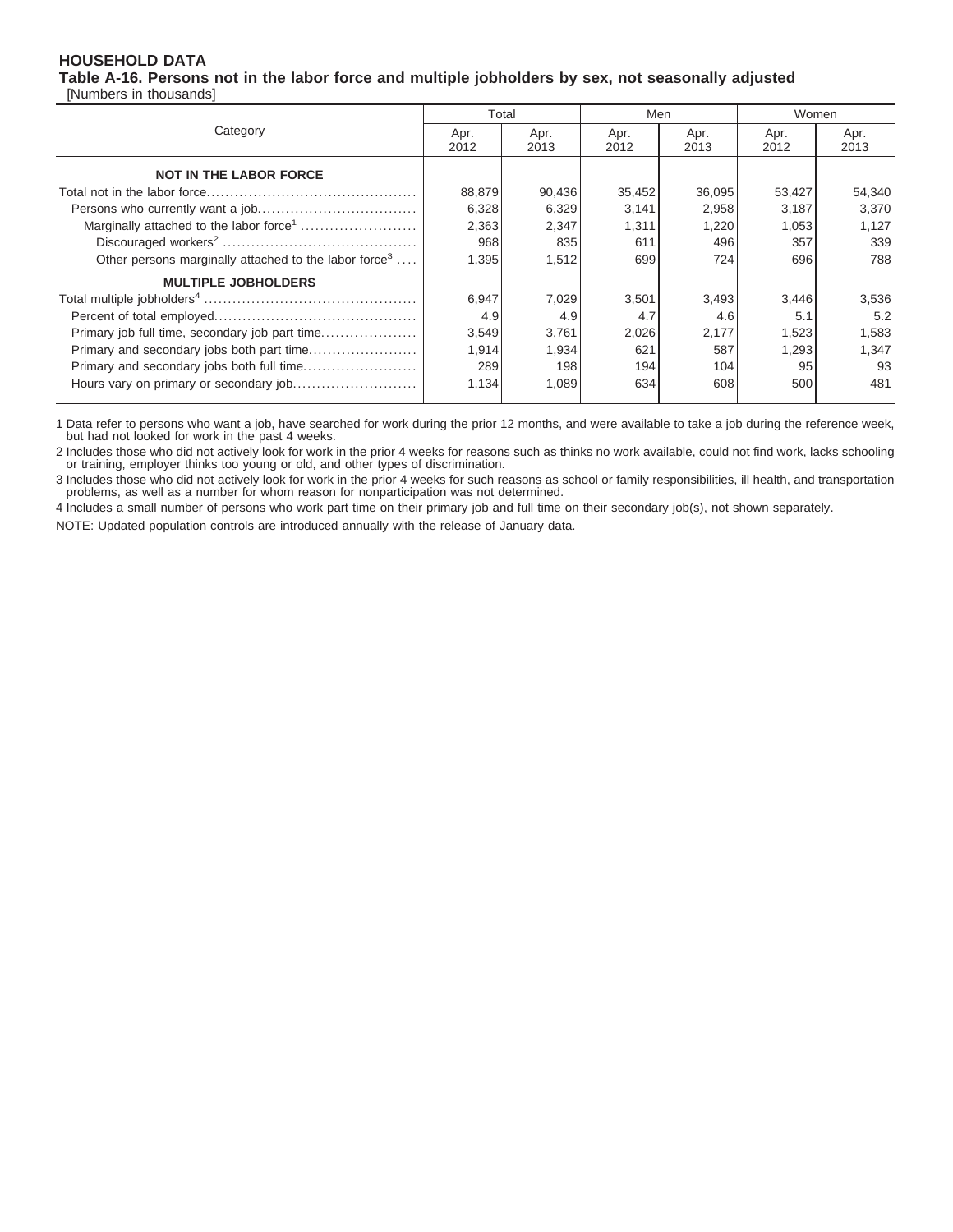## **ESTABLISHMENT DATA Table B-1. Employees on nonfarm payrolls by industry sector and selected industry detail**

[In thousands]

|                                                                                    |                  |                  | Not seasonally adjusted   |                           |                  |                  | Seasonally adjusted       |                           |                                               |
|------------------------------------------------------------------------------------|------------------|------------------|---------------------------|---------------------------|------------------|------------------|---------------------------|---------------------------|-----------------------------------------------|
| Industry                                                                           | Apr.<br>2012     | Feb.<br>2013     | Mar.<br>2013 <sup>p</sup> | Apr.<br>2013 <sup>p</sup> | Apr.<br>2012     | Feb.<br>2013     | Mar.<br>2013 <sup>p</sup> | Apr.<br>2013 <sup>p</sup> | Change<br>from:<br>Mar.2013 -<br>Apr.2013 $P$ |
|                                                                                    | 133,400          | 133,752          | 134,562                   | 135,494                   | 133,397          | 135,171          | 135,309                   | 135,474                   | 165                                           |
|                                                                                    | 111,051          | 111,542          | 112,295                   | 113,232                   | 111,464          | 113,300          | 113,454                   | 113,630                   | 176                                           |
|                                                                                    | 18,178           | 18,105           | 18,256                    | 18,429                    | 18,408           | 18,638           | 18,653                    | 18,644                    | -9                                            |
|                                                                                    | 841              | 853              | 856                       | 854                       | 852              | 867              | 867                       | 864                       | -3                                            |
|                                                                                    | 45.3             | 48.3             | 47.1                      | 46.0                      | 49.1             | 49.9             | 49.7                      | 49.7                      | 0.0                                           |
|                                                                                    | 795.4            | 804.3            | 808.6                     | 808.4                     | 802.7            | 817.0            | 817.4                     | 813.9                     | $-3.5$                                        |
| Oil and gas extraction                                                             | 184.2            | 191.2            | 191.0                     | 192.3                     | 185.2            | 193.4            | 192.3                     | 193.2                     | 0.9                                           |
| Mining, except oil and $gas1$                                                      | 221.3            | 217.7            | 220.1                     | 220.0                     | 224.6            | 226.9            | 226.2                     | 223.0                     | $-3.2$                                        |
|                                                                                    | 88.4             | 84.9             | 85.8                      | 83.8                      | 88.5             | 84.7             | 85.2                      | 83.6                      | $-1.6$                                        |
| Support activities for mining                                                      | 389.9            | 395.4            | 397.5                     | 396.1                     | 392.9            | 396.7            | 398.9                     | 397.7                     | $-1.2$                                        |
|                                                                                    | 5,487            | 5,373            | 5,485                     | 5,645                     | 5,636            | 5,783            | 5,796                     | 5,790                     | -6                                            |
| Construction of buildings                                                          | 1,197.0          | 1,199.9          | 1,211.1                   | 1,230.5                   | 1,231.7          | 1,259.8          | 1,262.4                   | 1,263.8                   | 1.4                                           |
| Residential building                                                               | 553.4            | 546.5            | 551.8                     | 568.5                     | 572.0            | 578.3            | 580.2                     | 586.4                     | 6.2                                           |
| Nonresidential building                                                            | 643.6            | 653.4            | 659.3                     | 662.0                     | 659.7            | 681.5            | 682.2                     | 677.4                     | $-4.8$                                        |
| Heavy and civil engineering construction                                           | 844.7            | 791.2            | 808.7                     | 856.7                     | 869.9            | 897.9            | 887.1                     | 883.3                     | $-3.8$                                        |
| Specialty trade contractors                                                        | 3,444.8          | 3.382.0          | 3,465.6                   | 3,557.3                   | 3,534.3          | 3,624.9          | 3.646.6                   | 3,642.6                   | $-4.0$                                        |
| Residential specialty trade contractors                                            | 1,435.8          | 1,418.2          | 1,452.9                   | 1,507.0                   | 1,476.1          | 1,529.2          | 1,538.3                   | 1,545.4                   | 7.1                                           |
| Nonresidential specialty trade contractors                                         | 2,009.0          | 1,963.8          | 2,012.7                   | 2,050.3                   | 2,058.2          | 2,095.7          | 2,108.3                   | 2,097.2                   | $-11.1$                                       |
|                                                                                    | 11,850           | 11,879           | 11,915                    | 11,930                    | 11,920           | 11,988           | 11,990                    | 11,990                    | 0                                             |
| Durable goods                                                                      | 7,436            | 7,460            | 7,489                     | 7,501                     | 7,460            | 7,511            | 7,518                     | 7,519                     | $\mathbf{1}$                                  |
| Wood products                                                                      | 335.0            | 337.9            | 340.4                     | 342.2                     | 337.2            | 347.3            | 346.0                     | 344.3                     | $-1.7$                                        |
| Nonmetallic mineral products                                                       | 363.5            | 352.3            | 358.8                     | 363.6                     | 367.2            | 366.9            | 367.4                     | 366.1                     | $-1.3$                                        |
| Primary metals                                                                     | 401.6            | 395.1            | 397.4                     | 397.0                     | 401.5            | 397.1            | 398.3                     | 397.0                     | $-1.3$                                        |
| Fabricated metal products                                                          | 1,400.4          | 1,420.6          | 1,425.8                   | 1,429.9                   | 1,407.3          | 1,429.8          | 1,432.2                   | 1,434.7                   | 2.5                                           |
| Machinery                                                                          | 1,095.9          | 1,099.4          | 1,104.6                   | 1,107.5                   | 1,099.3          | 1,103.3          | 1,106.0                   | 1,109.6                   | 3.6                                           |
| Computer and electronic products <sup>1</sup><br>Computer and peripheral equipment | 1,094.1<br>157.9 | 1,083.0<br>159.0 | 1,082.3<br>159.4          | 1,078.9<br>160.2          | 1,097.4<br>158.4 | 1,084.5<br>159.4 | 1,084.0<br>159.8          | 1,082.0<br>160.6          | $-2.0$<br>0.8                                 |
| Communications equipment                                                           | 109.4            | 107.7            | 107.8                     | 107.3                     | 110.0            | 107.9            | 108.0                     | 107.7                     | $-0.3$                                        |
| Semiconductors and electronic                                                      |                  |                  |                           |                           |                  |                  |                           |                           |                                               |
| components                                                                         | 384.2            | 380.1            | 379.3                     | 379.0                     | 384.7            | 380.6            | 379.8                     | 379.6                     | $-0.2$                                        |
| Electronic instruments                                                             | 401.9            | 396.9            | 396.6                     | 393.4                     | 403.1            | 396.8            | 396.9                     | 394.7                     | $-2.2$                                        |
| Electrical equipment and appliances                                                | 369.1            | 363.4            | 363.5                     | 363.9                     | 370.8            | 365.5            | 365.6                     | 365.6                     | 0.0                                           |
| Transportation equipment <sup>1</sup>                                              | 1,447.6          | 1,482.9          | 1,491.4                   | 1,493.7                   | 1,447.3          | 1,485.7          | 1,488.8                   | 1,491.8                   | 3.0                                           |
| Motor vehicles and parts <sup>2</sup>                                              | 768.4            | 793.3            | 802.2                     | 804.0                     | 766.5            | 794.1            | 798.2                     | 800.6                     | 2.4                                           |
| Furniture and related products<br>Miscellaneous durable goods                      | 351.3            | 348.7            | 350.5                     | 350.8                     | 352.9            | 352.4            | 352.2                     | 351.5                     | $-0.7$                                        |
| manufacturing                                                                      | 577.0            | 576.6            | 574.4                     | 573.8                     | 579.5            | 578.5            | 577.4                     | 576.5                     | $-0.9$                                        |
| Nondurable goods                                                                   | 4,414            | 4,419            | 4,426                     | 4,429                     | 4,460            | 4,477            | 4,472                     | 4,471                     | -1                                            |
|                                                                                    | 1,436.2          | 1,442.3          | 1,444.5                   | 1,447.3                   | 1,468.3          | 1,475.0          | 1,475.1                   | 1,477.4                   | 2.3                                           |
|                                                                                    | 118.5            | 114.3            | 114.4                     | 114.3                     | 118.6            | 115.1            | 114.6                     | 114.5                     | $-0.1$                                        |
| Textile product mills                                                              | 116.9            | 115.5            | 115.1                     | 115.1                     | 117.0            | 116.7            | 115.9                     | 115.2                     | $-0.7$                                        |
|                                                                                    | 150.3            | 148.5            | 146.0                     | 142.9                     | 149.7            | 148.2            | 145.7                     | 142.8                     | $-2.9$                                        |
| Paper and paper products                                                           | 378.6            | 376.7            | 375.7                     | 375.3                     | 380.7            | 378.3            | 377.7                     | 377.3                     | $-0.4$                                        |
| Printing and related support activities                                            | 463.2            | 452.9            | 454.3                     | 451.2                     | 465.2            | 456.8            | 456.0                     | 452.9                     | $-3.1$                                        |
| Petroleum and coal products                                                        | 112.4            | 112.1            | 112.8                     | 113.9                     | 113.2            | 115.6            | 115.6                     | 114.9                     | $-0.7$                                        |
| Chemicals<br>Plastics and rubber products                                          | 780.5<br>640.9   | 790.1<br>650.1   | 793.6<br>654.3            | 793.7<br>654.6            | 782.8<br>643.9   | 793.2<br>654.2   | 793.6<br>656.4            | 794.5<br>657.1            | 0.9<br>0.7                                    |
| Miscellaneous nondurable goods                                                     |                  |                  |                           |                           |                  |                  |                           |                           |                                               |
| manufacturing                                                                      | 216.3            | 216.6            | 214.9                     | 220.2                     | 220.7            | 223.4            | 221.8                     | 224.3                     | 2.5                                           |
| Private service-providing                                                          | 92,873           | 93,437           | 94,039                    | 94,803                    | 93,056           | 94,662           | 94,801                    | 94,986                    | 185                                           |
| Trade, transportation, and utilities                                               | 25,207           | 25,417           | 25,492                    | 25,628                    | 25,409           | 25,808           | 25,800                    | 25,837                    | 37                                            |
| Wholesale trade                                                                    | 5,638.2          | 5,683.2          | 5,705.1                   | 5,726.6                   | 5,654.0          | 5,733.7          | 5,736.6                   | 5,740.7                   | 4.1                                           |
| Durable goods                                                                      | 2,812.0          | 2,835.6          | 2,842.8                   | 2,846.5                   | 2,822.9          | 2,854.1          | 2,854.3                   | 2,855.1                   | 0.8                                           |
| Nondurable goods                                                                   | 1,961.9          | 1,974.1          | 1,980.7                   | 1,995.3                   | 1,964.4          | 1,998.3          | 1,996.9                   | 1,998.5                   | 1.6                                           |
| Electronic markets and agents and brokers                                          | 864.3            | 873.5            | 881.6                     | 884.8                     | 866.7            | 881.3            | 885.4                     | 887.1                     | 1.7                                           |
|                                                                                    | 14,673.6         | 14,766.7         | 14,814.0                  | 14,921.7                  | 14,829.5         | 15,052.3         | 15,048.4                  | 15,077.7                  | 29.3                                          |
| Motor vehicle and parts dealers <sup>1</sup>                                       | 1,728.2          | 1,731.1          | 1,747.6                   | 1,758.7                   | 1,727.1          | 1,756.0          | 1,760.3                   | 1,758.6                   | $-1.7$                                        |
| Automobile dealers                                                                 | 1,085.0          | 1,098.6          | 1,106.1                   | 1,112.2                   | 1,085.2          | 1,108.8          | 1,110.9                   | 1,113.1                   | 2.2                                           |
| Furniture and home furnishings stores                                              | 431.1            | 446.9            | 443.8                     | 445.8                     | 438.9            | 451.1            | 450.8                     | 452.9                     | 2.1                                           |
|                                                                                    |                  |                  |                           |                           |                  |                  |                           |                           |                                               |

See footnotes at end of table.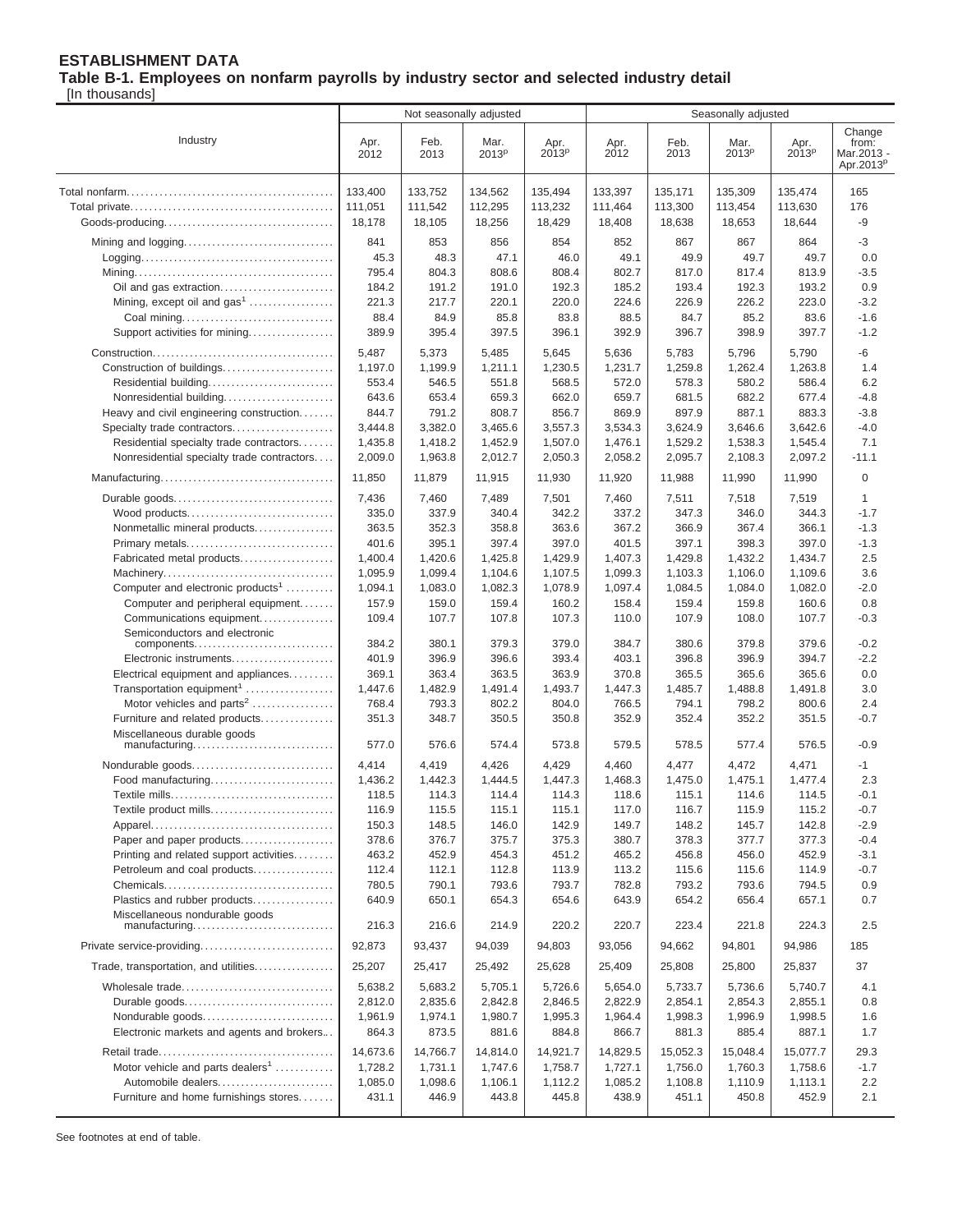### **ESTABLISHMENT DATA Table B-1. Employees on nonfarm payrolls by industry sector and selected industry detail — Continued**

[In thousands]

|                                                                                    | Not seasonally adjusted |                    |                           |                           | Seasonally adjusted |                    |                           |                           |                                                        |  |
|------------------------------------------------------------------------------------|-------------------------|--------------------|---------------------------|---------------------------|---------------------|--------------------|---------------------------|---------------------------|--------------------------------------------------------|--|
| Industry                                                                           | Apr.<br>2012            | Feb.<br>2013       | Mar.<br>2013 <sup>P</sup> | Apr.<br>2013 <sup>P</sup> | Apr.<br>2012        | Feb.<br>2013       | Mar.<br>2013 <sup>p</sup> | Apr.<br>2013 <sup>p</sup> | Change<br>from:<br>Mar.2013 -<br>Apr.2013 <sup>P</sup> |  |
| Retail trade - Continued                                                           |                         |                    |                           |                           |                     |                    |                           |                           |                                                        |  |
| Electronics and appliance stores                                                   | 509.3                   | 510.3              | 498.5                     | 495.7                     | 515.2               | 510.3              | 503.9                     | 502.1                     | $-1.8$                                                 |  |
| Building material and garden supply stores                                         | 1,221.9                 | 1,132.1            | 1,167.6                   | 1,225.4                   | 1,175.2             | 1,178.8            | 1,174.6                   | 1,177.4                   | 2.8                                                    |  |
| Food and beverage stores                                                           | 2,817.6                 | 2,866.3            | 2,863.2                   | 2,867.9                   | 2,842.6             | 2,896.1            | 2,893.9                   | 2,895.1                   | 1.2                                                    |  |
| Health and personal care stores                                                    | 990.6                   | 1,017.0            | 1,018.3                   | 1,024.1                   | 998.6               | 1,024.1            | 1,025.6                   | 1,031.0                   | 5.4                                                    |  |
| Gasoline stations                                                                  | 834.3                   | 836.2              | 837.5                     | 845.2                     | 840.0               | 849.4              | 849.6                     | 850.3                     | 0.7                                                    |  |
| Clothing and clothing accessories stores<br>Sporting goods, hobby, book, and music | 1,336.4<br>562.6        | 1,389.7<br>571.7   | 1,391.5<br>562.4          | 1,395.6<br>564.0          | 1,380.7<br>581.5    | 1,449.0<br>582.4   | 1,446.4<br>580.6          | 1,446.8<br>581.9          | 0.4<br>1.3                                             |  |
| General merchandise stores <sup>1</sup>                                            | 3,037.5                 | 3,029.0            | 3,061.3                   | 3,069.7                   | 3,097.2             | 3,099.5            | 3,107.5                   | 3,122.3                   | 14.8                                                   |  |
| Department stores                                                                  | 1,471.9                 | 1,447.7            | 1,451.0                   | 1,455.7                   | 1,516.1             | 1,481.8            | 1,485.7                   | 1,493.6                   | 7.9                                                    |  |
| Miscellaneous store retailers                                                      | 776.0                   | 796.1              | 785.5                     | 796.8                     | 789.9               | 809.4              | 808.2                     | 812.2                     | 4.0                                                    |  |
| Nonstore retailers                                                                 | 428.1                   | 440.3              | 436.8                     | 432.8                     | 442.6               | 446.2              | 447.0                     | 447.1                     | 0.1                                                    |  |
| Transportation and warehousing                                                     | 4,342.0                 | 4,413.4            | 4,418.9                   | 4,425.4                   | 4,372.4             | 4,466.3            | 4,459.6                   | 4,463.8                   | 4.2                                                    |  |
| Air transportation                                                                 | 459.6                   | 442.3              | 444.2                     | 446.9                     | 460.4               | 446.3              | 446.5                     | 448.3                     | 1.8                                                    |  |
| Rail transportation                                                                | 232.1                   | 229.4              | 229.5                     | 230.9                     | 231.6               | 230.9              | 230.2                     | 230.4                     | 0.2                                                    |  |
| Water transportation                                                               | 61.4                    | 60.2               | 61.5                      | 61.7                      | 62.6                | 62.3               | 62.9                      | 62.9                      | 0.0                                                    |  |
| Truck transportation                                                               | 1,321.3                 | 1,346.8            | 1,347.8                   | 1,367.5                   | 1,340.3             | 1,380.2            | 1,373.9                   | 1,385.6                   | 11.7                                                   |  |
| Transit and ground passenger<br>transportation                                     | 440.7                   | 477.0              | 481.7                     | 481.6                     | 427.3               | 464.0              | 468.8                     | 467.9                     | $-0.9$                                                 |  |
| Pipeline transportation                                                            | 43.5                    | 44.4               | 44.5                      | 44.3                      | 43.9                | 44.4               | 44.6                      | 44.6                      | 0.0                                                    |  |
| Scenic and sightseeing transportation                                              | 25.6                    | 19.9               | 21.4                      | 23.0                      | 28.0                | 26.8               | 26.8                      | 25.9                      | $-0.9$                                                 |  |
| Support activities for transportation<br>Couriers and messengers                   | 575.9<br>512.9          | 587.6<br>525.7     | 584.0<br>522.0            | 582.6<br>510.1            | 575.1<br>527.7      | 588.8<br>534.5     | 586.2<br>532.2            | 583.0<br>529.9            | $-3.2$<br>$-2.3$                                       |  |
| Warehousing and storage                                                            | 669.0                   | 680.1              | 682.3                     | 676.8                     | 675.5               | 688.1              | 687.5                     | 685.3                     | $-2.2$                                                 |  |
|                                                                                    | 552.7                   | 553.4              | 554.0                     | 554.1                     | 553.4               | 555.9              | 555.3                     | 555.1                     | $-0.2$                                                 |  |
|                                                                                    | 2,674                   | 2,704              | 2,699                     | 2,684                     | 2,679               | 2,698              | 2,700                     | 2,691                     | -9                                                     |  |
| Publishing industries, except Internet<br>Motion picture and sound recording       | 737.2                   | 726.0              | 727.3                     | 727.4                     | 739.8               | 728.7              | 730.1                     | 730.0                     | $-0.1$                                                 |  |
|                                                                                    | 367.3                   | 406.9              | 401.6                     | 385.5                     | 369.6               | 399.1              | 400.3                     | 389.8                     | $-10.5$                                                |  |
| Broadcasting, except Internet                                                      | 287.0                   | 285.8              | 286.0                     | 285.9                     | 287.0               | 285.8              | 285.9                     | 285.6                     | $-0.3$                                                 |  |
| Telecommunications                                                                 | 860.2                   | 857.1              | 856.0                     | 855.4                     | 861.4               | 854.2              | 854.9                     | 856.1                     | 1.2                                                    |  |
| Data processing, hosting and related                                               | 251.7                   | 251.1              | 250.6                     | 251.2                     | 250.0               | 251.5              | 250.3                     | 249.8                     | $-0.5$                                                 |  |
| Other information services                                                         | 170.3                   | 177.4              | 177.6                     | 178.3                     | 171.3               | 178.7              | 178.9                     | 179.5                     | 0.6                                                    |  |
|                                                                                    | 7,740                   | 7,808              | 7,821                     | 7,840                     | 7,768               | 7,853              | 7,858                     | 7,867                     | 9                                                      |  |
| Finance and insurance                                                              | 5,807.1                 | 5,873.6            | 5,875.0                   | 5,877.0                   | 5,820.1             | 5,879.7            | 5,880.3                   | 5,890.2                   | 9.9                                                    |  |
| Monetary authorities - central bank                                                | 17.0                    | 16.5               | 16.5                      | 16.5                      | 17.0                | 16.7               | 16.7                      | 16.6                      | $-0.1$                                                 |  |
| Credit intermediation and related<br>activities <sup>1</sup>                       | 2,562.3                 | 2,603.6            | 2,601.1                   | 2,605.3                   | 2,569.0             | 2,603.9            | 2,603.8                   | 2,612.4                   | 8.6                                                    |  |
| Depository credit intermediation <sup>1</sup>                                      | 1,736.4                 | 1,737.5            | 1,735.3                   | 1,733.7                   | 1,740.9             | 1,738.8            | 1,737.9                   | 1,738.1                   | 0.2                                                    |  |
| Commercial banking                                                                 | 1,319.4                 | 1,311.8            | 1,308.9                   | 1,305.8                   | 1,322.1             | 1,312.9            | 1,310.1                   | 1,309.0                   | $-1.1$                                                 |  |
| Securities, commodity contracts,<br>investments                                    | 809.4                   | 824.1              | 826.0                     | 827.5                     | 812.3               | 825.0              | 826.7                     | 829.8                     | 3.1                                                    |  |
| Insurance carriers and related activities                                          | 2,331.6                 | 2,343.6            | 2,345.1                   | 2,341.2                   | 2,334.7             | 2,347.7            | 2,346.5                   | 2,344.6                   | $-1.9$                                                 |  |
| Funds, trusts, and other financial vehicles.                                       | 86.8                    | 85.8               | 86.3                      | 86.5                      | 87.1                | 86.4               | 86.6                      | 86.8                      | 0.2                                                    |  |
| Real estate and rental and leasing                                                 | 1,932.5                 | 1,934.5            | 1,945.9                   | 1,963.2                   | 1,947.9             | 1,973.7            | 1,978.1                   | 1,976.5                   | $-1.6$                                                 |  |
|                                                                                    | 1,406.8                 | 1,409.2            | 1,416.5                   | 1,426.8                   | 1,414.0             | 1,432.6            | 1,436.5                   | 1,432.4                   | -4.1                                                   |  |
| Rental and leasing services                                                        | 501.5                   | 502.0              | 506.0                     | 513.7                     | 509.6               | 517.7              | 518.1                     | 521.2                     | 3.1                                                    |  |
| Lessors of nonfinancial intangible assets                                          | 24.2                    | 23.3               | 23.4                      | 22.7                      | 24.3                | 23.4               | 23.5                      | 22.9                      | $-0.6$                                                 |  |
| Professional and business services                                                 | 17,805                  | 18,021             | 18,169                    | 18,409                    | 17,841              | 18,291             | 18,355                    | 18,428                    | 73                                                     |  |
| Professional and technical services <sup>1</sup><br>Legal services                 | 7,910.6<br>1,116.0      | 8,104.7<br>1,117.7 | 8,126.7<br>1,122.9        | 8,155.7<br>1,126.6        | 7.842.7<br>1,120.7  | 8,030.4<br>1,125.1 | 8,061.4<br>1,128.6        | 8,084.2<br>1,130.7        | 22.8<br>2.1                                            |  |
| Accounting and bookkeeping services                                                | 1,006.9                 | 1,058.1            | 1,054.3                   | 1,043.3                   | 905.7               | 922.5              | 935.4                     | 939.1                     | 3.7                                                    |  |
| Architectural and engineering services                                             | 1,311.4                 | 1,320.9            | 1,325.9                   | 1,335.2                   | 1,322.5             | 1,340.2            | 1,343.2                   | 1,345.9                   | 2.7                                                    |  |
| Computer systems design and related                                                |                         |                    |                           |                           |                     |                    |                           |                           |                                                        |  |
| Management and technical consulting                                                | 1,598.3                 | 1,669.7            | 1,667.2                   | 1,674.8                   | 1,601.5             | 1,671.4            | 1,675.0                   | 1,678.3                   | 3.3                                                    |  |
|                                                                                    | 1,103.5                 | 1,150.7            | 1,159.9                   | 1,170.3                   | 1,109.1             | 1,161.2            | 1,169.3                   | 1,175.0                   | 5.7                                                    |  |
| Management of companies and enterprises                                            | 1,992.3                 | 2,018.2            | 2,024.6                   | 2,030.7                   | 2,001.7             | 2,030.9            | 2,032.7                   | 2,039.9                   | 7.2                                                    |  |
| Administrative and waste services                                                  | 7,901.8                 | 7,898.1            | 8,017.3                   | 8,222.8                   | 7,996.5             | 8,230.0            | 8,261.0                   | 8,304.3                   | 43.3                                                   |  |

See footnotes at end of table.

÷.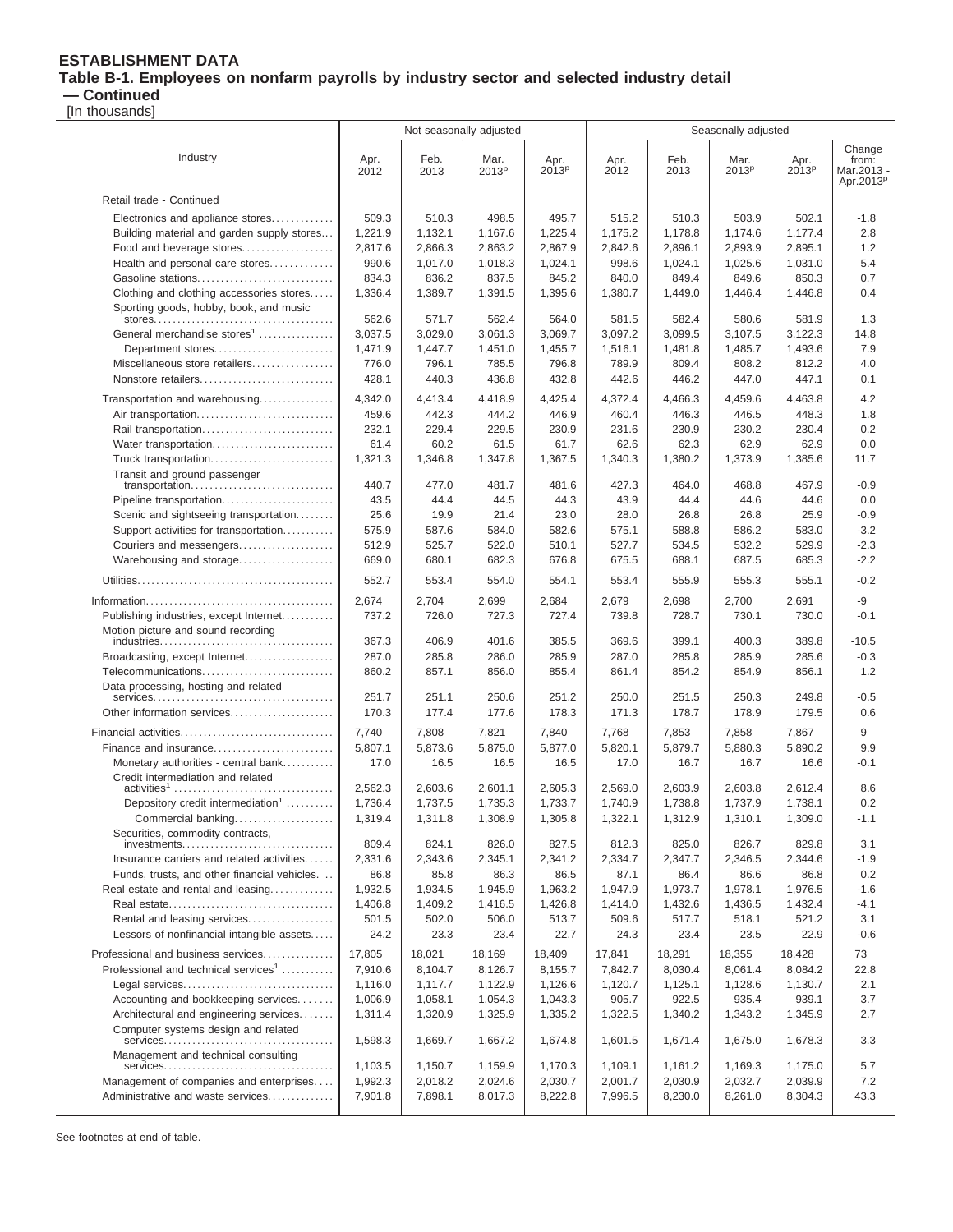## **ESTABLISHMENT DATA Table B-1. Employees on nonfarm payrolls by industry sector and selected industry detail — Continued**

[In thousands]

| Industry<br>Apr.<br>Feb.<br>Mar.<br>Feb.<br>Mar.<br>Apr.<br>Apr.<br>Apr.<br>2013 <sup>P</sup><br>2012<br>20 <sup>13<sup>p</sup></sup><br>2013 <sup>P</sup><br>2013<br>2012<br>2013<br>2013 <sup>P</sup><br>Administrative and waste services - Continued<br>7,533.5<br>7,529.3<br>7,647.4<br>7,850.5<br>7,624.5<br>7,853.1<br>7,883.5<br>7,928.0<br>Administrative and support services <sup>1</sup><br>Employment services <sup>1</sup><br>3,041.8<br>3,123.4<br>3,186.2<br>3,258.6<br>3,122.3<br>3,267.5<br>3,291.4<br>3,326.0<br>2,478.8<br>2,539.2<br>2,480.4<br>2,608.3<br>2,633.8<br>Temporary help services<br>2,414.4<br>2,598.6<br>2,664.6<br>839.8<br>834.5<br>833.9<br>821.3<br>835.4<br>839.0<br>Business support services<br>815.5<br>836.1<br>1,839.4<br>1,698.6<br>1,744.6<br>1,862.7<br>1,837.1<br>1,859.0<br>1,862.9<br>1,863.0<br>Services to buildings and dwellings<br>Waste management and remediation<br>368.3<br>368.8<br>369.9<br>372.3<br>372.0<br>376.9<br>377.5<br>376.3<br>Education and health services<br>20.414<br>20,660<br>20,746<br>20,785<br>20,243<br>20,542<br>20,588<br>20,616<br>3.510.4<br>3,482.3<br>3,516.0<br>3,522.5<br>3,343.7<br>3,337.7<br>3,356.6<br>3,359.3<br>Educational services | Change<br>from:<br>Mar.2013 -<br>Apr.2013 <sup>p</sup><br>44.5<br>34.6<br>30.8<br>3.6<br>0.1<br>$-1.2$<br>28<br>2.7<br>26.1<br>19.0<br>13.6 |
|--------------------------------------------------------------------------------------------------------------------------------------------------------------------------------------------------------------------------------------------------------------------------------------------------------------------------------------------------------------------------------------------------------------------------------------------------------------------------------------------------------------------------------------------------------------------------------------------------------------------------------------------------------------------------------------------------------------------------------------------------------------------------------------------------------------------------------------------------------------------------------------------------------------------------------------------------------------------------------------------------------------------------------------------------------------------------------------------------------------------------------------------------------------------------------------------------------------------------------------|---------------------------------------------------------------------------------------------------------------------------------------------|
|                                                                                                                                                                                                                                                                                                                                                                                                                                                                                                                                                                                                                                                                                                                                                                                                                                                                                                                                                                                                                                                                                                                                                                                                                                      |                                                                                                                                             |
|                                                                                                                                                                                                                                                                                                                                                                                                                                                                                                                                                                                                                                                                                                                                                                                                                                                                                                                                                                                                                                                                                                                                                                                                                                      |                                                                                                                                             |
|                                                                                                                                                                                                                                                                                                                                                                                                                                                                                                                                                                                                                                                                                                                                                                                                                                                                                                                                                                                                                                                                                                                                                                                                                                      |                                                                                                                                             |
|                                                                                                                                                                                                                                                                                                                                                                                                                                                                                                                                                                                                                                                                                                                                                                                                                                                                                                                                                                                                                                                                                                                                                                                                                                      |                                                                                                                                             |
|                                                                                                                                                                                                                                                                                                                                                                                                                                                                                                                                                                                                                                                                                                                                                                                                                                                                                                                                                                                                                                                                                                                                                                                                                                      |                                                                                                                                             |
|                                                                                                                                                                                                                                                                                                                                                                                                                                                                                                                                                                                                                                                                                                                                                                                                                                                                                                                                                                                                                                                                                                                                                                                                                                      |                                                                                                                                             |
|                                                                                                                                                                                                                                                                                                                                                                                                                                                                                                                                                                                                                                                                                                                                                                                                                                                                                                                                                                                                                                                                                                                                                                                                                                      |                                                                                                                                             |
|                                                                                                                                                                                                                                                                                                                                                                                                                                                                                                                                                                                                                                                                                                                                                                                                                                                                                                                                                                                                                                                                                                                                                                                                                                      |                                                                                                                                             |
|                                                                                                                                                                                                                                                                                                                                                                                                                                                                                                                                                                                                                                                                                                                                                                                                                                                                                                                                                                                                                                                                                                                                                                                                                                      |                                                                                                                                             |
|                                                                                                                                                                                                                                                                                                                                                                                                                                                                                                                                                                                                                                                                                                                                                                                                                                                                                                                                                                                                                                                                                                                                                                                                                                      |                                                                                                                                             |
| 16,903.3<br>17,177.6<br>17,229.6<br>17,262.9<br>16,899.5<br>17,204.4<br>17,230.9<br>17,257.0<br>Health care and social assistance                                                                                                                                                                                                                                                                                                                                                                                                                                                                                                                                                                                                                                                                                                                                                                                                                                                                                                                                                                                                                                                                                                    |                                                                                                                                             |
| 14,221.3<br>14,454.9<br>14,487.3<br>14,507.3<br>14,241.5<br>14,491.5<br>14,510.2<br>14,529.2                                                                                                                                                                                                                                                                                                                                                                                                                                                                                                                                                                                                                                                                                                                                                                                                                                                                                                                                                                                                                                                                                                                                         |                                                                                                                                             |
| Ambulatory health care services <sup>1</sup><br>6,269.4<br>6,438.8<br>6,453.9<br>6,472.6<br>6,276.6<br>6,455.1<br>6,466.3<br>6,479.9                                                                                                                                                                                                                                                                                                                                                                                                                                                                                                                                                                                                                                                                                                                                                                                                                                                                                                                                                                                                                                                                                                 |                                                                                                                                             |
| 2,370.7<br>2,416.8<br>2,417.3<br>2,418.6<br>2,378.9<br>2,423.0<br>2,421.9<br>2,427.3<br>Offices of physicians                                                                                                                                                                                                                                                                                                                                                                                                                                                                                                                                                                                                                                                                                                                                                                                                                                                                                                                                                                                                                                                                                                                        | 5.4                                                                                                                                         |
| 643.8<br>676.6<br>679.6<br>680.4<br>642.9<br>675.9<br>678.9<br>679.8<br>Outpatient care centers                                                                                                                                                                                                                                                                                                                                                                                                                                                                                                                                                                                                                                                                                                                                                                                                                                                                                                                                                                                                                                                                                                                                      | 0.9                                                                                                                                         |
| Home health care services<br>1,185.2<br>1,249.8<br>1,256.4<br>1,266.8<br>1,184.4<br>1,252.3<br>1,258.4<br>1,264.5                                                                                                                                                                                                                                                                                                                                                                                                                                                                                                                                                                                                                                                                                                                                                                                                                                                                                                                                                                                                                                                                                                                    | 6.1                                                                                                                                         |
| 4,826.0<br>4,778.5<br>4,827.2<br>4,833.5<br>4,836.2<br>Hospitals<br>4,768.8<br>4,821.5<br>4,831.2                                                                                                                                                                                                                                                                                                                                                                                                                                                                                                                                                                                                                                                                                                                                                                                                                                                                                                                                                                                                                                                                                                                                    | 2.7                                                                                                                                         |
| Nursing and residential care facilities <sup>1</sup><br>3,183.1<br>3,194.6<br>3,202.2<br>3,208.7<br>3,186.4<br>3,209.2<br>3,210.4<br>3,213.1                                                                                                                                                                                                                                                                                                                                                                                                                                                                                                                                                                                                                                                                                                                                                                                                                                                                                                                                                                                                                                                                                         | 2.7                                                                                                                                         |
| 1,659.9<br>1,661.2<br>1,664.9<br>1,664.8<br>1,664.0<br>1,664.3<br>Nursing care facilities<br>1,662.1<br>1,656.1                                                                                                                                                                                                                                                                                                                                                                                                                                                                                                                                                                                                                                                                                                                                                                                                                                                                                                                                                                                                                                                                                                                      | 0.3                                                                                                                                         |
| Social assistance <sup>1</sup><br>2,682.0<br>2,742.3<br>2,658.0<br>2,720.7<br>2,722.7<br>2,755.6<br>2,712.9<br>2,727.8                                                                                                                                                                                                                                                                                                                                                                                                                                                                                                                                                                                                                                                                                                                                                                                                                                                                                                                                                                                                                                                                                                               | 7.1                                                                                                                                         |
| 877.0<br>879.4<br>882.1<br>859.6<br>859.3<br>Child day care services<br>874.1<br>854.2<br>859.1                                                                                                                                                                                                                                                                                                                                                                                                                                                                                                                                                                                                                                                                                                                                                                                                                                                                                                                                                                                                                                                                                                                                      | $-0.3$                                                                                                                                      |
| 13,993<br>14,076<br>Leisure and hospitality<br>13,620<br>13,403<br>13,670<br>13,698<br>13,995<br>14,033                                                                                                                                                                                                                                                                                                                                                                                                                                                                                                                                                                                                                                                                                                                                                                                                                                                                                                                                                                                                                                                                                                                              | 43                                                                                                                                          |
| 1,788.6<br>1,961.6<br>1,964.1<br>1,997.8<br>2,008.8<br>2,006.9<br>Arts, entertainment, and recreation<br>1,915.7<br>1,868.3                                                                                                                                                                                                                                                                                                                                                                                                                                                                                                                                                                                                                                                                                                                                                                                                                                                                                                                                                                                                                                                                                                          | $-1.9$                                                                                                                                      |
| Performing arts and spectator sports<br>412.4<br>388.3<br>410.3<br>444.2<br>405.3<br>422.6<br>430.0<br>433.1                                                                                                                                                                                                                                                                                                                                                                                                                                                                                                                                                                                                                                                                                                                                                                                                                                                                                                                                                                                                                                                                                                                         | 3.1                                                                                                                                         |
| Museums, historical sites, and similar                                                                                                                                                                                                                                                                                                                                                                                                                                                                                                                                                                                                                                                                                                                                                                                                                                                                                                                                                                                                                                                                                                                                                                                               |                                                                                                                                             |
| 132.6<br>126.6<br>131.1<br>135.7<br>135.5<br>138.6<br>139.1<br>138.6<br>institutions                                                                                                                                                                                                                                                                                                                                                                                                                                                                                                                                                                                                                                                                                                                                                                                                                                                                                                                                                                                                                                                                                                                                                 | $-0.5$                                                                                                                                      |
| 1,370.7<br>1,273.7<br>1,326.9<br>1,381.7<br>1,423.3<br>1,436.6<br>1,439.7<br>1,435.2<br>Amusements, gambling, and recreation                                                                                                                                                                                                                                                                                                                                                                                                                                                                                                                                                                                                                                                                                                                                                                                                                                                                                                                                                                                                                                                                                                         | $-4.5$                                                                                                                                      |
| 11,733.7<br>Accommodation and food services<br>11.703.9<br>11,614.8<br>11,802.1<br>12,031.3<br>11,996.8<br>12,024.0<br>12,069.1                                                                                                                                                                                                                                                                                                                                                                                                                                                                                                                                                                                                                                                                                                                                                                                                                                                                                                                                                                                                                                                                                                      | 45.1                                                                                                                                        |
| Accommodation<br>1,771.7<br>1,735.6<br>1,762.3<br>1,789.7<br>1,821.7<br>1,827.9<br>1,830.2<br>1,837.4                                                                                                                                                                                                                                                                                                                                                                                                                                                                                                                                                                                                                                                                                                                                                                                                                                                                                                                                                                                                                                                                                                                                | 7.2                                                                                                                                         |
| 9,932.2<br>9,879.2<br>10,039.8<br>10,241.6<br>9,912.0<br>10,168.9<br>10,193.8<br>10,231.7<br>Food services and drinking places                                                                                                                                                                                                                                                                                                                                                                                                                                                                                                                                                                                                                                                                                                                                                                                                                                                                                                                                                                                                                                                                                                       | 37.9                                                                                                                                        |
| 5,424<br>5,442<br>5,464<br>5.418<br>5,475<br>5,471<br>5.413<br>5,467                                                                                                                                                                                                                                                                                                                                                                                                                                                                                                                                                                                                                                                                                                                                                                                                                                                                                                                                                                                                                                                                                                                                                                 | 4                                                                                                                                           |
| Repair and maintenance<br>1.188.4<br>1,190.3<br>1,193.3<br>1.184.7<br>1,200.0<br>1,195.9<br>1,196.4<br>1.199.1                                                                                                                                                                                                                                                                                                                                                                                                                                                                                                                                                                                                                                                                                                                                                                                                                                                                                                                                                                                                                                                                                                                       | 0.5                                                                                                                                         |
| 1,308.5<br>1,313.3<br>1,321.5<br>1,332.7<br>1,305.3<br>1,329.3<br>1,328.3<br>1,329.9<br>Personal and laundry services                                                                                                                                                                                                                                                                                                                                                                                                                                                                                                                                                                                                                                                                                                                                                                                                                                                                                                                                                                                                                                                                                                                | 1.6                                                                                                                                         |
| 2,915.7<br>2,920.5<br>2,927.2<br>2,932.3<br>2,927.9<br>2,945.4<br>2,943.0<br>2,944.4<br>Membership associations and organizations                                                                                                                                                                                                                                                                                                                                                                                                                                                                                                                                                                                                                                                                                                                                                                                                                                                                                                                                                                                                                                                                                                    | 1.4                                                                                                                                         |
| 22.349<br>22,210<br>22,267<br>22,262<br>21,933<br>21,871<br>21,855<br>21.844                                                                                                                                                                                                                                                                                                                                                                                                                                                                                                                                                                                                                                                                                                                                                                                                                                                                                                                                                                                                                                                                                                                                                         | $-11$                                                                                                                                       |
| 2,827.0<br>2,775.0<br>2,762.0<br>2,763.0<br>2,828.0<br>2,793.0<br>2,777.0<br>2,769.0                                                                                                                                                                                                                                                                                                                                                                                                                                                                                                                                                                                                                                                                                                                                                                                                                                                                                                                                                                                                                                                                                                                                                 | $-8.0$                                                                                                                                      |
| Federal. except U.S. Postal Service<br>2,204.9<br>2.169.9<br>2,173.5<br>2,172.8<br>2,210.6<br>2.188.6<br>2,184.1<br>2.179.2                                                                                                                                                                                                                                                                                                                                                                                                                                                                                                                                                                                                                                                                                                                                                                                                                                                                                                                                                                                                                                                                                                          | $-4.9$                                                                                                                                      |
| U.S. Postal Service<br>621.9<br>605.3<br>588.8<br>590.5<br>617.2<br>604.7<br>593.0<br>589.5                                                                                                                                                                                                                                                                                                                                                                                                                                                                                                                                                                                                                                                                                                                                                                                                                                                                                                                                                                                                                                                                                                                                          | $-3.5$                                                                                                                                      |
| 5,212.0<br>5,172.0<br>5,199.0<br>5,208.0<br>5,064.0<br>5,046.0<br>5,054.0<br>5,053.0                                                                                                                                                                                                                                                                                                                                                                                                                                                                                                                                                                                                                                                                                                                                                                                                                                                                                                                                                                                                                                                                                                                                                 | $-1.0$                                                                                                                                      |
| 2,539.0<br>2,523.4<br>2,548.1<br>2,553.5<br>2,389.6<br>2,387.1<br>2,396.1<br>2,397.8<br>State government education                                                                                                                                                                                                                                                                                                                                                                                                                                                                                                                                                                                                                                                                                                                                                                                                                                                                                                                                                                                                                                                                                                                   | 1.7                                                                                                                                         |
| 2,672.9<br>2,648.1<br>2,650.7<br>2,654.4<br>2,674.5<br>2,658.5<br>2,657.5<br>2,655.2<br>State government, excluding education                                                                                                                                                                                                                                                                                                                                                                                                                                                                                                                                                                                                                                                                                                                                                                                                                                                                                                                                                                                                                                                                                                        | $-2.3$                                                                                                                                      |
| 14,310.0<br>14,263.0<br>14,306.0<br>14,291.0<br>14,041.0<br>14,032.0<br>14,024.0<br>14,022.0                                                                                                                                                                                                                                                                                                                                                                                                                                                                                                                                                                                                                                                                                                                                                                                                                                                                                                                                                                                                                                                                                                                                         | $-2.0$                                                                                                                                      |
| Local government education<br>8,122.7<br>8,107.2<br>8,141.7<br>8,105.8<br>7,775.9<br>7,762.3<br>7,759.5<br>7,758.0                                                                                                                                                                                                                                                                                                                                                                                                                                                                                                                                                                                                                                                                                                                                                                                                                                                                                                                                                                                                                                                                                                                   | $-1.5$                                                                                                                                      |
| 6,186.8<br>6,156.2<br>6,164.6<br>6,184.9<br>6,265.3<br>6,269.8<br>6,264.4<br>6,264.4<br>Local government, excluding education                                                                                                                                                                                                                                                                                                                                                                                                                                                                                                                                                                                                                                                                                                                                                                                                                                                                                                                                                                                                                                                                                                        | 0.0                                                                                                                                         |

1 Includes other industries, not shown separately.

2 Includes motor vehicles, motor vehicle bodies and trailers, and motor vehicle parts.

3 Includes ambulatory health care services, hospitals, and nursing and residential care facilities.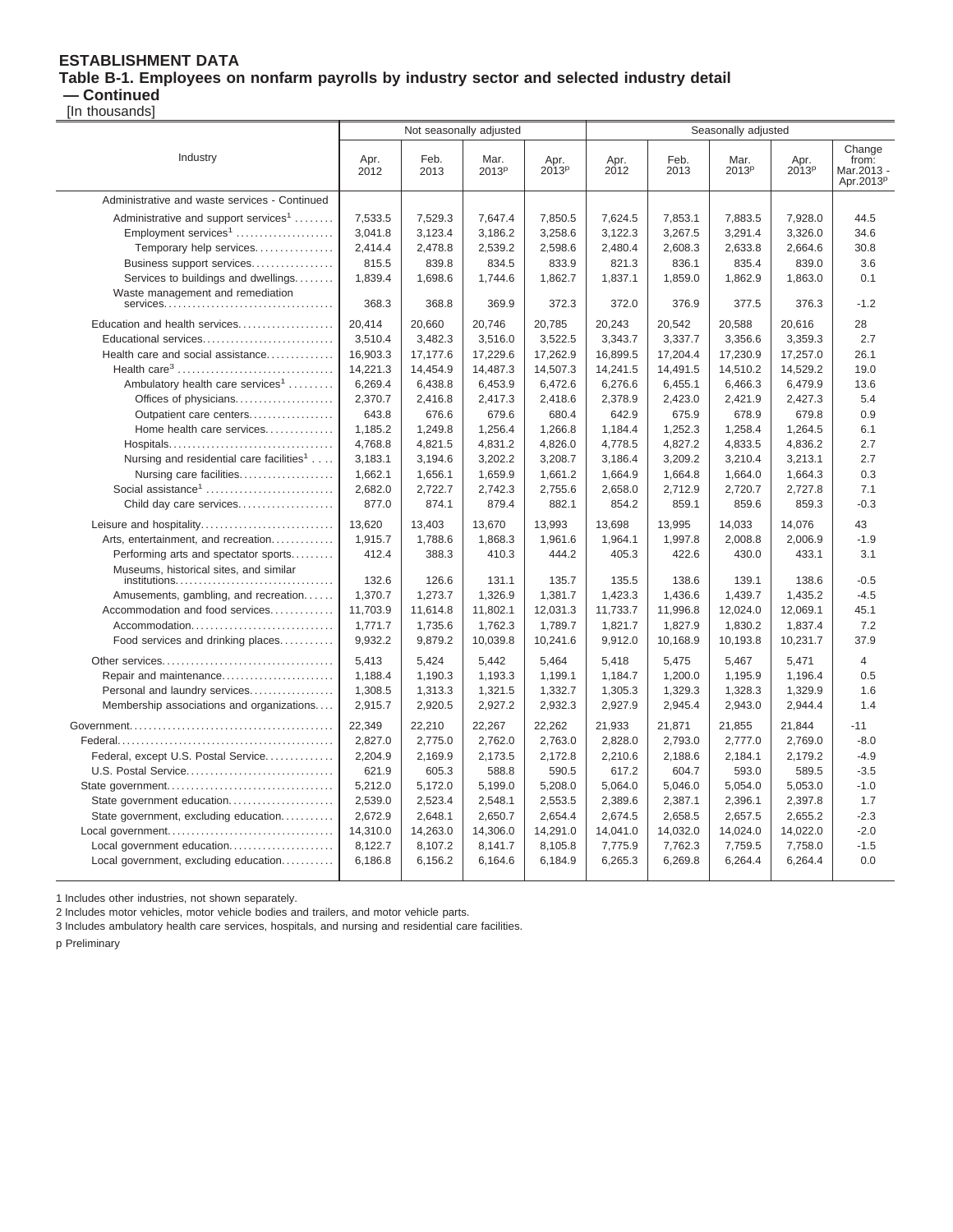### **ESTABLISHMENT DATA Table B-2. Average weekly hours and overtime of all employees on private nonfarm payrolls by industry sector, seasonally adjusted**

| Industry                      | Apr.<br>2012 | Feb.<br>2013 | Mar.<br>2013 <sup>p</sup> | Apr.<br>2013 <sup>p</sup> |
|-------------------------------|--------------|--------------|---------------------------|---------------------------|
| <b>AVERAGE WEEKLY HOURS</b>   |              |              |                           |                           |
|                               | 34.5         | 34.5         | 34.6                      | 34.4                      |
|                               | 40.3         | 40.5         | 40.4                      | 40.2                      |
|                               | 43.9         | 43.3         | 43.3                      | 43.1                      |
|                               | 38.8         | 39.2         | 39.0                      | 38.9                      |
|                               | 40.8         | 40.9         | 40.8                      | 40.7                      |
|                               | 41.2         | 41.2         | 41.1                      | 41.0                      |
|                               | 40.2         | 40.3         | 40.3                      | 40.0                      |
|                               | 33.4         | 33.3         | 33.4                      | 33.3                      |
|                               | 34.6         | 34.5         | 34.7                      | 34.5                      |
|                               | 38.7         | 38.6         | 38.7                      | 38.6                      |
|                               | 31.7         | 31.5         | 31.7                      | 31.4                      |
|                               | 38.3         | 38.6         | 38.8                      | 38.7                      |
|                               | 41.8         | 42.5         | 42.5                      | 42.1                      |
|                               | 36.6         | 36.3         | 36.4                      | 36.5                      |
|                               | 37.2         | 37.2         | 37.2                      | 37.2                      |
|                               | 36.0         | 36.1         | 36.1                      | 36.0                      |
|                               | 32.9         | 32.9         | 32.9                      | 32.9                      |
|                               | 26.1         | 26.1         | 26.2                      | 26.1                      |
|                               | 31.7         | 31.7         | 31.8                      | 31.6                      |
| <b>AVERAGE OVERTIME HOURS</b> |              |              |                           |                           |
|                               | 3.3          | 3.3          | 3.4                       | 3.3                       |
|                               | 3.3          | 3.3          | 3.3                       | 3.3                       |
|                               | 3.3          | 3.4          | 3.5                       | 3.4                       |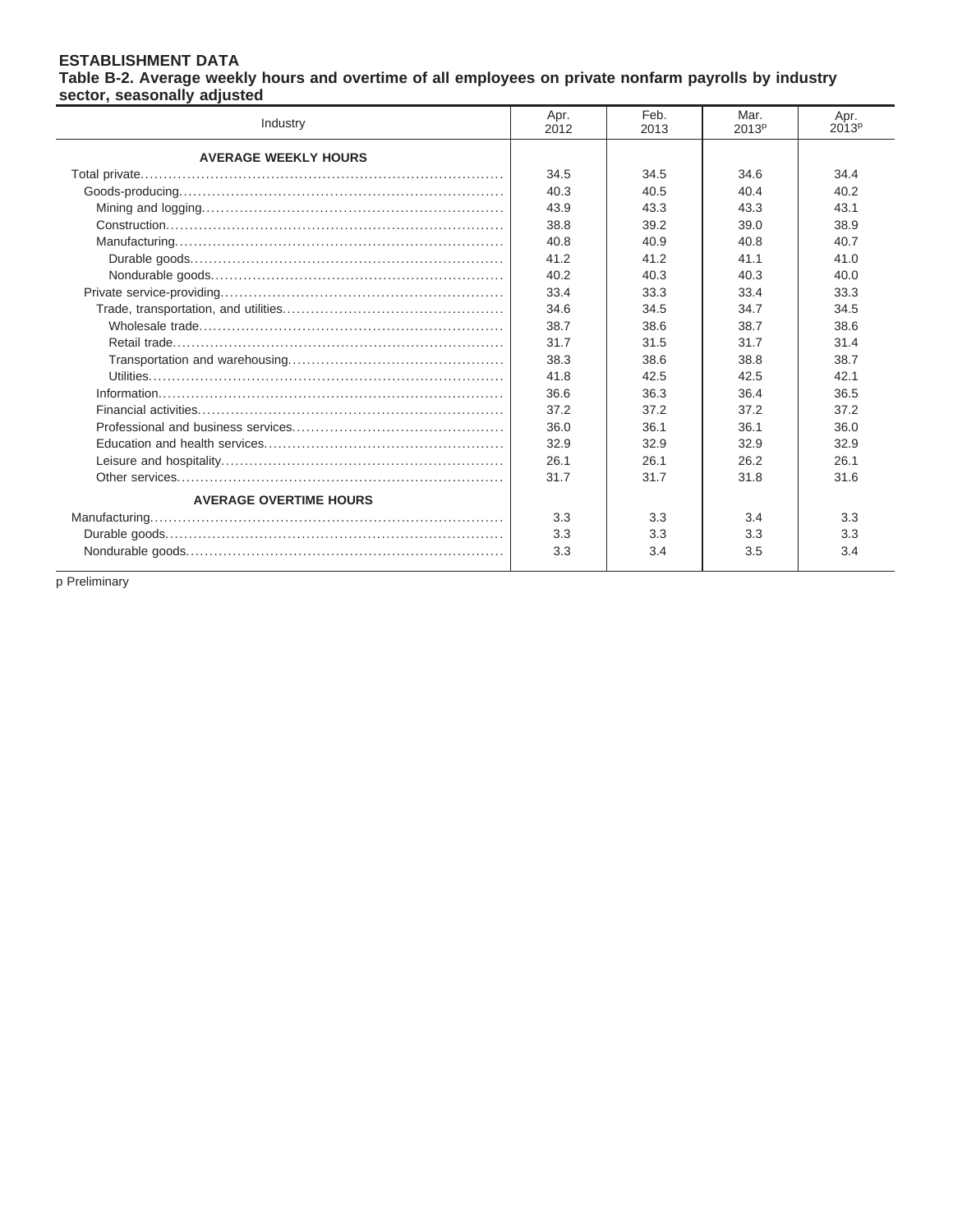### **ESTABLISHMENT DATA Table B-3. Average hourly and weekly earnings of all employees on private nonfarm payrolls by industry sector, seasonally adjusted**

|                                      |              | Average hourly earnings |                           |                           | Average weekly earnings |              |                           |                           |  |
|--------------------------------------|--------------|-------------------------|---------------------------|---------------------------|-------------------------|--------------|---------------------------|---------------------------|--|
| Industry                             | Apr.<br>2012 | Feb.<br>2013            | Mar.<br>2013 <sup>P</sup> | Apr.<br>2013 <sup>p</sup> | Apr.<br>2012            | Feb.<br>2013 | Mar.<br>2013 <sup>p</sup> | Apr.<br>2013 <sup>p</sup> |  |
|                                      | \$23.42      | \$23.82                 | \$23.83                   | \$23.87                   | \$ 807.99               | \$821.79     | \$824.52                  | 821.13<br>\$              |  |
|                                      | 24.67        | 24.94                   | 24.96                     | 24.97                     | 994.20                  | 1,010.07     | 1,008.38                  | 1,003.79                  |  |
|                                      | 28.68        | 28.83                   | 28.99                     | 28.99                     | 1,259.05                | 1,248.34     | 1,255.27                  | 1,249.47                  |  |
|                                      | 25.67        | 26.03                   | 26.04                     | 26.07                     | 996.00                  | 1,020.38     | 1,015.56                  | 1,014.12                  |  |
|                                      | 23.91        | 24.14                   | 24.16                     | 24.15                     | 975.53                  | 987.33       | 985.73                    | 982.91                    |  |
|                                      | 25.30        | 25.52                   | 25.56                     | 25.56                     | 1,042.36                | 1,051.42     | 1,050.52                  | 1,047.96                  |  |
|                                      | 21.52        | 21.77                   | 21.75                     | 21.72                     | 865.10                  | 877.33       | 876.53                    | 868.80                    |  |
|                                      | 23.12        | 23.55                   | 23.56                     | 23.61                     | 772.21                  | 784.22       | 786.90                    | 786.21                    |  |
| Trade, transportation, and utilities | 20.36        | 20.77                   | 20.83                     | 20.89                     | 704.46                  | 716.57       | 722.80                    | 720.71                    |  |
|                                      | 26.69        | 27.32                   | 27.51                     | 27.57                     | 1,032.90                | 1,054.55     | 1,064.64                  | 1,064.20                  |  |
|                                      | 16.17        | 16.54                   | 16.59                     | 16.62                     | 512.59                  | 521.01       | 525.90                    | 521.87                    |  |
| Transportation and warehousing       | 22.02        | 22.02                   | 22.05                     | 22.15                     | 843.37                  | 849.97       | 855.54                    | 857.21                    |  |
|                                      | 33.70        | 35.02                   | 34.92                     | 34.70                     | 1,408.66                | 1,488.35     | 1,484.10                  | 1,460.87                  |  |
|                                      | 31.75        | 32.44                   | 32.58                     | 32.80                     | 1,162.05                | 1,177.57     | 1,185.91                  | 1,197.20                  |  |
|                                      | 28.90        | 29.97                   | 29.99                     | 30.07                     | 1,075.08                | 1,114.88     | 1,115.63                  | 1,118.60                  |  |
| Professional and business services   | 27.97        | 28.35                   | 28.41                     | 28.39                     | 1,006.92                | 1,023.44     | 1,025.60                  | 1,022.04                  |  |
| Education and health services        | 24.15        | 24.58                   | 24.47                     | 24.52                     | 794.54                  | 808.68       | 805.06                    | 806.71                    |  |
| Leisure and hospitality              | 13.35        | 13.39                   | 13.41                     | 13.42                     | 348.44                  | 349.48       | 351.34                    | 350.26                    |  |
|                                      | 20.75        | 21.23                   | 21.12                     | 21.18                     | 657.78                  | 672.99       | 671.62                    | 669.29                    |  |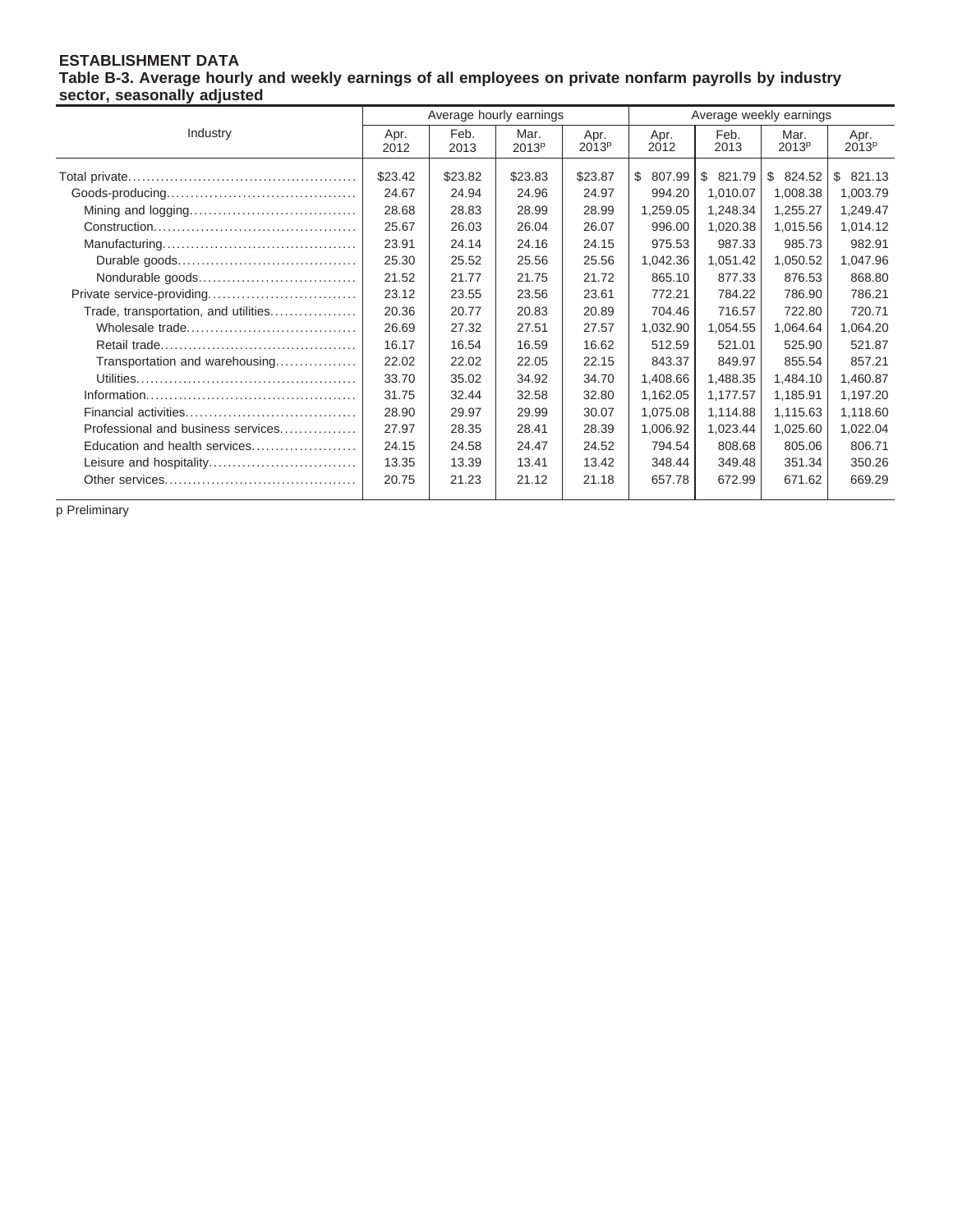**Table B-4. Indexes of aggregate weekly hours and payrolls for all employees on private nonfarm payrolls by industry sector, seasonally adjusted**

[2007=100]

|                                      | Index of aggregate weekly hours <sup>1</sup> |              |                           |                           |                                                                                        | Index of aggregate weekly payrolls <sup>2</sup> |              |                           |                           |                                                                             |  |
|--------------------------------------|----------------------------------------------|--------------|---------------------------|---------------------------|----------------------------------------------------------------------------------------|-------------------------------------------------|--------------|---------------------------|---------------------------|-----------------------------------------------------------------------------|--|
| Industry                             | Apr.<br>2012                                 | Feb.<br>2013 | Mar.<br>2013 <sup>P</sup> | Apr.<br>2013 <sup>P</sup> | Percent<br>change<br>from:<br>Mar.<br>$2013 -$<br>Apr.<br>20 <sup>13<sup>p</sup></sup> | Apr.<br>2012                                    | Feb.<br>2013 | Mar.<br>2013 <sup>p</sup> | Apr.<br>2013 <sup>p</sup> | Percent<br>change<br>from:<br>Mar.<br>$2013 -$<br>Apr.<br>2013 <sup>p</sup> |  |
|                                      | 96.3                                         | 97.9         | 98.3                      | 97.9                      | $-0.4$                                                                                 | 107.6                                           | 111.2        | 111.7                     | 111.5                     | $-0.2$                                                                      |  |
| Goods-producing                      | 84.5                                         | 86.0         | 85.9                      | 85.4                      | $-0.6$                                                                                 | 94.2                                            | 96.9         | 96.9                      | 96.4                      | $-0.5$                                                                      |  |
| Mining and logging                   | 117.5                                        | 118.0        | 118.0                     | 117.0                     | $-0.8$                                                                                 | 135.3                                           | 136.5        | 137.3                     | 136.2                     | $-0.8$                                                                      |  |
| Construction                         | 75.4                                         | 78.1         | 77.9                      | 77.6                      | $-0.4$                                                                                 | 84.1                                            | 88.4         | 88.2                      | 87.9                      | $-0.3$                                                                      |  |
| Manufacturing                        | 87.5                                         | 88.2         | 88.0                      | 87.8                      | $-0.2$                                                                                 | 97.3                                            | 99.0         | 98.9                      | 98.6                      | $-0.3$                                                                      |  |
| Durable goods                        | 86.5                                         | 87.1         | 87.0                      | 86.8                      | $-0.2$                                                                                 | 97.2                                            | 98.7         | 98.8                      | 98.5                      | $-0.3$                                                                      |  |
| Nondurable goods                     | 89.5                                         | 90.0         | 89.9                      | 89.2                      | $-0.8$                                                                                 | 97.7                                            | 99.5         | 99.3                      | 98.4                      | $-0.9$                                                                      |  |
| Private service-providing            | 99.8                                         | 101.2        | 101.6                     | 101.5                     | $-0.1$                                                                                 | 111.7                                           | 115.4        | 116.0                     | 116.1                     | 0.1                                                                         |  |
| Trade, transportation, and utilities | 95.6                                         | 96.8         | 97.4                      | 96.9                      | $-0.5$                                                                                 | 104.8                                           | 108.3        | 109.2                     | 109.0                     | $-0.2$                                                                      |  |
| Wholesale trade                      | 95.5                                         | 96.6         | 96.9                      | 96.7                      | $-0.2$                                                                                 | 106.3                                           | 110.1        | 111.2                     | 111.2                     | 0.0                                                                         |  |
| Retail trade                         | 95.5                                         | 96.3         | 96.9                      | 96.2                      | $-0.7$                                                                                 | 102.1                                           | 105.3        | 106.3                     | 105.7                     | $-0.6$                                                                      |  |
| Transportation and warehousing       | 95.8                                         | 98.7         | 99.0                      | 98.9                      | $-0.1$                                                                                 | 107.1                                           | 110.3        | 110.8                     | 111.1                     | 0.3                                                                         |  |
|                                      | 100.1                                        | 102.2        | 102.1                     | 101.1                     | $-1.0$                                                                                 | 111.4                                           | 118.3        | 117.8                     | 115.9                     | $-1.6$                                                                      |  |
| Information                          | 89.5                                         | 89.4         | 89.8                      | 89.7                      | $-0.1$                                                                                 | 101.2                                           | 103.3        | 104.1                     | 104.8                     | 0.7                                                                         |  |
| Financial activities                 | 94.6                                         | 95.7         | 95.7                      | 95.8                      | 0.1                                                                                    | 106.7                                           | 111.8        | 112.0                     | 112.4                     | 0.4                                                                         |  |
| Professional and business services   | 101.0                                        | 103.9        | 104.2                     | 104.3                     | 0.1                                                                                    | 114.5                                           | 119.3        | 120.0                     | 120.0                     | 0.0                                                                         |  |
| Education and health services        | 108.4                                        | 110.0        | 110.3                     | 110.4                     | 0.1                                                                                    | 122.7                                           | 126.7        | 126.4                     | 126.8                     | 0.3                                                                         |  |
| Leisure and hospitality              | 102.0                                        | 104.2        | 104.9                     | 104.8                     | $-0.1$                                                                                 | 109.9                                           | 112.6        | 113.5                     | 113.5                     | 0.0                                                                         |  |
| Other services                       | 95.2                                         | 96.2         | 96.3                      | 95.8                      | $-0.5$                                                                                 | 112.1                                           | 115.9        | 115.5                     | 115.1                     | $-0.3$                                                                      |  |

1 The indexes of aggregate weekly hours are calculated by dividing the current month's estimates of aggregate hours by the corresponding 2007 annual<br>average aggregate hours. Aggregate hours estimates are the product of est

2 The indexes of aggregate weekly payrolls are calculated by dividing the current month's estimates of aggregate weekly payrolls by the corresponding<br>2007 annual average aggregate weekly payrolls. Aggregate payrolls estima hours, and employment.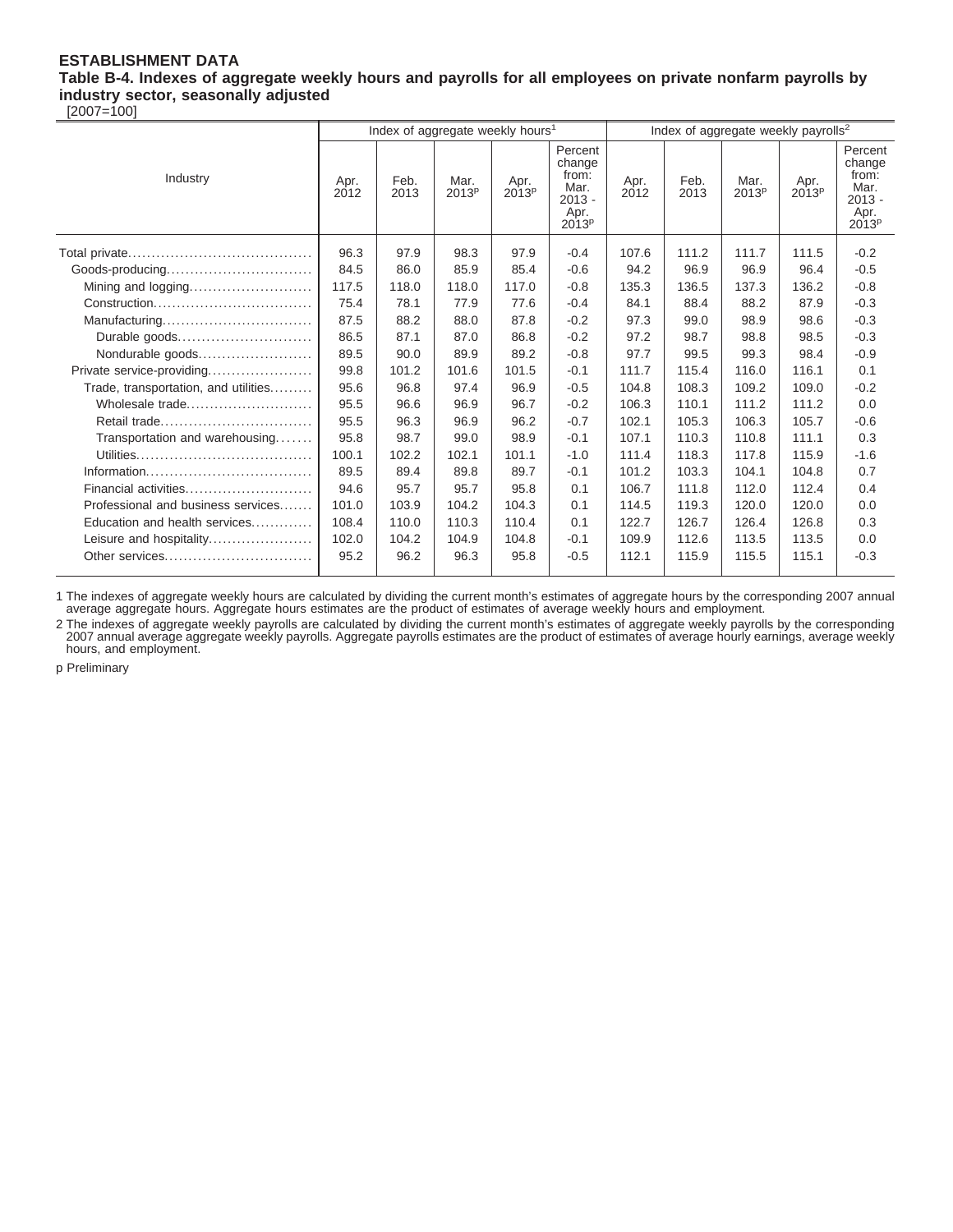### **ESTABLISHMENT DATA Table B-5. Employment of women on nonfarm payrolls by industry sector, seasonally adjusted**

|                                      |              | Women employees (in thousands) |                           |                           | Percent of all employees |              |                           |                           |  |
|--------------------------------------|--------------|--------------------------------|---------------------------|---------------------------|--------------------------|--------------|---------------------------|---------------------------|--|
| Industry                             | Apr.<br>2012 | Feb.<br>2013                   | Mar.<br>2013 <sup>p</sup> | Apr.<br>2013 <sup>p</sup> | Apr.<br>2012             | Feb.<br>2013 | Mar.<br>2013 <sup>p</sup> | Apr.<br>2013 <sup>p</sup> |  |
|                                      | 65.832       | 66.680                         | 66.729                    | 66.846                    | 49.4                     | 49.3         | 49.3                      | 49.3                      |  |
|                                      | 53,320       | 54,204                         | 54.259                    | 54.376                    | 47.8                     | 47.8         | 47.8                      | 47.9                      |  |
|                                      | 4.090        | 4.107                          | 4.101                     | 4.101                     | 22.2                     | 22.0         | 22.0                      | 22.0                      |  |
|                                      | 112          | 116                            | 117                       | 118                       | 13.1                     | 13.4         | 13.5                      | 13.7                      |  |
|                                      | 720          | 734                            | 736                       | 737                       | 12.8                     | 12.7         | 12.7                      | 12.7                      |  |
|                                      | 3,258        | 3,257                          | 3,248                     | 3,246                     | 27.3                     | 27.2         | 27.1                      | 27.1                      |  |
|                                      | 1.732        | 1.734                          | 1.732                     | 1.734                     | 23.2                     | 23.1         | 23.0                      | 23.1                      |  |
| Nondurable goods                     | 1.526        | 1,523                          | 1.516                     | 1.512                     | 34.2                     | 34.0         | 33.9                      | 33.8                      |  |
| Private service-providing            | 49.230       | 50.097                         | 50,158                    | 50,275                    | 52.9                     | 52.9         | 52.9                      | 52.9                      |  |
| Trade, transportation, and utilities | 10.220       | 10,430                         | 10.448                    | 10.484                    | 40.2                     | 40.4         | 40.5                      | 40.6                      |  |
| Wholesale trade                      | 1.701.6      | 1,705.0                        | 1,700.9                   | 1,702.3                   | 30.1                     | 29.7         | 29.6                      | 29.7                      |  |
|                                      | 7.362.9      | 7,548.4                        | 7,567.5                   | 7,600.0                   | 49.7                     | 50.1         | 50.3                      | 50.4                      |  |
| Transportation and warehousing       | 1,018.0      | 1,038.0                        | 1,042.7                   | 1,044.6                   | 23.3                     | 23.2         | 23.4                      | 23.4                      |  |
|                                      | 137.6        | 138.5                          | 136.9                     | 137.1                     | 24.9                     | 24.9         | 24.7                      | 24.7                      |  |
|                                      | 1,082        | 1,073                          | 1,071                     | 1,065                     | 40.4                     | 39.8         | 39.7                      | 39.6                      |  |
|                                      | 4.511        | 4.541                          | 4.538                     | 4.544                     | 58.1                     | 57.8         | 57.8                      | 57.8                      |  |
| Professional and business services   | 7.890        | 8,109                          | 8,126                     | 8,161                     | 44.2                     | 44.3         | 44.3                      | 44.3                      |  |
| Education and health services        | 15.523       | 15.772                         | 15.801                    | 15.826                    | 76.7                     | 76.8         | 76.7                      | 76.8                      |  |
|                                      | 7.158        | 7,293                          | 7.300                     | 7,323                     | 52.3                     | 52.1         | 52.0                      | 52.0                      |  |
|                                      | 2.846        | 2.879                          | 2.874                     | 2.872                     | 52.5                     | 52.6         | 52.6                      | 52.5                      |  |
|                                      | 12,512       | 12,476                         | 12,470                    | 12,470                    | 57.0                     | 57.0         | 57.1                      | 57.1                      |  |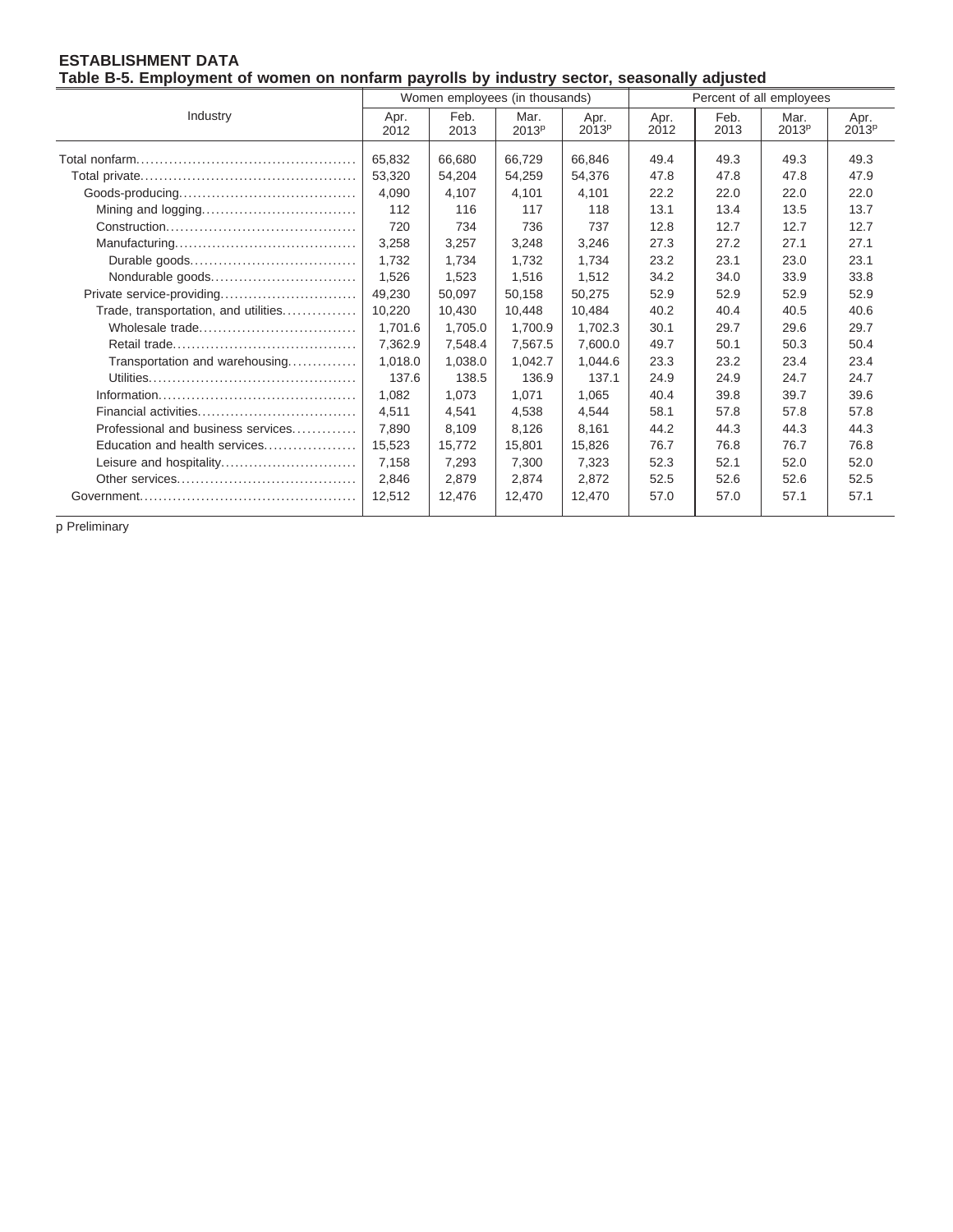#### **Table B-6. Employment of production and nonsupervisory employees on private nonfarm payrolls by industry sector, seasonally adjusted<sup>1</sup>**

[In thousands]

| Industry | Apr.<br>2012 | Feb.<br>2013 | Mar.<br>2013 <sup>p</sup> | Apr.<br>2013 <sup>p</sup> |
|----------|--------------|--------------|---------------------------|---------------------------|
|          | 92,102       | 93.584       | 93.677                    | 93.805                    |
|          | 13.311       | 13.431       | 13.435                    | 13,426                    |
|          | 647          | 643          | 642                       | 639                       |
|          | 4.260        | 4.367        | 4.383                     | 4.379                     |
|          | 8,404        | 8,421        | 8.410                     | 8,408                     |
|          | 5.151        | 5.170        | 5,165                     | 5,164                     |
|          | 3.253        | 3.251        | 3.245                     | 3.244                     |
|          | 78.791       | 80.153       | 80.242                    | 80,379                    |
|          | 21,568       | 21,855       | 21,839                    | 21,848                    |
|          | 4.549.3      | 4.617.6      | 4.618.7                   | 4.618.7                   |
|          | 12.795.2     | 12.928.4     | 12.914.3                  | 12.927.0                  |
|          | 3.781.5      | 3.861.6      | 3.859.3                   | 3.855.1                   |
|          | 441.6        | 447.3        | 447.0                     | 446.9                     |
|          | 2,163        | 2,181        | 2,183                     | 2,178                     |
|          | 5.966        | 6.040        | 6.038                     | 6.057                     |
|          | 14.705       | 15.139       | 15.190                    | 15,240                    |
|          | 17,759       | 18.018       | 18.049                    | 18.073                    |
|          | 12,095       | 12,347       | 12,379                    | 12,415                    |
|          | 4,535        | 4.573        | 4,564                     | 4,568                     |
|          |              |              |                           |                           |

1 Data relate to production employees in mining and logging and manufacturing, construction employees in construction, and nonsupervisory employees<br>in the service-providing industries. These groups account for approximatel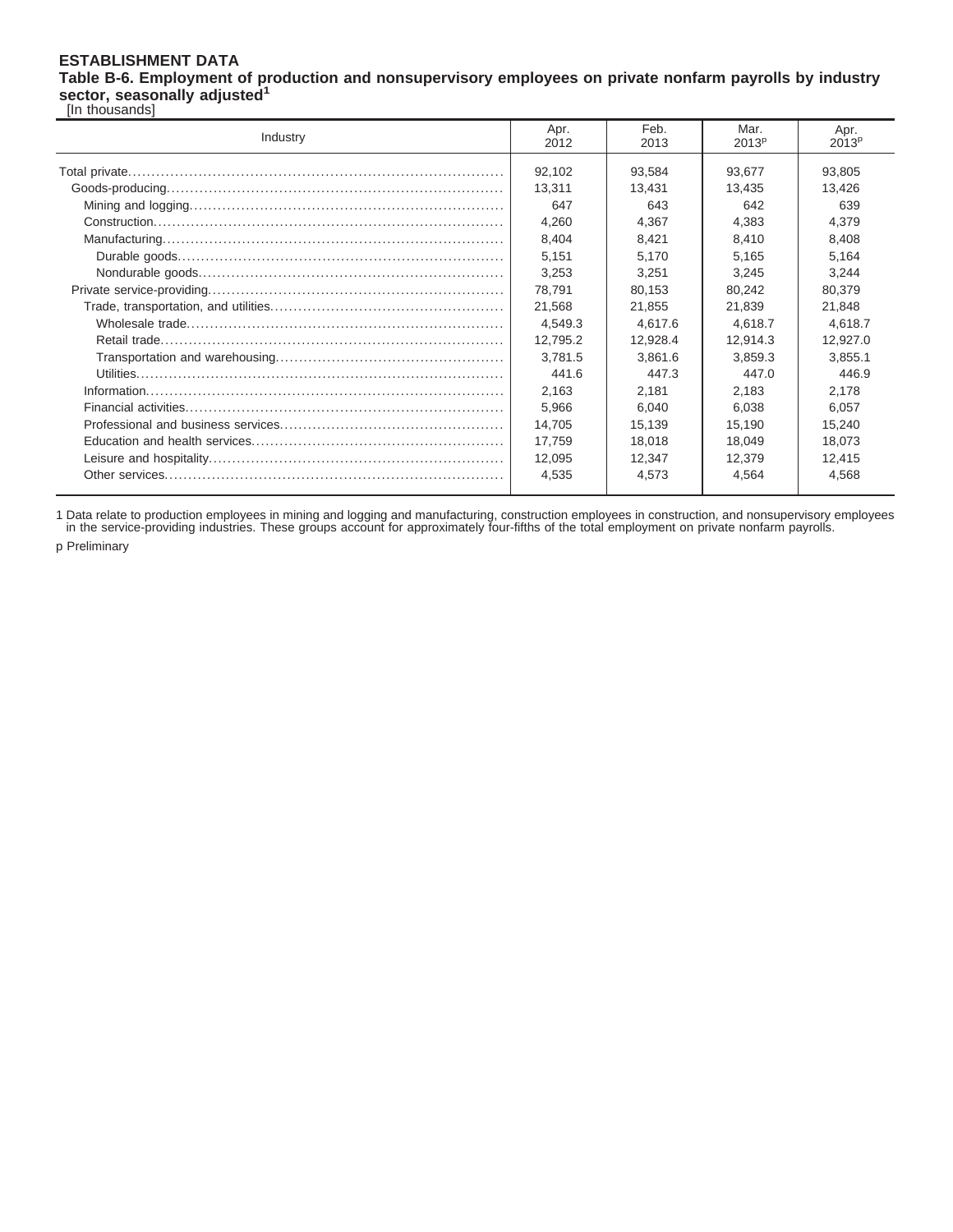| Industry                      | Apr.<br>2012 | Feb.<br>2013 | Mar.<br>2013 <sup>p</sup> | Apr.<br>2013 <sup>p</sup> |
|-------------------------------|--------------|--------------|---------------------------|---------------------------|
| <b>AVERAGE WEEKLY HOURS</b>   |              |              |                           |                           |
|                               | 33.7         | 33.8         | 33.8                      | 33.7                      |
|                               | 41.2         | 41.3         | 41.3                      | 41.3                      |
|                               | 47.3         | 45.5         | 45.5                      | 45.6                      |
|                               | 39.3         | 39.7         | 39.7                      | 39.7                      |
|                               | 41.7         | 41.9         | 41.8                      | 41.7                      |
|                               | 42.1         | 42.3         | 42.2                      | 42.1                      |
|                               | 41.0         | 41.3         | 41.2                      | 41.2                      |
|                               | 32.5         | 32.5         | 32.5                      | 32.4                      |
|                               | 33.8         | 33.7         | 33.8                      | 33.6                      |
|                               | 38.6         | 38.8         | 38.7                      | 38.6                      |
|                               | 30.6         | 30.2         | 30.3                      | 30.0                      |
|                               | 37.8         | 38.4         | 38.8                      | 38.7                      |
|                               | 41.0         | 42.0         | 42.0                      | 41.8                      |
|                               | 35.9         | 35.7         | 35.7                      | 35.7                      |
|                               | 36.6         | 36.7         | 36.7                      | 36.7                      |
|                               | 35.3         | 35.4         | 35.5                      | 35.3                      |
|                               | 32.3         | 32.4         | 32.4                      | 32.3                      |
|                               | 24.9         | 25.0         | 25.0                      | 25.0                      |
|                               | 30.7         | 30.8         | 30.7                      | 30.7                      |
| <b>AVERAGE OVERTIME HOURS</b> |              |              |                           |                           |
|                               | 4.2          | 4.3          | 4.4                       | 4.3                       |
|                               | 4.4          | 4.3          | 4.4                       | 4.3                       |
|                               | 3.9          | 4.3          | 4.3                       | 4.3                       |

**Table B-7. Average weekly hours and overtime of production and nonsupervisory employees on private nonfarm payrolls by industry sector, seasonally adjusted<sup>1</sup>**

1 Data relate to production employees in mining and logging and manufacturing, construction employees in construction, and nonsupervisory employees<br>in the service-providing industries. These groups account for approximatel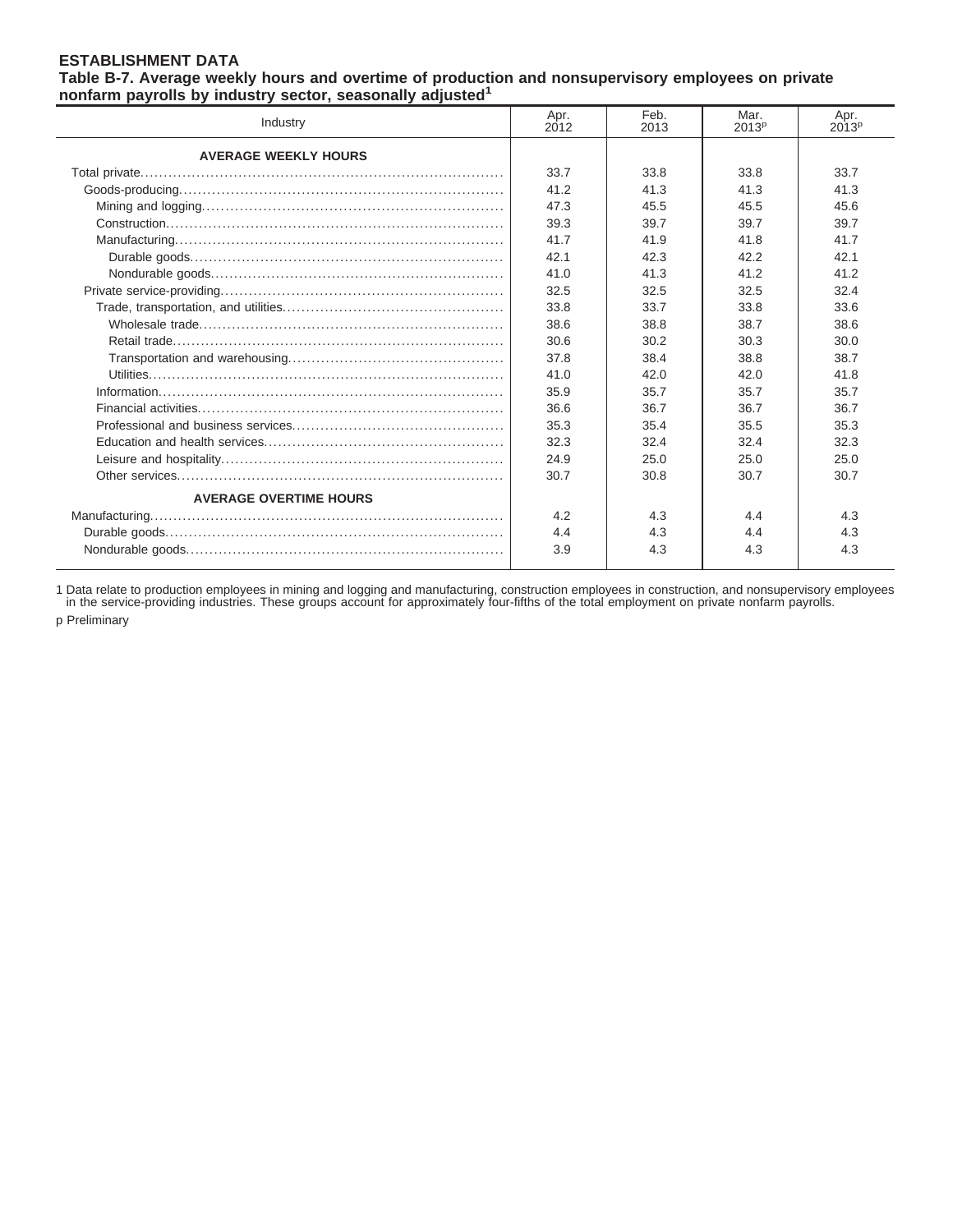#### **Table B-8. Average hourly and weekly earnings of production and nonsupervisory employees on private nonfarm payrolls by industry sector, seasonally adjusted<sup>1</sup>**

|                                      |              | Average hourly earnings |                           |                           | Average weekly earnings |              |                           |                           |  |
|--------------------------------------|--------------|-------------------------|---------------------------|---------------------------|-------------------------|--------------|---------------------------|---------------------------|--|
| Industry                             | Apr.<br>2012 | Feb.<br>2013            | Mar.<br>2013 <sup>p</sup> | Apr.<br>2013 <sup>p</sup> | Apr.<br>2012            | Feb.<br>2013 | Mar.<br>2013 <sup>p</sup> | Apr.<br>2013 <sup>p</sup> |  |
|                                      | \$19.72      | \$20.03                 | \$20.04                   | \$20.06                   | \$ 664.56               | \$677.01     | \$677.35                  | 676.02<br>\$              |  |
|                                      | 20.94        | 21.16                   | 21.19                     | 21.21                     | 862.73                  | 873.91       | 875.15                    | 875.97                    |  |
|                                      | 25.92        | 26.30                   | 26.29                     | 26.43                     | 1,226.02                | 1,196.65     | 1,196.20                  | 1,205.21                  |  |
|                                      | 23.90        | 24.22                   | 24.26                     | 24.30                     | 939.27                  | 961.53       | 963.12                    | 964.71                    |  |
|                                      | 19.08        | 19.23                   | 19.24                     | 19.24                     | 795.64                  | 805.74       | 804.23                    | 802.31                    |  |
|                                      | 20.18        | 20.24                   | 20.28                     | 20.31                     | 849.58                  | 856.15       | 855.82                    | 855.05                    |  |
|                                      | 17.30        | 17.59                   | 17.55                     | 17.51                     | 709.30                  | 726.47       | 723.06                    | 721.41                    |  |
| Private service-providing            | 19.46        | 19.79                   | 19.80                     | 19.82                     | 632.45                  | 643.18       | 643.50                    | 642.17                    |  |
| Trade, transportation, and utilities | 17.40        | 17.58                   | 17.59                     | 17.62                     | 588.12                  | 592.45       | 594.54                    | 592.03                    |  |
|                                      | 22.17        | 22.39                   | 22.44                     | 22.50                     | 855.76                  | 868.73       | 868.43                    | 868.50                    |  |
|                                      | 13.78        | 13.92                   | 13.95                     | 13.93                     | 421.67                  | 420.38       | 422.69                    | 417.90                    |  |
| Transportation and warehousing       | 19.66        | 19.56                   | 19.49                     | 19.56                     | 743.15                  | 751.10       | 756.21                    | 756.97                    |  |
|                                      | 31.53        | 32.09                   | 32.07                     | 32.14                     | 1,292.73                | 1,347.78     | 1,346.94                  | 1,343.45                  |  |
|                                      | 26.93        | 27.78                   | 27.76                     | 27.90                     | 966.79                  | 991.75       | 991.03                    | 996.03                    |  |
|                                      | 22.60        | 23.55                   | 23.66                     | 23.72                     | 827.16                  | 864.29       | 868.32                    | 870.52                    |  |
| Professional and business services   | 23.22        | 23.57                   | 23.58                     | 23.56                     | 819.67                  | 834.38       | 837.09                    | 831.67                    |  |
| Education and health services        | 21.05        | 21.34                   | 21.32                     | 21.34                     | 679.92                  | 691.42       | 690.77                    | 689.28                    |  |
| Leisure and hospitality              | 11.62        | 11.71                   | 11.73                     | 11.74                     | 289.34                  | 292.75       | 293.25                    | 293.50                    |  |
|                                      | 17.50        | 17.87                   | 17.79                     | 17.86                     | 537.25                  | 550.40       | 546.15                    | 548.30                    |  |

1 Data relate to production employees in mining and logging and manufacturing, construction employees in construction, and nonsupervisory employees<br>in the service-providing industries. These groups account for approximatel